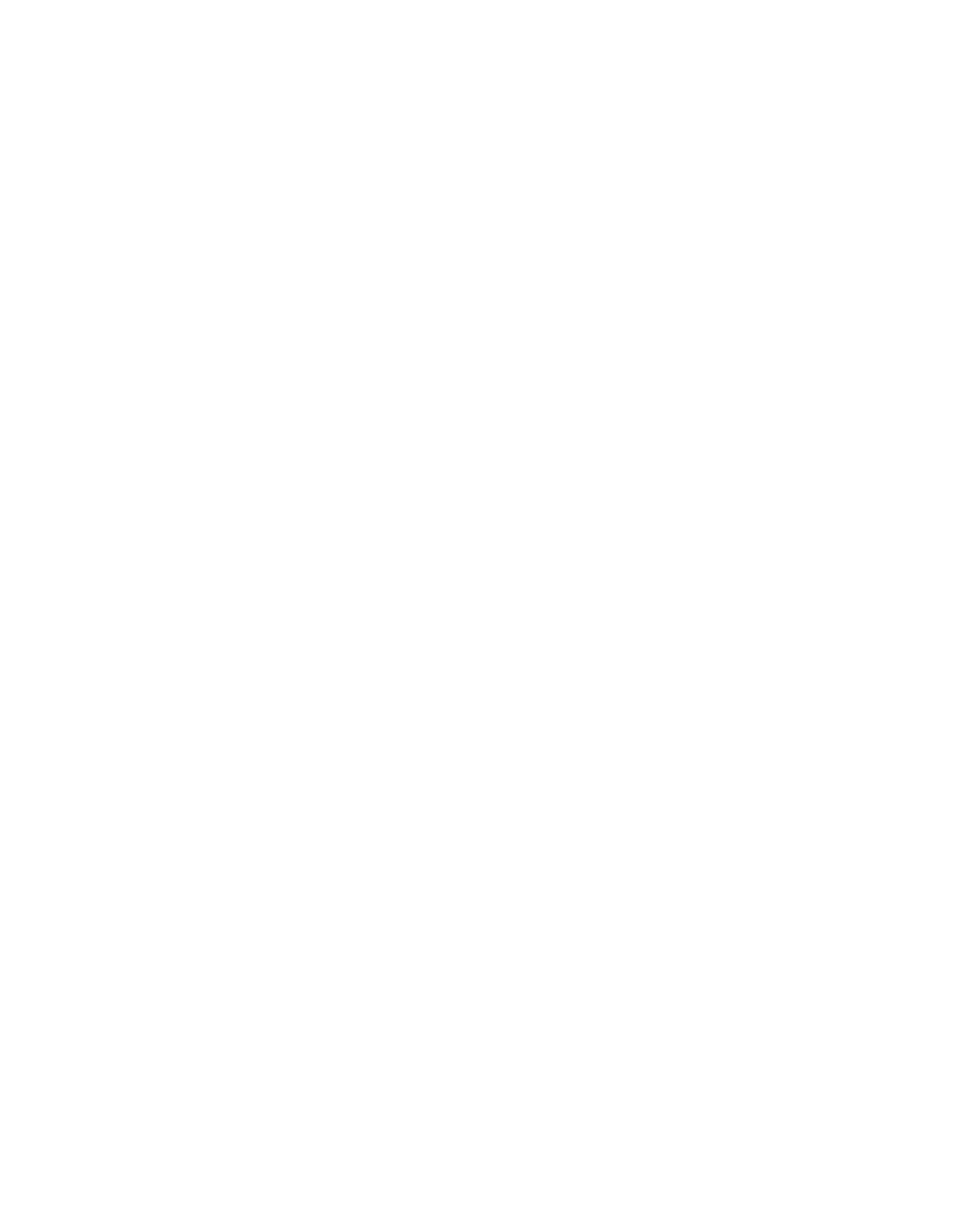COMMITTEE ON RULES OF PRACTICE AND PROCEDURE OF THE JUDICIAL CONFERENCE OF THE UNITED STATES WASHINGTON, D.C. 20544

**JEFFREY S. SUTTON CHAIR**

**REBECCA A. WOMELDORF SECRETARY**

#### **CHAIRS OF ADVISORY COMMITTEES**

**STEVEN M. COLLOTON APPELLATE RULES**

**SANDRA SEGAL IKUTA BANKRUPTCY RULES**

**DAVID G. CAMPBELL CIVIL RULES**

> **REENA RAGGI CRIMINAL RULES**

**WILLIAM K. SESSIONS III EVIDENCE RULES**

#### **M E M O R A N D U M**

| 10:          | THE BENCH, BAR, AND PUBLIC<br>ffry & Sutton                                               |
|--------------|-------------------------------------------------------------------------------------------|
| <b>FROM:</b> | Honorable Jeffrey S. Sutton, Chair<br><b>Committee on Rules of Practice and Procedure</b> |
| <b>DATE:</b> | <b>August 14, 2015</b>                                                                    |
| RE:          | <b>Request for Comments on Proposed Rules Amendments</b>                                  |

The Judicial Conference Advisory Committees on Bankruptcy and Evidence Rules have proposed amendments to their respective rules, and requested that the proposals be circulated to the bench, bar, and public for comment. The proposed amendments, rules committee reports, and other information are attached and posted on the Judiciary's website at:

http://www.uscourts.gov/rules-policies/proposed-amendments-published-public-comment

### **Opportunity for Public Comment**

**TO: THE BENCH, BAR, AND PUBLIC**

All comments on these proposed amendments will be carefully considered by the rules committees, which are composed of experienced trial and appellate lawyers, judges, and scholars. Please provide any comments on the proposed amendments, whether favorable, adverse, or otherwise, as soon as possible but **no later than Tuesday, February 16, 2016**. All comments are made part of the official record and are available to the public.

Comments concerning the proposed amendments must be submitted electronically by following the instructions at:

http://www.uscourts.gov/rules-policies/proposed-amendments-published-public-comment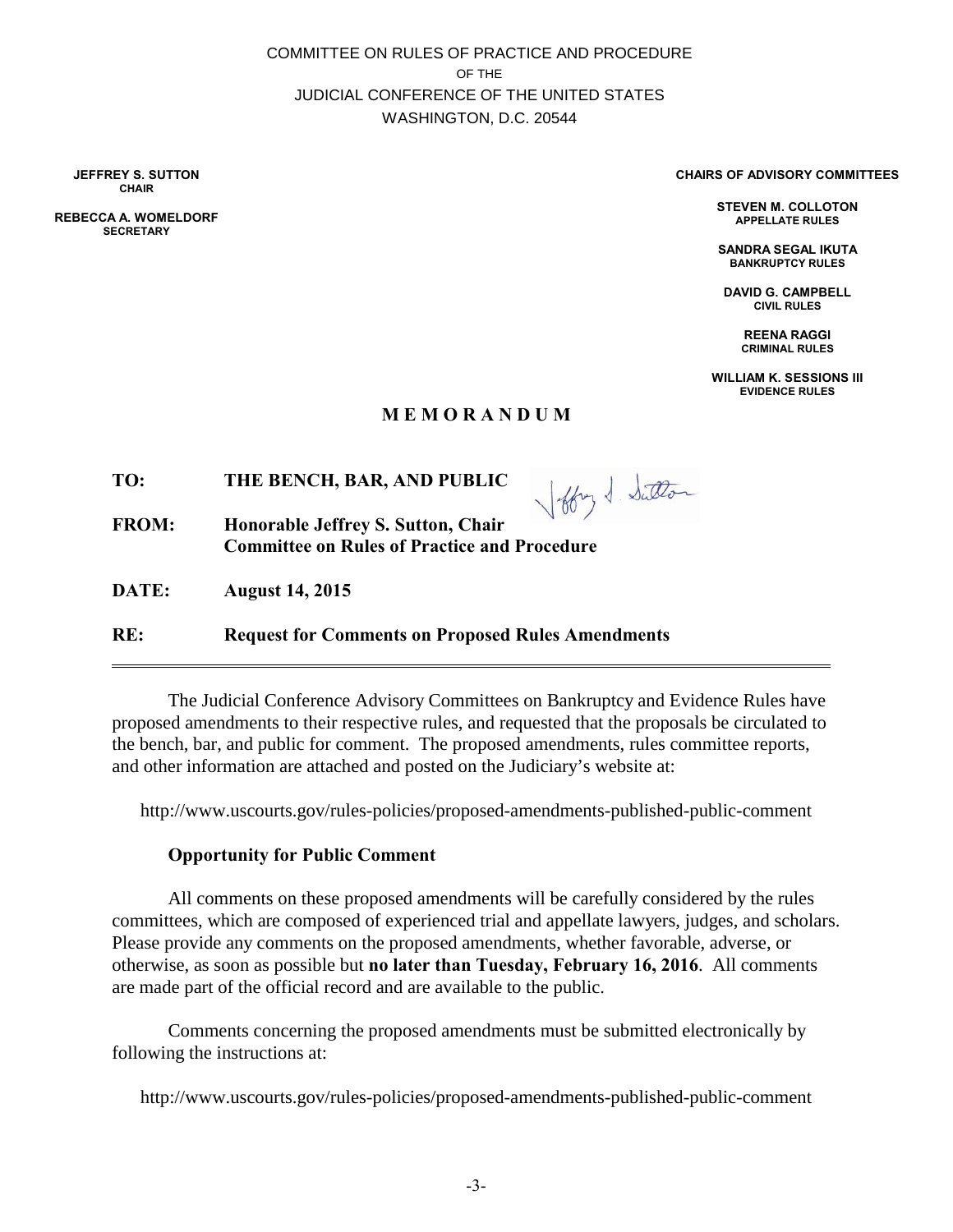Memorandum to the Bench, Bar, and Public August 14, 2015 Page 2

Members of the public who wish to present testimony may appear at public hearings on these proposals. The Advisory Committees will hold hearings on the proposed amendments on the following dates:

- Bankruptcy Rules in Washington, DC, on January 22, 2016, and in Pasadena, CA, on January 29, 2016;
- Rules of Evidence in Phoenix, AZ, on January 6, 2016, and in Washington, DC, on February 12, 2016.

If you wish to testify, you must notify the Committee in writing **at least 30 days before the scheduled hearing**. Requests to testify should be mailed to the Committee on Rules of Practice and Procedure, Administrative Office of the United States Courts, Thurgood Marshall Federal Judiciary Building, One Columbus Circle, N.E., Suite 7-240, Washington, D.C. 20544.

After the public comment period, the Advisory Committees will decide whether to submit the proposed amendments to the Committee on Rules of Practice and Procedure. At this time, the Committee on Rules of Practice and Procedure has not approved these proposed amendments, except to authorize their publication for comment. The proposed amendments have not been submitted to or considered by the Judicial Conference or the Supreme Court.

The proposed amendments would become effective on December 1, 2017, if they are approved, with or without revision, by the relevant Advisory Committee, the Committee on Rules of Practice and Procedure, the Judicial Conference, and the Supreme Court, and if Congress does not act to defer, modify, or reject them.

If you have questions about the rulemaking process or pending rules amendments, please contact the Rules Committee Support Office at 202-502-1820 or visit http://www.uscourts.gov/rules-policies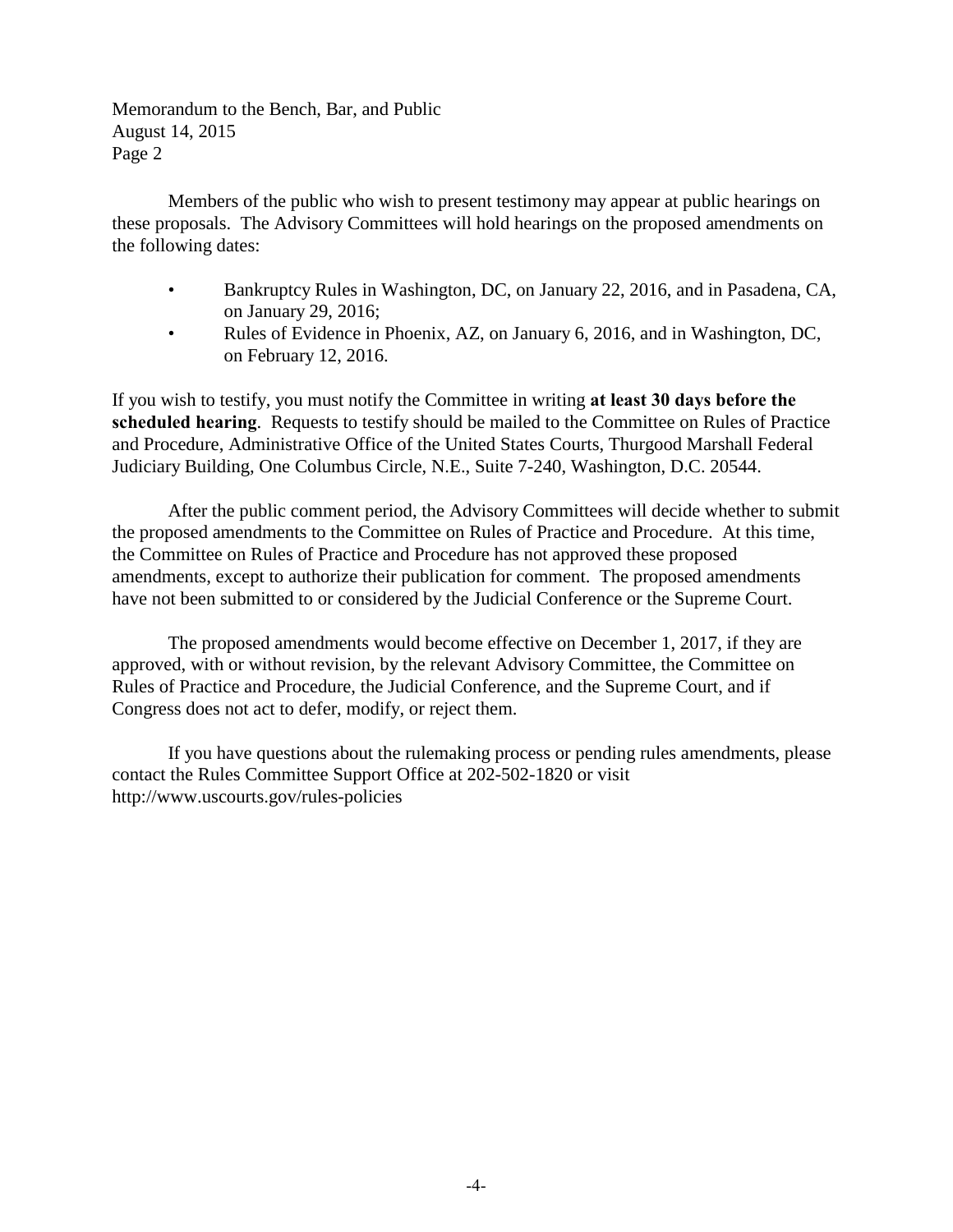Page

## **PART I: FEDERAL RULES OF BANKRUPTCY PROCEDURE**

| Excerpt of Memorandum from Judge Sandra Segal Ikuta,                                                                                                               |                                                       |  |
|--------------------------------------------------------------------------------------------------------------------------------------------------------------------|-------------------------------------------------------|--|
| Chair, Advisory Committee on Bankruptcy Rules, to                                                                                                                  |                                                       |  |
|                                                                                                                                                                    | Judge Jeffrey S. Sutton, Chair, Committee on Rules of |  |
|                                                                                                                                                                    | Practice and Procedure (December 11, 2014). 7         |  |
| Excerpt of Memorandum from Judge Sandra Segal Ikuta,<br>Chair, Advisory Committee on Bankruptcy Rules, to<br>Judge Jeffrey S. Sutton, Chair, Committee on Rules of |                                                       |  |
| Rule 1001.                                                                                                                                                         | Scope of Rules and Forms; Short Title. 13             |  |
| Rule 1006.                                                                                                                                                         |                                                       |  |

# **PART II: FEDERAL RULES OF EVIDENCE**

| Excerpt of Memorandum from Judge William K. Sessions, III, |  |
|------------------------------------------------------------|--|
| Chair, Advisory Committee on Evidence Rules, to            |  |
| Judge Jeffrey S. Sutton, Chair, Committee on Rules of      |  |
|                                                            |  |

| Rule 803. | Exceptions to the Rule Against Hearsay- |  |
|-----------|-----------------------------------------|--|
|           | Regardless of Whether the Declarant Is  |  |
|           |                                         |  |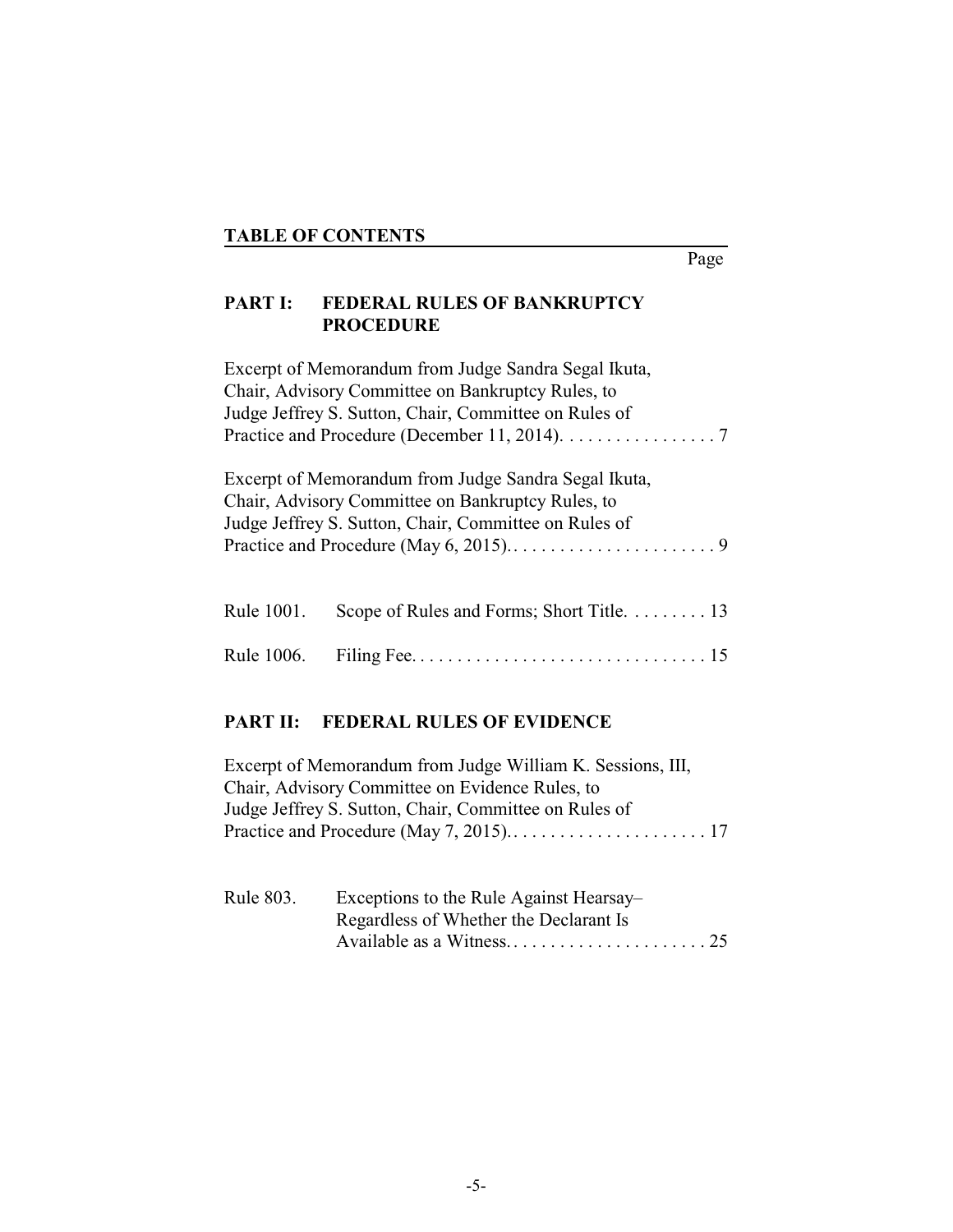| Rule 902(13). Evidence That Is Self-Authenticating.<br>Certified Records Generated by an Electronic                                     |
|-----------------------------------------------------------------------------------------------------------------------------------------|
| Rule 902(14). Evidence That Is Self-Authenticating.<br>Certified Data Copied from an Electronic<br>Device, Storage, Medium, or File. 31 |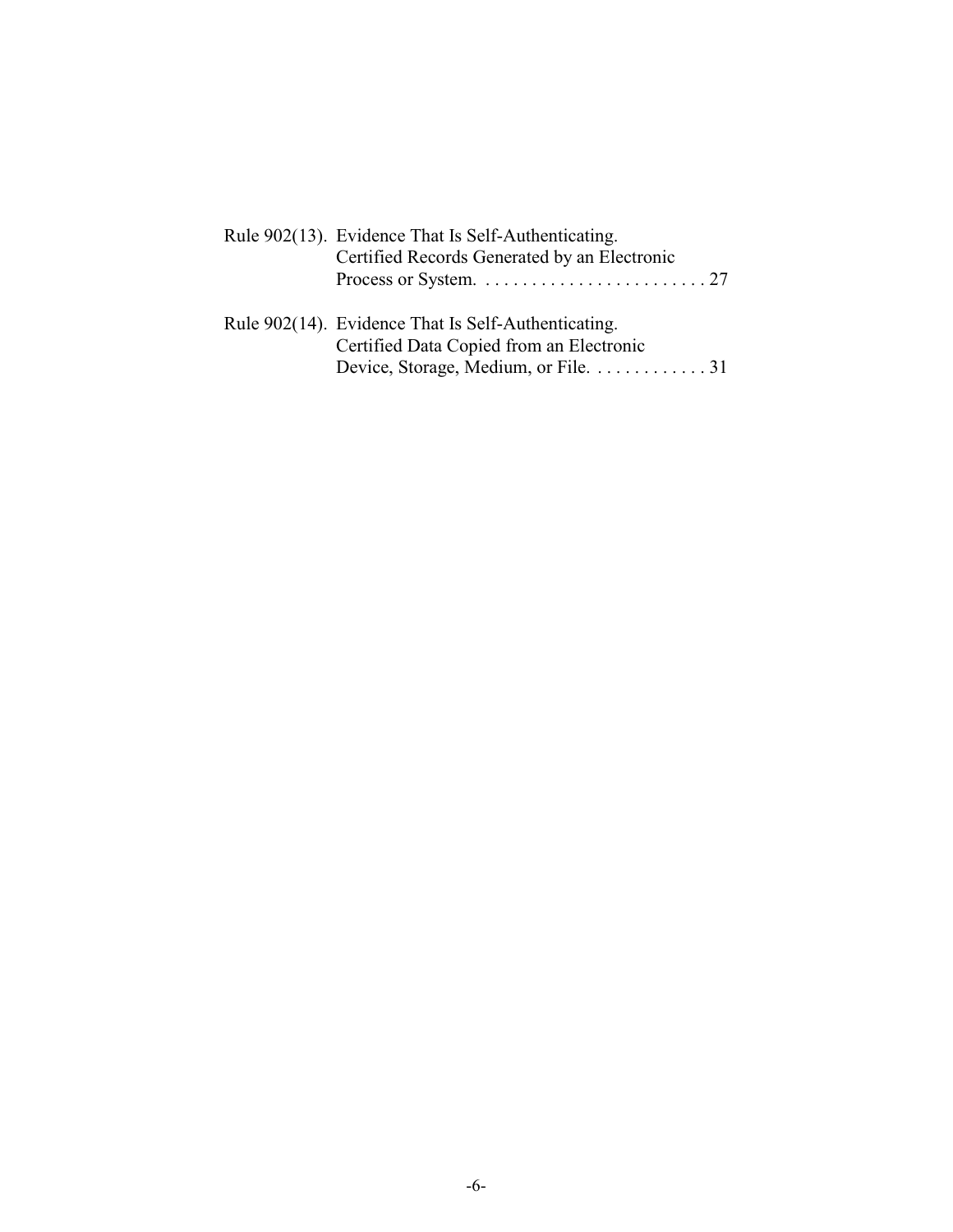COMMITTEE ON RULES OF PRACTICE AND PROCEDURE OF THE JUDICIAL CONFERENCE OF THE UNITED STATES WASHINGTON, D.C. 20544

**CHAIRS OF ADVISORY COMMITTEES**

**STEVEN M. COLLOTON APPELLATE RULES**

**SANDRA SEGAL IKUTA BANKRUPTCY RULES**

**DAVID G. CAMPBELL CIVIL RULES**

> **REENA RAGGI CRIMINAL RULES**

**WILLIAM K. SESSIONS III EVIDENCE RULES**

#### **MEMORANDUM**

| TO:          | Honorable Jeffrey S. Sutton, Chair<br>Standing Committee on Rules of Practice and Procedure |
|--------------|---------------------------------------------------------------------------------------------|
| <b>FROM:</b> | Honorable Sandra Segal Ikuta, Chair<br><b>Advisory Committee on Bankruptcy Rules</b>        |
| DATE:        | December 11, 2014                                                                           |
| RE:          | Report of the Advisory Committee on Bankruptcy Rules                                        |

#### **I. Introduction**

<span id="page-6-0"></span>**JEFFREY S. SUTTON CHAIR JONATHAN C. ROSE SECRETARY**

> The Advisory Committee on Bankruptcy Rules met on September 29 and 30, 2014, in Charleston, South Carolina.

> > \* \* \* \* \*

The Advisory Committee is presenting one action item at this meeting―an amendment to Rule 1001 to bring it into conformity with Civil Rule 1.

\* \* \* \* \*

## **II. Action Item―Rule 1001 for Approval For Publication**

Rule 1001 is the bankruptcy counterpart to Civil Rule 1. Rather than incorporating Civil Rule 1 by reference, Rule 1001 generally tracks the language of the civil rule. The last sentence of Rule 1001 states, "These rules shall be construed to secure the just, speedy, and inexpensive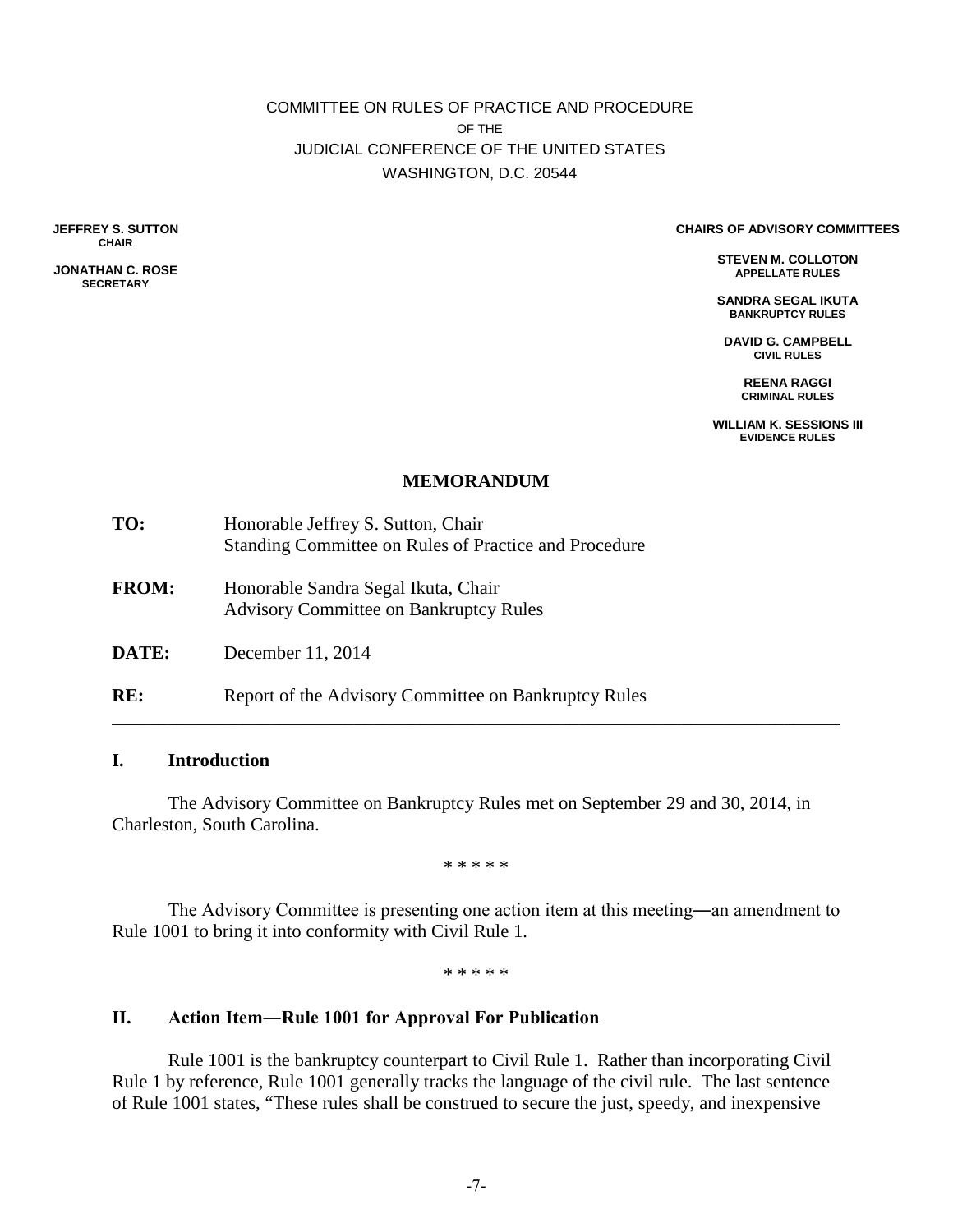determination of every case and proceeding," while Civil Rule 1 states, "[These rules] should be construed and administered to secure the just, speedy, and inexpensive determination of every action and proceeding."

The pending amendment to Rule 1, which is expected to become effective on December 1, 2015, revises the current rule to state, "[These rules] should be construed, administered, and employed by the court and the parties to secure the just, speedy, and inexpensive determination of every action and proceeding." The Committee Note explains that "Rule 1 is amended to emphasize that just as the court should construe and administer these rules to secure the just, speedy, and inexpensive determination of every action, so the parties share the responsibility to employ the rules in the same way."

 The Advisory Committee concluded that for purposes of consistency, we should revise Rule 1001 to track the language of Rule 1. The amendment to Rule 1 was part of the Duke Rules Package, and the other rule amendments in that group—to Civil Rules 4(m), 16, 26, 30, 31, 33, 34, 36, and 37—will automatically become part of the Bankruptcy Rules because those rules are made applicable in adversary proceedings. Moreover, deviation from the civil rule's language could give rise to a negative inference that the bankruptcy rule differs in the extent to which it encourages cooperation.

In considering whether to amend Rule 1001 to include the pending amendment to Rule 1, the Committee noted that the bankruptcy rule has never been amended to reflect the 1993 amendment to Rule 1, which added the words "and administered" to the last sentence. The Committee concluded that the language of the 1993 amendment should also be included in Rule 1001 so that the command of the two rules will be the same ("construed, administered, and employed by the court and the parties to secure the just, speedy, and inexpensive determination of every case and proceeding").

\* \* \* \* \*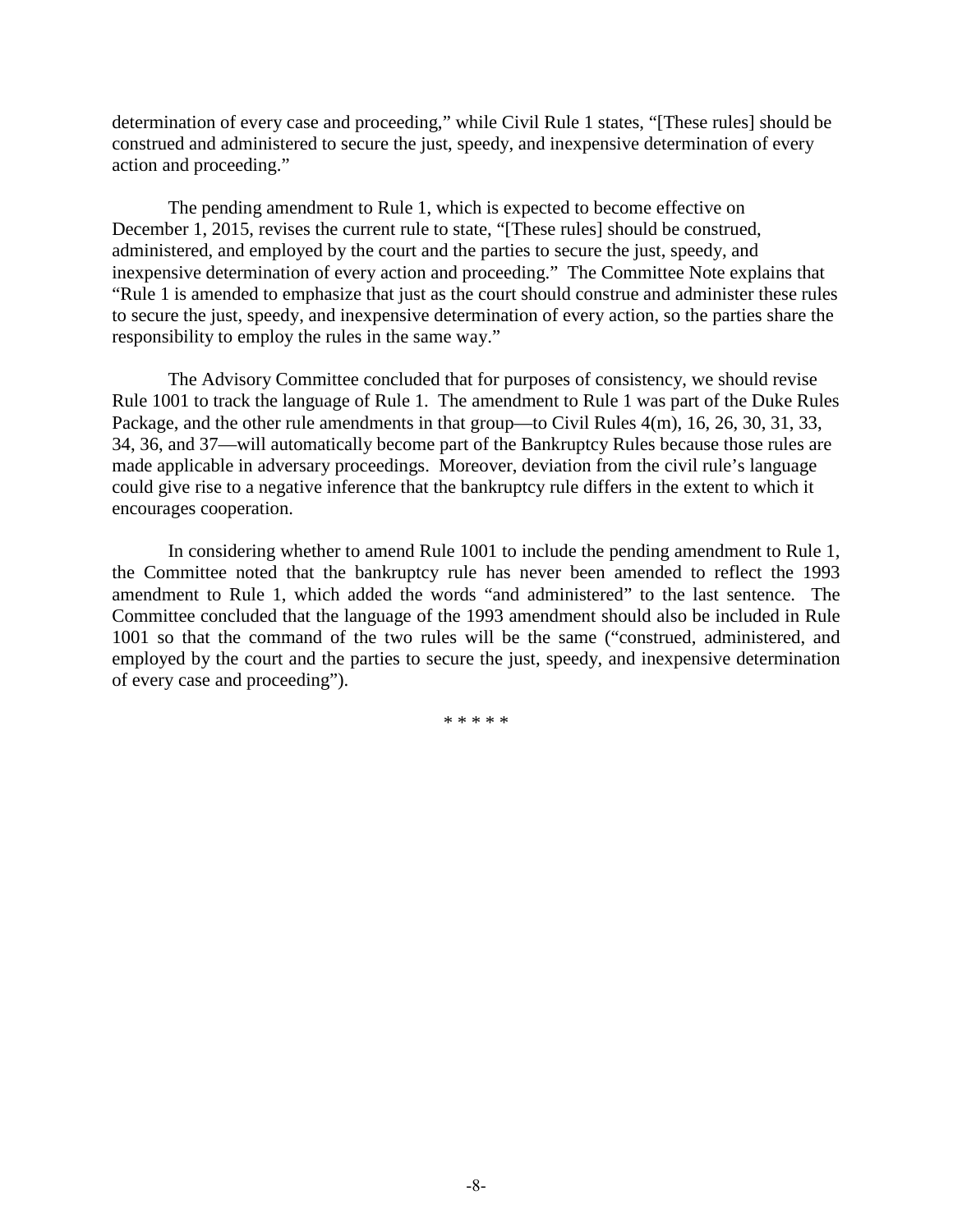COMMITTEE ON RULES OF PRACTICE AND PROCEDURE OF THE JUDICIAL CONFERENCE OF THE UNITED STATES WASHINGTON, D.C. 20544

#### **CHAIRS OF ADVISORY COMMITTEES**

**STEVEN M. COLLOTON APPELLATE RULES**

**SANDRA SEGAL IKUTA BANKRUPTCY RULES**

**DAVID G. CAMPBELL CIVIL RULES**

> **REENA RAGGI CRIMINAL RULES**

**WILLIAM K. SESSIONS III EVIDENCE RULES**

#### **MEMORANDUM**

| TO:          | Honorable Jeffrey S. Sutton, Chair<br>Standing Committee on Rules of Practice and Procedure |
|--------------|---------------------------------------------------------------------------------------------|
| <b>FROM:</b> | Honorable Sandra Segal Ikuta, Chair<br><b>Advisory Committee on Bankruptcy Rules</b>        |
| DATE:        | May 6, 2015                                                                                 |
| RE:          | Report of the Advisory Committee on Bankruptcy Rules                                        |

#### **I. Introduction**

The Advisory Committee on Bankruptcy Rules met on April 20, 2015, in Pasadena, California. The draft minutes of that meeting are at Bankruptcy Appendix C.

\* \* \* \* \*

 Finally, the Committee approved a proposed rule amendment to Rule 1006(b) (relating to filing fees) for which it seeks publication.

\* \* \* \* \*

#### **II. Action Items**

\* \* \* \* \*

<span id="page-8-0"></span>**JEFFREY S. SUTTON CHAIR**

**REBECCA A. WOMELDORF SECRETARY**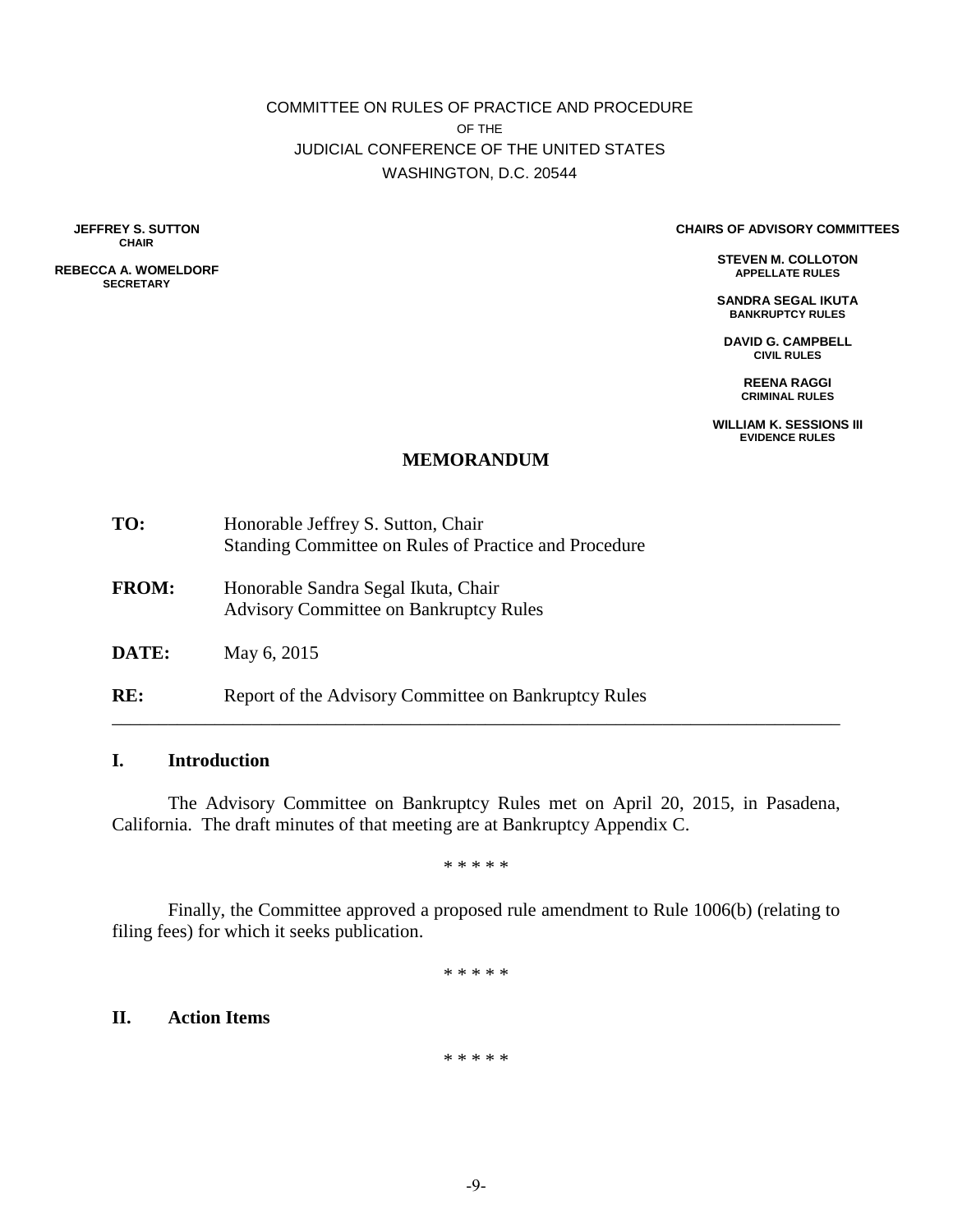#### **C. Item for Publication in August 2015**

**Action Item 10. Rule 1006(b)(1) (Filing Fee).** This provision governs the payment of the bankruptcy filing fee in installments, as authorized for individual debtors by 28 U.S.C. § 1930(a). The Committee received a suggestion (12-BK-I) from the Bankruptcy Judges Advisory Group ("BJAG") that proposed amending Rule 1006(b) to clarify that courts may require a debtor who applies to pay the filing fee in installments to make an initial installment payment with the petition and the application. BJAG further suggested that any requirement for an initial installment payment at the time of filing be limited to 25% of the total filing fee.

Over the course of several years, the Committee has given careful consideration to this suggestion. As part of its consideration, the Committee requested the Federal Judicial Center ("FJC") to conduct an empirical study on court practices regarding requiring initial installment payments at the time of filing and whether there is an association between such a requirement and the rate of fee waiver applications.

The FJC study revealed that the difference between the percentage of chapter 7 cases in which a fee waiver application was filed in districts requiring an upfront installment payment and in districts not requiring such a payment was not statistically significant. The FJC study also revealed that just over one-third of the bankruptcy courts (33) require an installment payment at the time of filing the petition and the application to pay the filing fee in installments. The amount of the required initial payment ranges from \$40 to \$135, and for courts that specify the required payment as a percentage of the total fees due upon filing, the percentage ranges from 25% to 50%. Many of the courts do not specify the consequences of failing to make the required payment. Of those that do, a few courts state that the application to pay in installments may or will be denied if the initial installment is not paid at filing. A greater number of courts provide for the possible dismissal of the case or rejection of the petition, by the clerk or by the court, with or without further notice.

The Committee concluded that there was no need to clarify that courts may require an initial installment payment with the petition and application. Rule 1006(b)(1) requires a petition to be "accepted for filing if accompanied by the debtor's signed application" to pay the filing fee in installments. This means that a court cannot refuse to accept a petition because of the failure to make an initial installment payment, but the rule does not prohibit requiring such a payment. Therefore, the Committee decided not to make a revision to the rule in response to the BJAG suggestion.

Nevertheless, the FJC study raises a different issue. Because Rule 1006(b)(1) requires the bankruptcy clerk to accept the petition, resulting in the commencement of a bankruptcy case, the practice of some courts of refusing to accept a petition or summarily dismissing a case because of the failure to make an installment payment at the time of filing is inconsistent with Rules  $1006(b)(1)$  and  $1017(b)(1)$ . The latter provision allows the court, only "after a hearing on notice to the debtor and the trustee," to dismiss a case for the failure to pay any installment of the filing fee.

In order to clarify that courts may not refuse to accept petitions or summarily dismiss cases for failure to make initial installment payments at the time of filing, the Committee is proposing the amendment to Rule 1006(b)(1) that appears in Bankruptcy Appendix B. The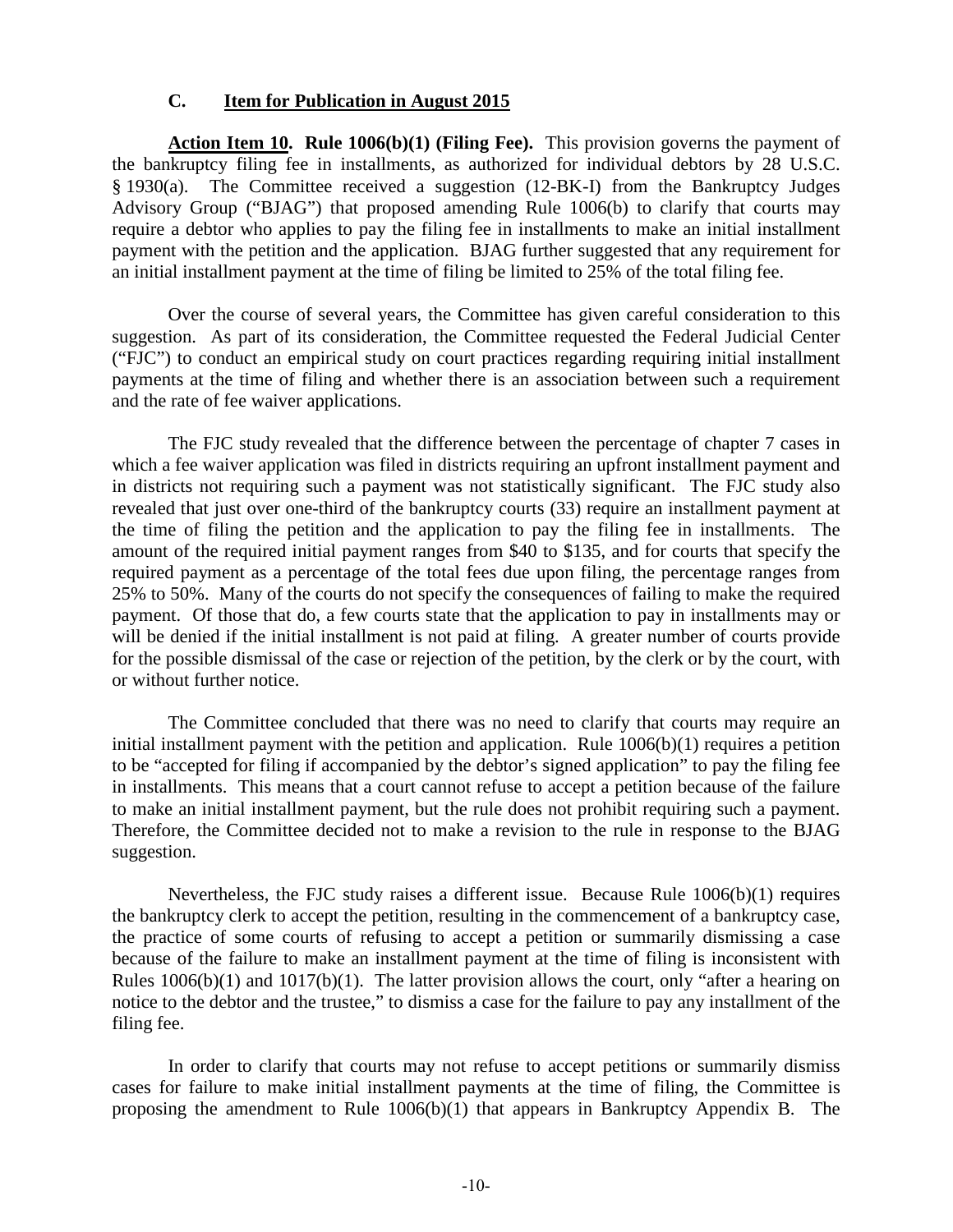amendment is intended to emphasize that an individual debtor's petition must be accepted for filing so long as the debtor submits a signed application to pay the filing fee in installments and even if a required initial installment payment is not made at the same time. The Committee Note explains that dismissal of the case for failure to pay any installment must proceed according to Rule 1017(b)(1).

The Committee voted unanimously to request publication for public comment of the proposed amendment in August 2015.

\* \* \* \* \*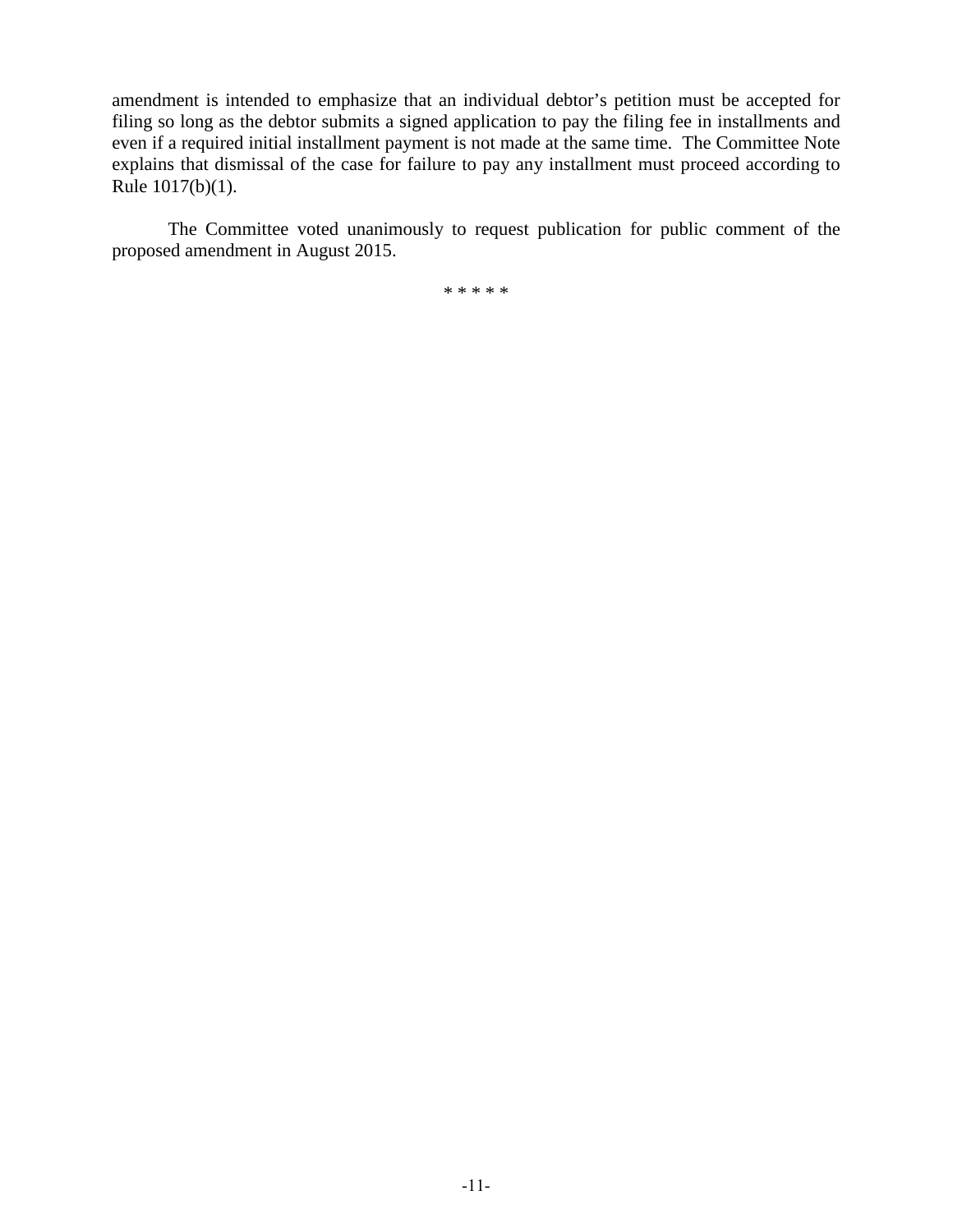**THIS PAGE INTENTIONALLY BLANK**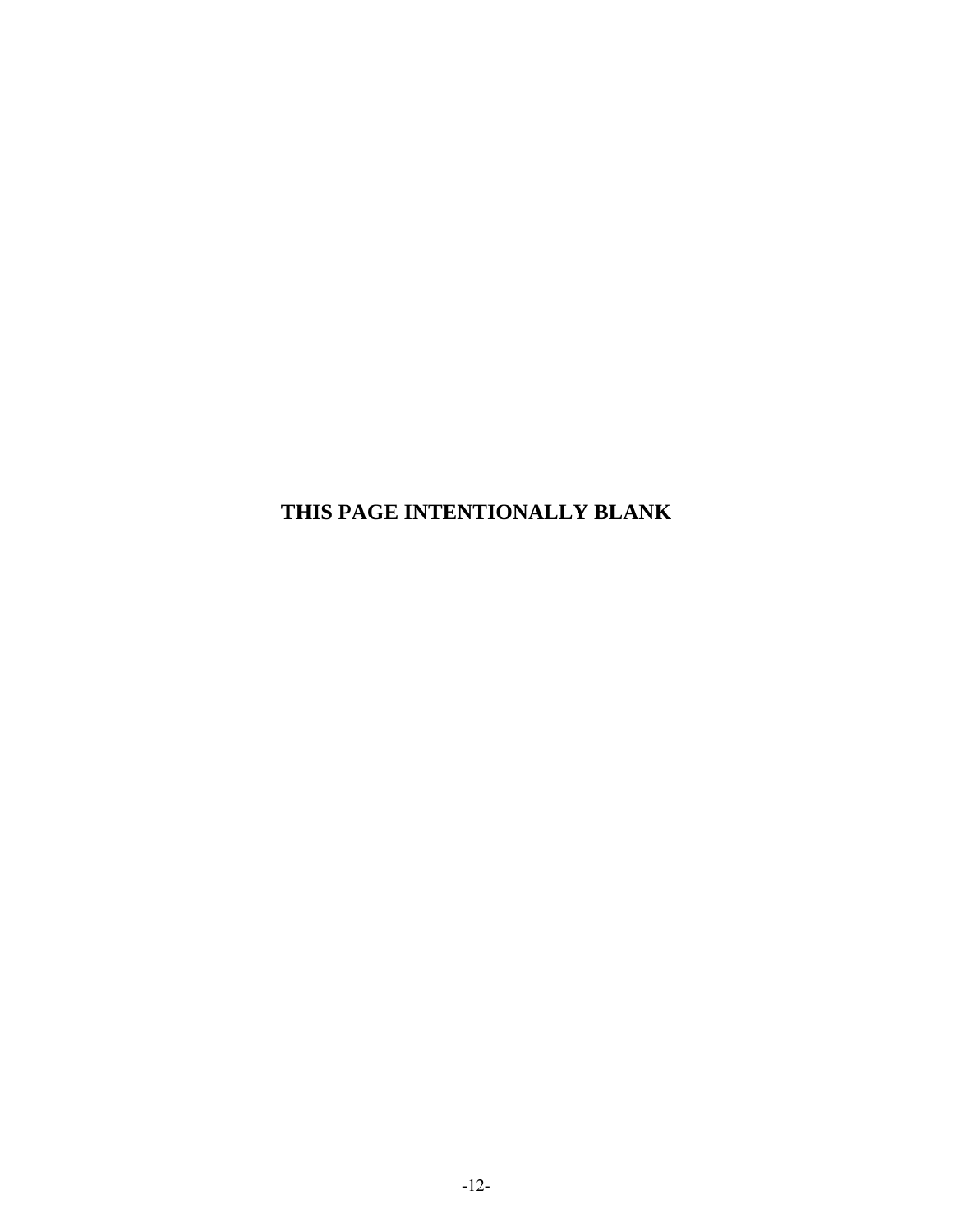#### <span id="page-12-0"></span>**PROPOSED AMENDMENTS TO THE FEDERAL RULES OF BANKRUPTCY PROCEDURE**\*

# 1 **Rule 1001. Scope of Rules and Forms; Short Title**

2 The Bankruptcy Rules and Forms govern procedure in

3 cases under title 11 of the United States Code. The rules

- 4 shall be cited as the Federal Rules of Bankruptcy Procedure
- 5 and the forms as the Official Bankruptcy Forms. These
- 6 rules shall be construed, administered, and employed by the
- 7 court and the parties to secure the just, speedy, and
- 8 inexpensive determination of every case and proceeding.

#### **Committee Note**

The last sentence of the rule is amended to incorporate the changes to Rule 1 F.R. Civ. P. made in 1993 and 2015.

The word "administered" is added to recognize the affirmative duty of the court to exercise the authority conferred by these rules to ensure that bankruptcy cases and the proceedings within them are resolved not only fairly, but also without undue cost or delay. As officers of

 $\overline{a}$ 

New material is underlined in red; matter to be omitted is lined through.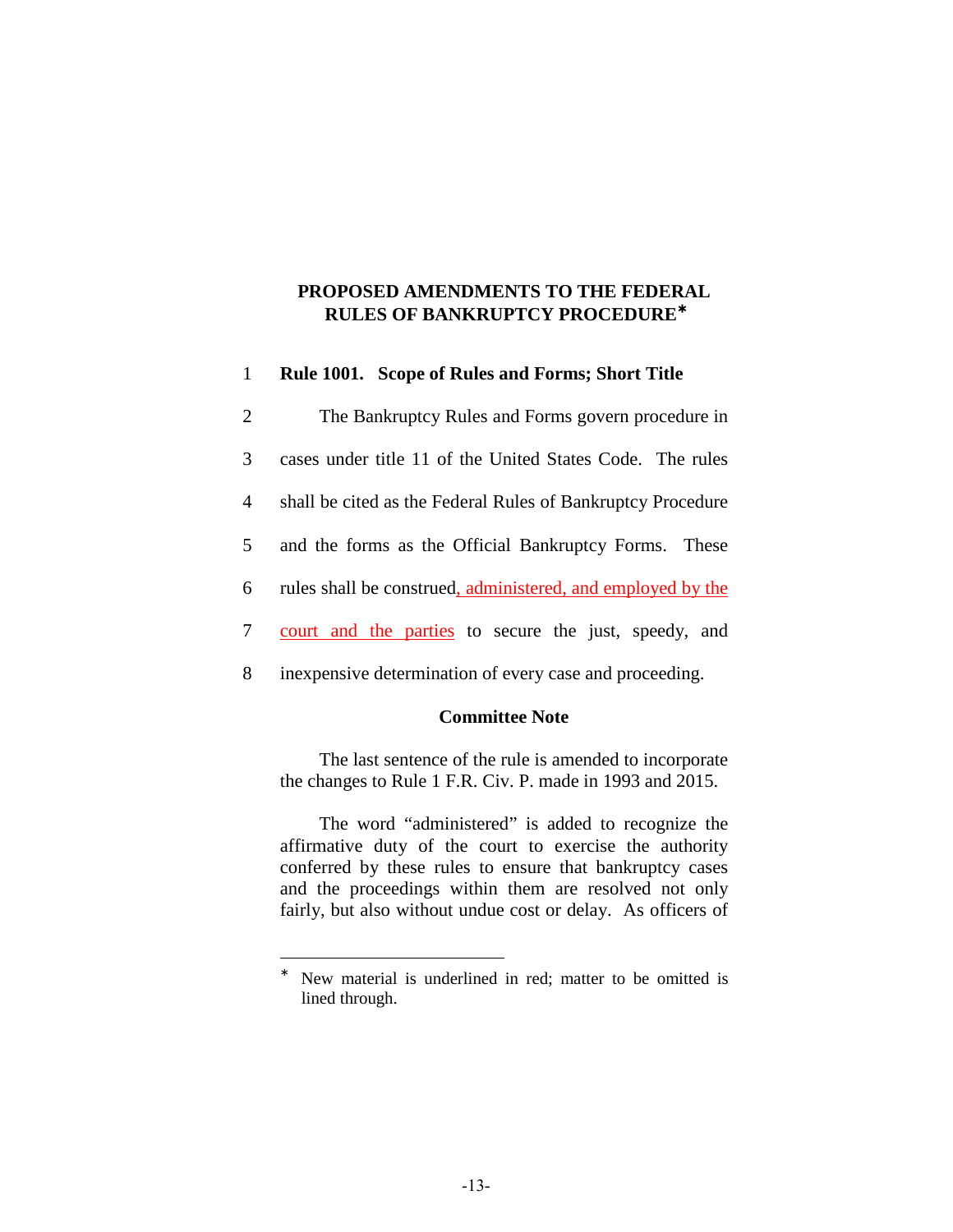#### 2 FEDERAL RULES OF BANKRUPTCY PROCEDURE

the court, attorneys share this responsibility with the judge to whom the case is assigned.

The addition of the phrase "employed by the court and the parties" emphasizes that parties share in the duty of using the rules to secure the just, speedy, and inexpensive determination of every case and proceeding. Achievement of this goal depends upon cooperative and proportional use of procedure by lawyers and parties.

This amendment does not create a new or independent source of sanctions. Nor does it abridge the scope of any other of these rules.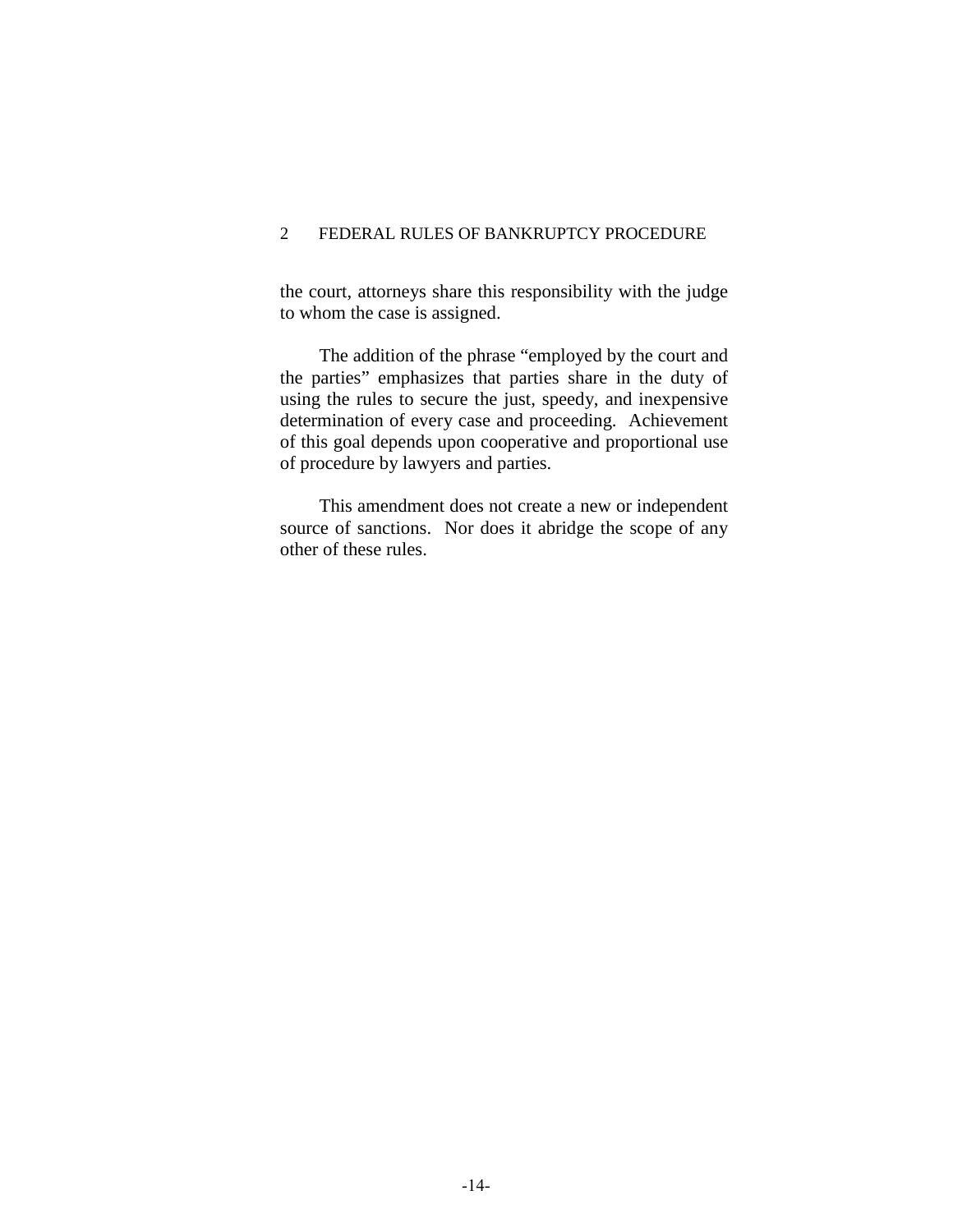#### FEDERAL RULES OF BANKRUPTCY PROCEDURE 3

<span id="page-14-0"></span>

| $\mathbf{1}$   | Rule 1006. Filing Fee                                               |
|----------------|---------------------------------------------------------------------|
| $\overline{2}$ | * * * * *                                                           |
| 3              | (b) PAYMENT OF<br><b>FILING</b><br>IN<br>FEE                        |
| 4              | <b>INSTALLMENTS.</b>                                                |
| 5              | $(1)$ Application to Pay Filing Fee in                              |
| 6              | <i>Installments.</i> A voluntary petition by an individual shall be |
| 7              | accepted for filing, regardless of whether any portion of the       |
| 8              | filing fee is paid, if accompanied by the debtor's signed           |
| 9              | application, prepared as prescribed by the appropriate              |
| 10             | Official Form, stating that the debtor is unable to pay the         |
| 11             | filing fee except in installments.                                  |
| 12             | * * * * *                                                           |

#### **Committee Note**

Subdivision  $(b)(1)$  is amended to clarify that an individual debtor's voluntary petition, accompanied by an application to pay the filing fee in installments, must be accepted for filing, even if the court requires the initial installment to be paid at the time the petition is filed and the debtor fails to make that payment. Because the debtor's bankruptcy case is commenced upon the filing of the petition, dismissal of the case due to the debtor's failure to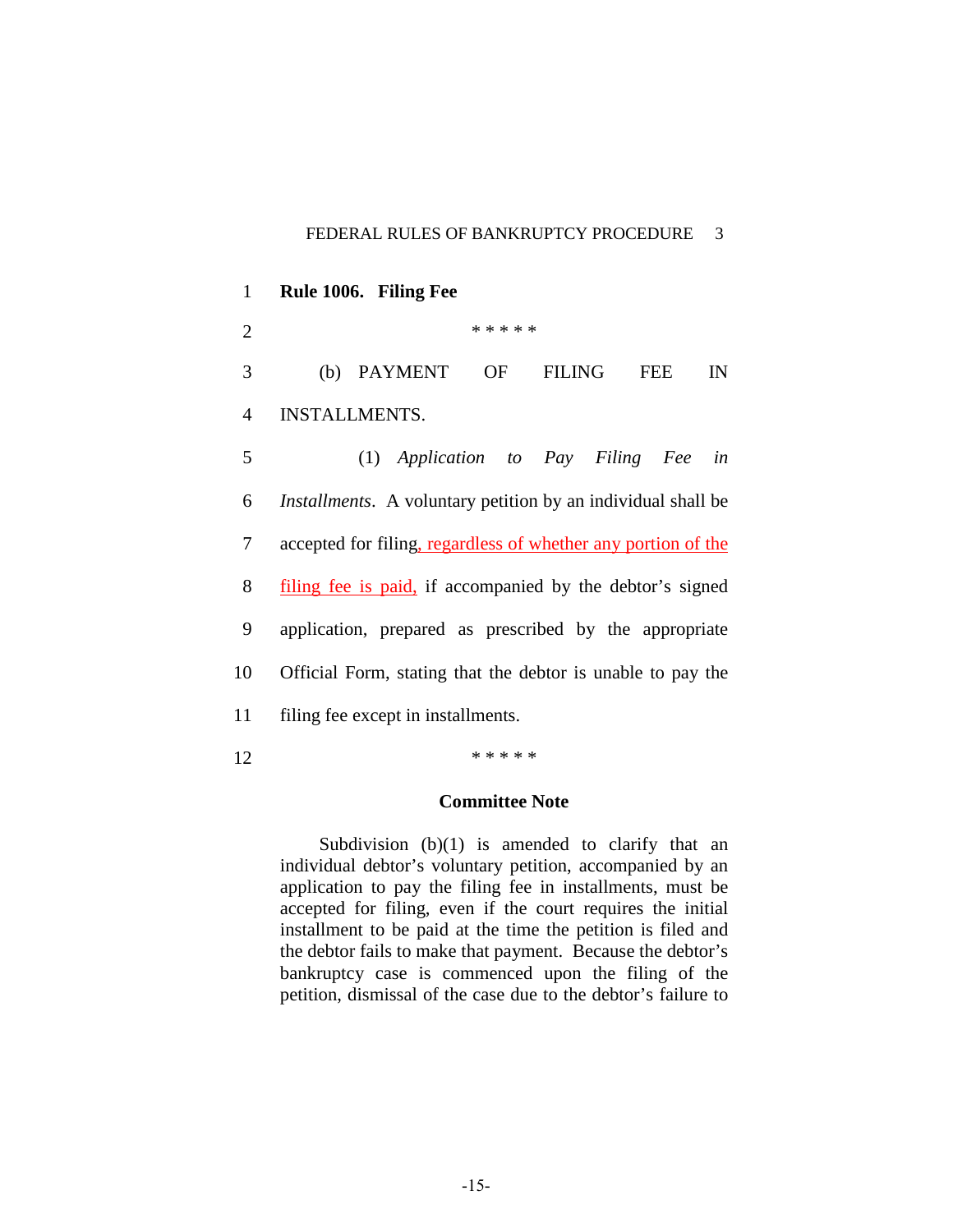## 4 FEDERAL RULES OF BANKRUPTCY PROCEDURE

make the initial or a subsequent installment payment is governed by Rule 1017(b)(1).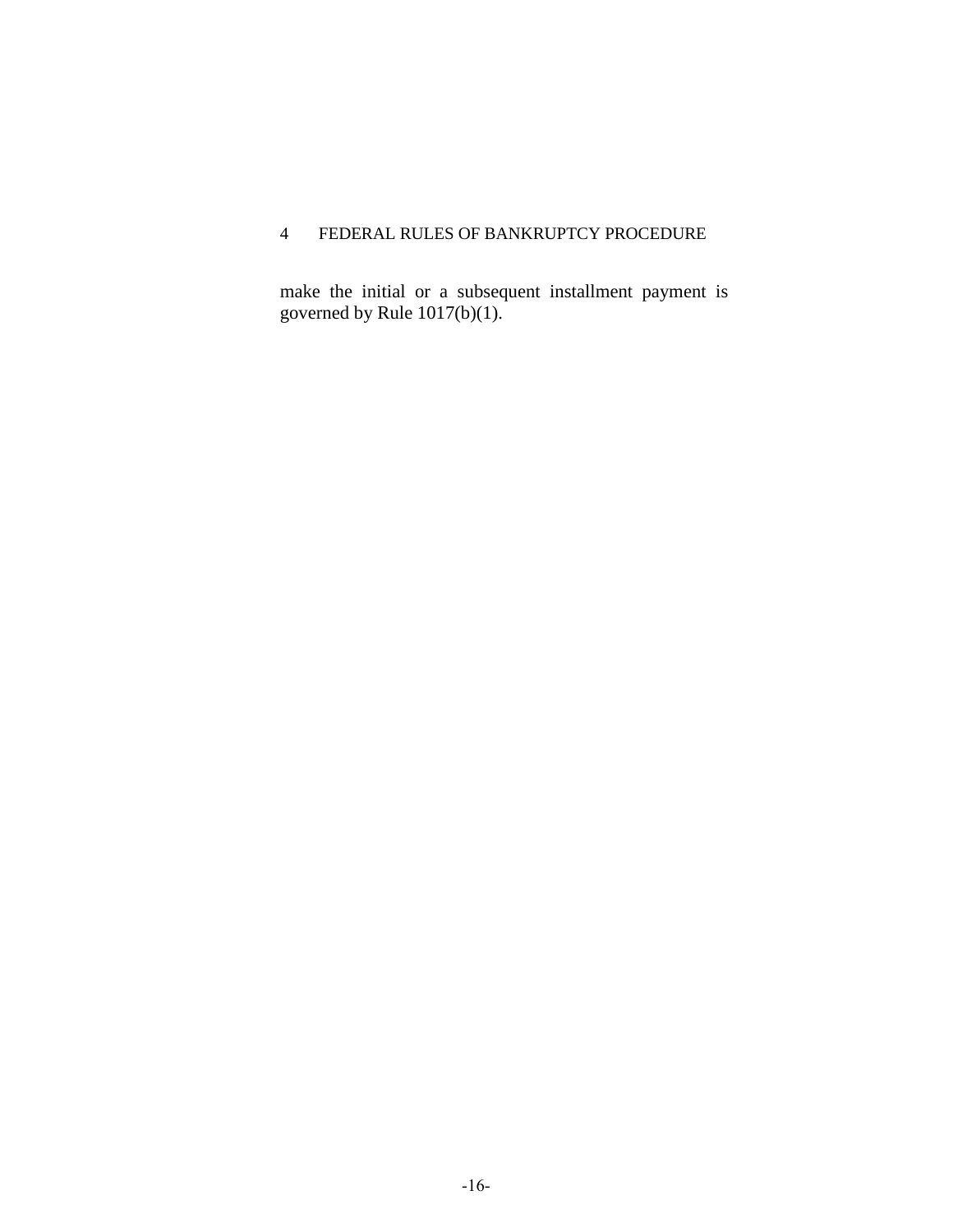COMMITTEE ON RULES OF PRACTICE AND PROCEDURE OF THE JUDICIAL CONFERENCE OF THE UNITED STATES WASHINGTON, D.C. 20544

**CHAIRS OF ADVISORY COMMITTEES**

**STEVEN M. COLLOTON APPELLATE RULES**

**SANDRA SEGAL IKUTA BANKRUPTCY RULES**

**DAVID G. CAMPBELL CIVIL RULES**

> **REENA RAGGI CRIMINAL RULES**

**WILLIAM K. SESSIONS III EVIDENCE RULES**

#### **MEMORANDUM**

**TO:** Honorable Jeffrey S. Sutton, Chair Standing Committee on Rules of Practice and Procedure

- **FROM:** Honorable William K. Sessions, III, Chair Advisory Committee on Evidence Rules
- **DATE:** May 7, 2015

**RE:** Report of the Advisory Committee on Evidence Rules

#### **I. Introduction**

The Advisory Committee on Evidence Rules (the "Committee") met on April 17, 2015 at Fordham University School of Law in New York City.

\_\_\_\_\_\_\_\_\_\_\_\_\_\_\_\_\_\_\_\_\_\_\_\_\_\_\_\_\_\_\_\_\_\_\_\_\_\_\_\_\_\_\_\_\_\_\_\_\_\_\_\_\_\_\_\_\_\_\_\_\_\_\_\_\_\_\_\_\_\_\_\_\_\_\_\_\_\_

The Committee seeks approval of two proposed amendments for release for public comment:

1. Abrogation of Rule 803(16), the ancient documents exception to the hearsay rule; and

2. Amendment of Rule 902 to add two subdivisions that would allow authentication of certain electronic evidence by way of certification by a qualified person.

<span id="page-16-0"></span>**JEFFREY S. SUTTON CHAIR**

**REBECCA A. WOMELDORF SECRETARY**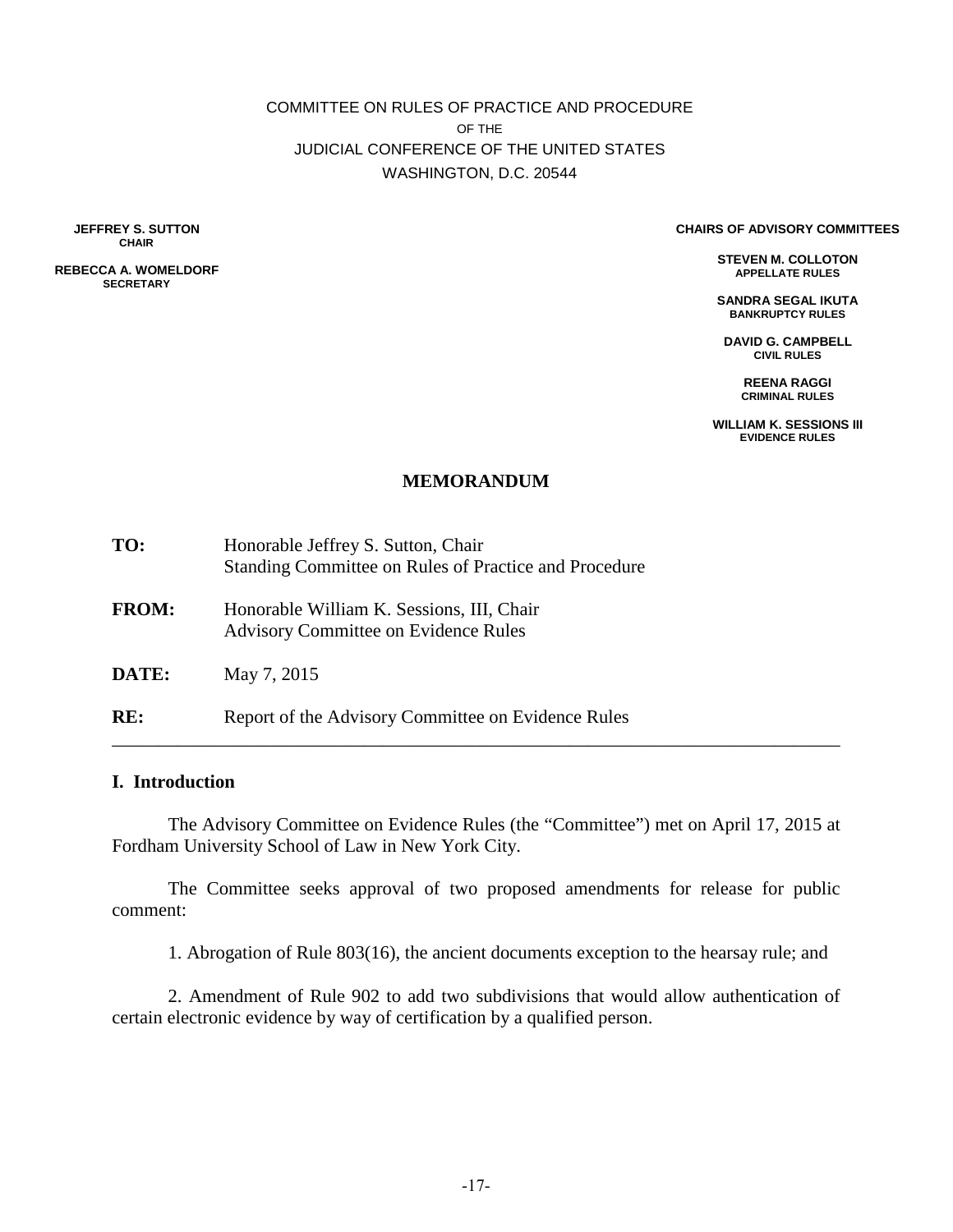#### **II. Action Items**

#### **A. Proposed Abrogation of Rule 803(16)**

Rule 803(16) provides a hearsay exception for "ancient documents." If a document is more than 20 years old and appears authentic, it is admissible for the truth of its contents. The Committee considered whether Rule 803(16) should be abrogated or amended because of the development of electronically stored information. The rationale for the exception has always been questionable, because a document does not become reliable just because it is old; and a document does not magically become reliable enough to escape the rule against hearsay on the day it turns 20. The Committee concluded that the exception has been tolerated because it has been used so infrequently, and usually because there is no other evidence on point. But because electronically stored information can be retained for more than 20 years, there is a strong likelihood that the ancient documents exception will be used much more frequently in the coming years. And it could be used to admit only unreliable hearsay, because if the hearsay is in fact reliable it will probably be admissible under other reliability-based exceptions, such as the business records exception or the residual exception. Moreover, the need for an ancient documents exception is questionable as applied to ESI, for the very reason that there may well be a great deal of reliable electronic data available to prove any dispute of fact.

The Committee considered four formal proposals for amending the rule. The proposals were: 1) abrogation; 2) limiting the exception to hardcopy; 3) adding the necessity requirement from the residual exception (Rule 807); and 4) adding the Rule 803(6) requirement that the document would be excluded if the opponent could show that the document was untrustworthy under the circumstances. It ultimately determined, unanimously, that Rule 803(16) should be abrogated. In support of that determination, the Committee drew the following conclusions:

• The exception, which is based on necessity, is in fact unnecessary because an ancient document that is reliable can be admitted under other hearsay exceptions, such as Rule 807 or Rule 803(6). In fact, the only case that the original Advisory Committee relied upon in support of the ancient documents exception was one in which the court found an old document admissible because it was reliable — an analysis which today would have rendered it admissible as residual hearsay. So the only real "use" for the exception is to admit unreliable hearsay — as has happened in several reported cases.

• The exception can be especially problematic in criminal cases where statutes of limitations are not applicable, such as cases involving sexual abuse and conspiracy.

• Many forms of ESI have just become or are about to become more than 20 years old, and there is a real risk that substantial amounts of unreliable ESI will be stockpiled and subject to essentially automatic admissibility under the existing exception.

• The ancient documents exception is not a venerated exception under the common law. While the common law has traditionally provided for authenticity of documents based on age, the hearsay exception is of relatively recent vintage. Moreover, it was originally intended to cover property-related cases to ease proof of title. It was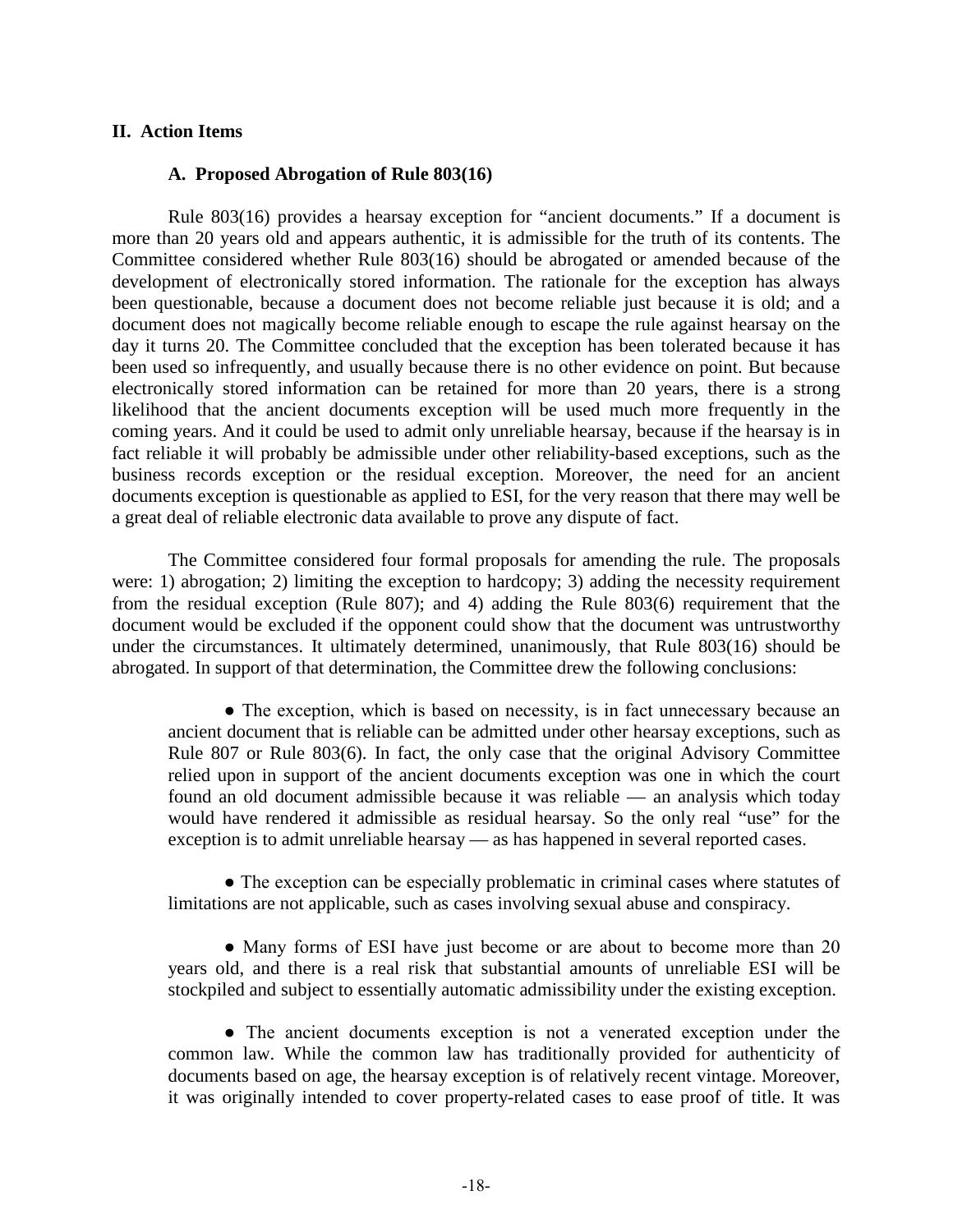subsequently expanded, without significant consideration, to every kind of case in which an old document would be relevant. Thus, abrogating the exception would not present the kind of serious uprooting as might exist with other rules in the Federal Rules of Evidence.

• The ancient documents exception is based on necessity (lack of other proof), but where the document is necessary it will likely satisfy at least one of the admissibility requirements of the residual exception  $\frac{d}{dx}$  i.e., that the hearsay is more probative than any other evidence reasonably available. So if the document is reliable it will be admissible as residual hearsay — and if it is unreliable it should be excluded no matter how "necessary" it is.

The Committee concluded that the problems presented by the ancient documents exception could not be fixed by tinkering with it — the appropriate remedy is to abrogate the exception and leave the field to other hearsay exceptions such as the residual exception and the business records exception. In particular, there was no support for the proposal that would limit the exception to hardcopy, as the distinction between ESI and hardcopy would be fraught with questions and would be difficult to draw. For example, is a scanned copy of an old document, or a digitized version of an old book, ESI or hardcopy? As to the proposals to import either necessity or reliability requirements into the rule, Committee members generally agreed that they would be problematic because they would draw the ancient documents exception closer to the residual exception, thus raising questions about how to distinguish those exceptions.

### *The Committee unanimously approved the proposal to abrogate Rule 803(16), together with the following Committee Note to explain that abrogation:*

The ancient documents exception to the rule against hearsay has been abrogated. The exception was based on the flawed premise that the contents of a document are reliable merely because the document is old. While it is appropriate to conclude that a document is genuine when it is old and located in a place where it would likely be — see Rule  $901(b)(8)$  — it simply does not follow that the contents of such a document are truthful.

The ancient documents exception could once have been thought tolerable out of necessity (unavailability of other proof for old disputes) and by the fact that the exception has been so rarely invoked. But given the development and growth of electronically stored information, the exception has become even less justifiable and more subject to abuse. The need for an ancient document that does not qualify under any other hearsay exception has been diminished by the fact that reliable electronic information is likely to be available and will likely satisfy a reliability-based hearsay exception — such as Rule 807 or Rule 803(6). Thus the ancient documents exception is not necessary to qualify dated information that is reliable. And abuse of the ancient document exception is possible because unreliable electronic information could be easily accessible, and would be admissible under the exception simply because it has been preserved electronically for 20 years.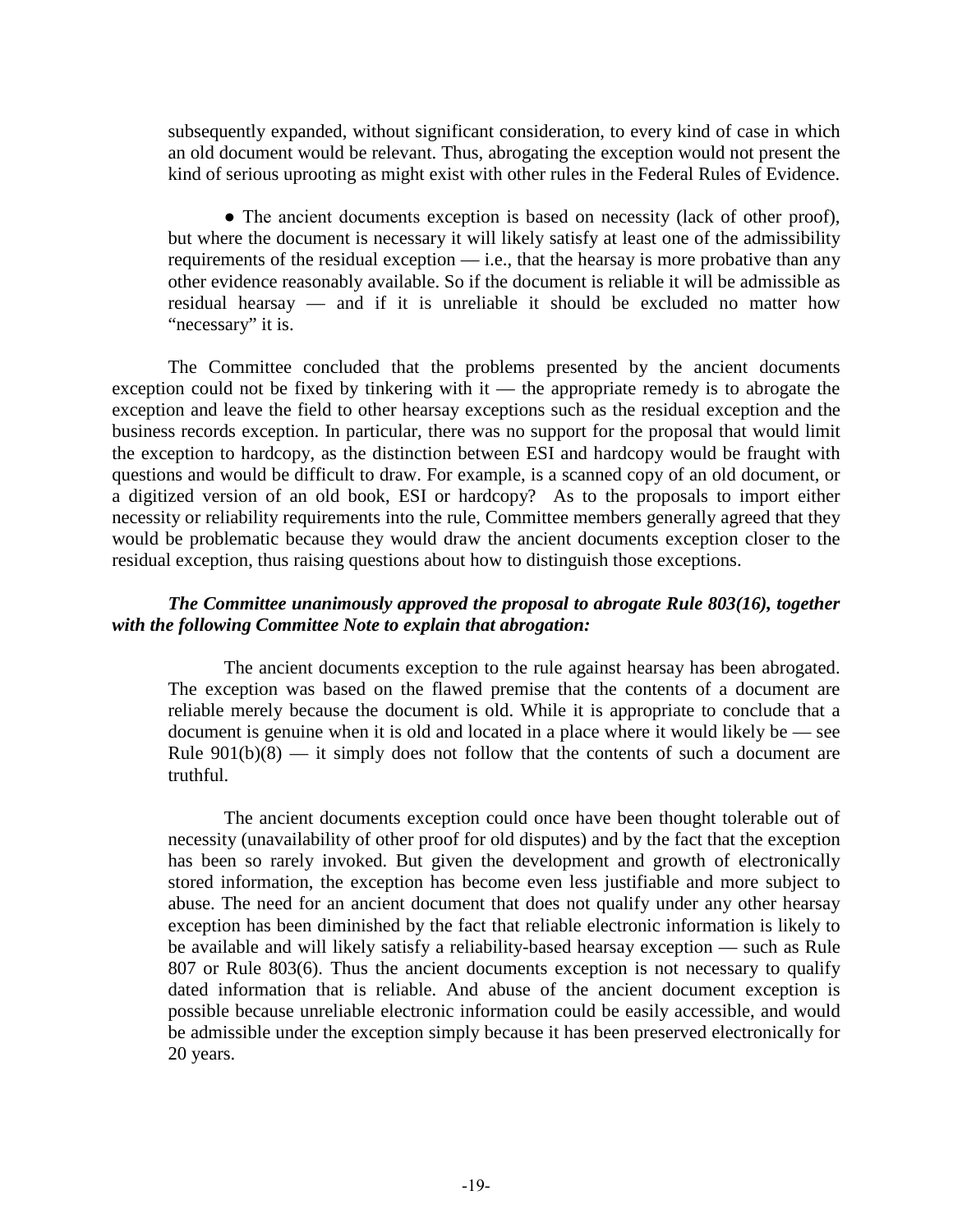**Recommendation: The Committee recommends that the proposed abrogation of Evidence Rule 803(16) be issued for public comment.**

#### **B. Proposed Amendment to Evidence Rule 902**

At its previous meeting, the Committee approved in principle changes that would allow certain electronic evidence to be authenticated by a certification of a qualified person — in lieu of that person's testimony at trial. (Those changes were discussed as an information item at the January, 2015 Standing Committee meeting). At its Spring meeting, the Committee unanimously approved a proposal to add two new subdivisions to Rule 902, the rule on self-authentication. The first provision would allow self-authentication of machine-generated information, upon a submission of a certification prepared by a qualified person. The second proposal would provide a similar certification procedure for a copy of data taken from an electronic device, media or file. These proposals are analogous to Rules 902(11) and (12) of the Federal Rules of Evidence, which permit a foundation witness to establish the authenticity of business records by way of certification.

The proposals have a common goal of making authentication easier for certain kinds of electronic evidence that are, under current law, likely to be authenticated under Rule 901 but only by calling a witness to testify to authenticity. The Committee has concluded that the types of electronic evidence covered by the two proposed rules are rarely the subject of a legitimate authenticity dispute, but it is often the case that the proponent is nonetheless forced to produce an authentication witness, incurring expense and inconvenience — and often, at the last minute, opposing counsel ends up stipulating to authenticity in any event.

The self-authentication proposals, by following the approach taken in Rule 902(11) and (12) regarding business records, essentially leave the burden of going forward on authenticity questions to the opponent of the evidence. Under those rules a business record is authenticated by a certificate, but the opponent is given "a fair opportunity" to challenge both the certificate and the underlying record. The proposals for new Rules 902(13) and 902(14) would have the same effect of shifting to the opponent the burden of going forward (not the burden of proof) on authenticity disputes regarding the described electronic evidence.

The Committee has carefully considered whether the self-authentication proposals would raise a Confrontation Clause concern when the certificate of authenticity is offered against a criminal defendant. The Committee is satisfied that no constitutional issue is presented, because the Supreme Court has stated in Melendez-Diaz v. Massachusetts, 557 U.S. 305, 322 (2009), that even when a certificate is prepared for litigation, the admission of that certificate litigation is consistent with the right to confrontation if it does nothing more than authenticate another document or item of evidence. That is all that these certificates would be doing under the Rule 902(13) and (14) proposals. The Committee also relied on the fact that the lower courts had uniformly held that certificates prepared under Rules 902(11) and (12) do not violate the right to confrontation; those courts have relied on the Supreme Court's statement in Melendez-Diaz. The Committee determined that the problem with the affidavit found testimonial in Melendez-Diaz was that it certified the accuracy of a drug test that was itself prepared for purposes of litigation. The certificates that would be prepared under proposed Rules 902(13) and (14) would not be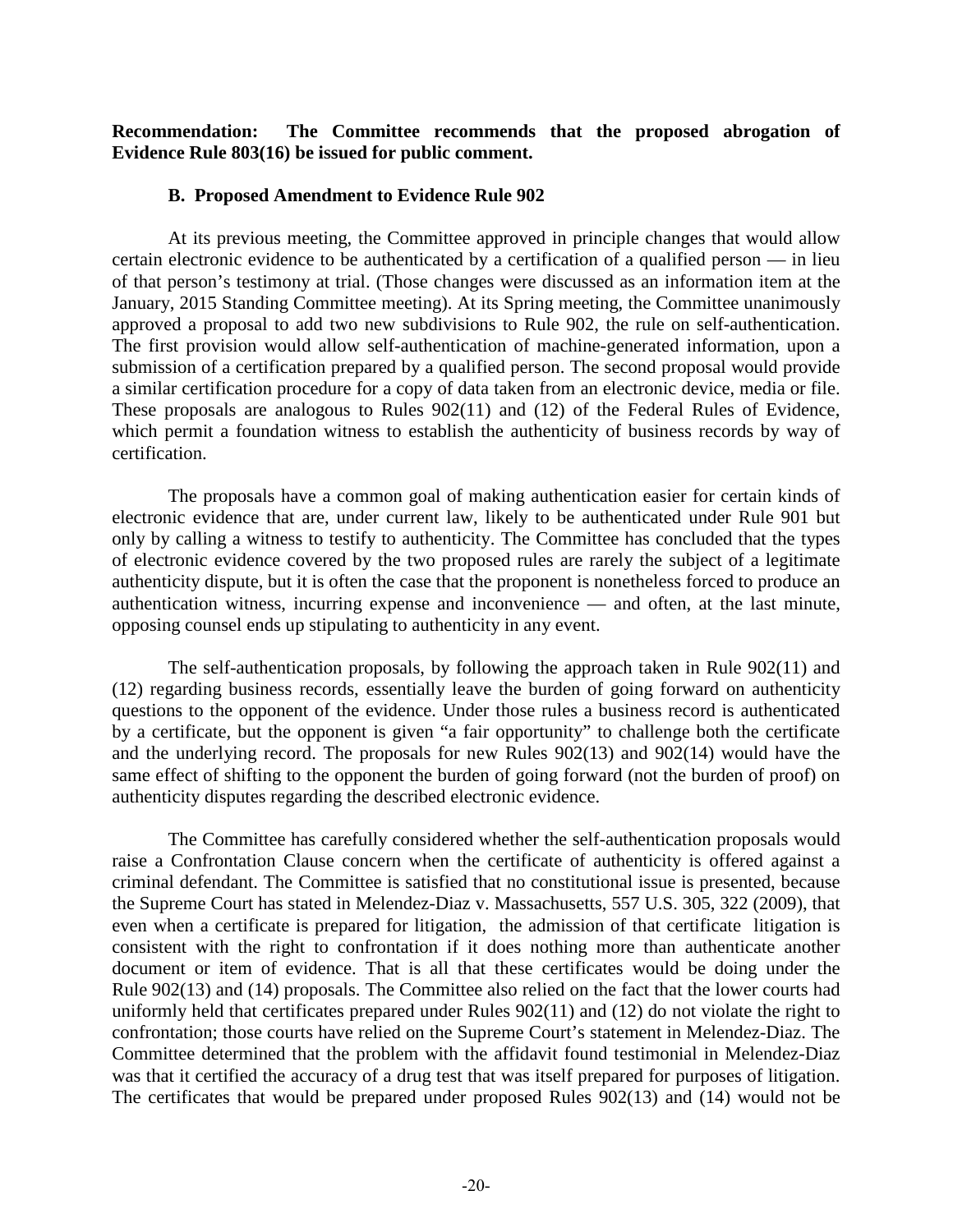certifying the accuracy of any contents or any factual assertions. They would only be certifying that the evidence to be introduced was generated by the machine (Rule 902(13)) or is data copied from the original (Rule  $902(14)$ ). In this regard, the Note approved by the Committee emphasizes that the goal of the amendments is narrow one: to allow electronic information that would otherwise be established by a witness instead to be established through a certification by that same witness.

## *Proposed Rule 902(13) — as unanimously approved by the Committee with the recommendation that it be released for public comment — provides as follows:*

### **Rule 902. Evidence That Is Self-Authenticating**

The following items of evidence are self-authenticating; they require no extrinsic evidence of authenticity in order to be admitted:

\* \* \*

**(13) Certified Records Generated by an Electronic Process or System.** A record generated by an electronic process or system that produces an accurate result, as shown by a certification by a qualified person that complies with the certification requirements of Rule 902(11) or Rule 902(12). The proponent must meet the notice requirements of Rule 902(11).

#### *The Proposed Committee Note to Rule 902(13) provides as follows:*

The amendment sets forth a procedure by which parties can authenticate certain electronic evidence other than through the testimony of a foundation witness. As with the provisions on business records in Rules 902(11) and (12), the Committee has found that the expense and inconvenience of producing a witness to authenticate an item of electronic evidence is often unnecessary. It is often the case that a party goes to the expense of producing an authentication witness and then the adversary either stipulates authenticity before the witness is called or fails to challenge the authentication testimony once it is presented. The amendment provides a procedure under which the parties can determine in advance of trial whether a real challenge to authenticity will be made, and can then plan accordingly.

Nothing in the amendment is intended to limit a party from establishing authenticity of electronic evidence on any ground provided in these Rules, including through judicial notice where appropriate.

A proponent establishing authenticity under this Rule must present a certification containing information that would be sufficient to establish authenticity were that information provided by a witness at trial. If the certification provides information that would be insufficient to authenticate the record if the certifying person testified, then authenticity is not established under this Rule. The intent of the Rule is to allow the authenticity foundation that satisfies Rule 901(b)(9) to be established by a certification rather than the testimony of a live witness.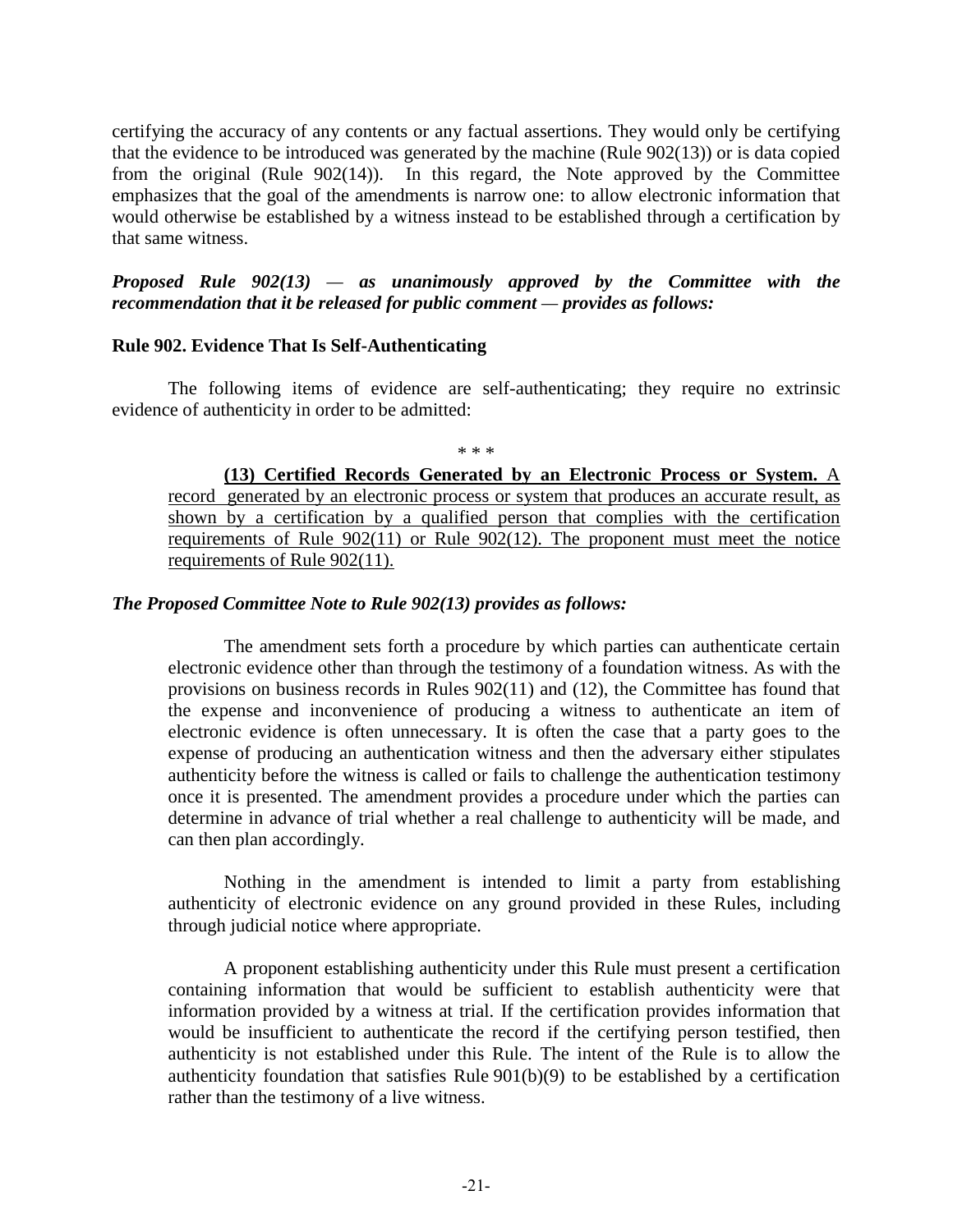A certification under this Rule can only establish that the proffered item has satisfied the admissibility requirements for authenticity. The opponent remains free to object to admissibility of the item on other grounds. For example, if a webpage is authenticated by a certificate under this rule, that authentication does not mean that the assertions on the webpage are admissible for their truth. It means only that the item is what the proponent says it is, i.e., a particular web page that was posted at a particular time. Likewise, the certification of a process or system of testing means only that the system described in the certification produced the item that is being authenticated.

The reference to Rule 902(12) is intended to cover certifications that are made in a foreign country.

## *Proposed Rule 902(14) — as unanimously approved by the Committee with the recommendation that it be released for public comment — provides as follows:*

#### **Rule 902. Evidence That Is Self-Authenticating**

The following items of evidence are self-authenticating; they require no extrinsic evidence of authenticity in order to be admitted:

\* \* \*

**(14) Certified Data Copied From an Electronic Device, Storage Media or File.** Data copied from an electronic device, storage media, or electronic file, if authenticated by a process of digital identification, as shown by a certification by a qualified person that complies with the certification requirements of Rule 902(11) or Rule 902(12). The proponent must meet the notice requirements of Rule 902(11).

#### *The Proposed Committee Note to Rule 902(14) provides as follows:*

The amendment sets forth a procedure by which parties can authenticate data copied from an electronic device, storage medium, or an electronic file, other than through the testimony of a foundation witness. As with the provisions on business records in Rules 902(11) and (12), the Committee has found that the expense and inconvenience of producing an authenticating witness for this evidence is often unnecessary. It is often the case that a party goes to the expense of producing an authentication witness, and then the adversary either stipulates authenticity before the witness is called or fails to challenge the authentication testimony once it is presented. The amendment provides a procedure in which the parties can determine in advance of trial whether a real challenge to authenticity will be made, and can then plan accordingly.

Today, data copied from electronic devices, storage media, and electronic files are ordinarily authenticated by "hash value." A hash value is a unique alpha-numeric sequence of approximately 30 characters that an algorithm determines based upon the digital contents of a drive, media, or file. Thus, identical hash values for the original and copy reliably attest to the fact that they are exact duplicates. This amendment allows self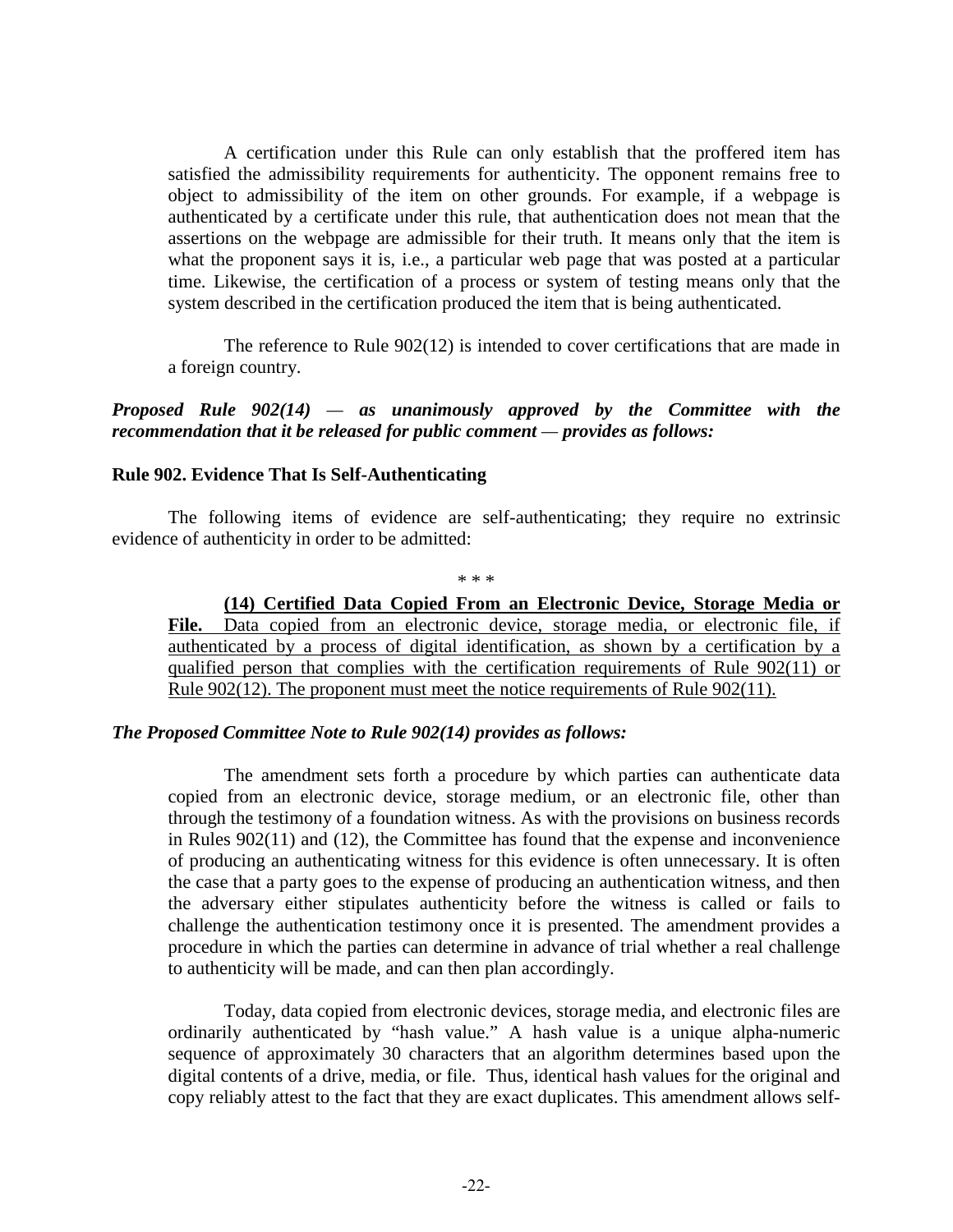authentication by a certification of a qualified person that she checked the hash value of the proffered item and that it was identical to the original. The rule is flexible enough to allow certifications through processes other than comparison of hash value, including by other reliable means of identification provided by future technology.

Nothing in the amendment is intended to limit a party from establishing authenticity of electronic evidence on any ground provided in these Rules, including through judicial notice where appropriate.

A proponent establishing authenticity under this Rule must present a certification containing information that would be sufficient to establish authenticity were that information provided by a witness at trial. If the certification provides information that would be insufficient to authenticate the record if the certifying person testified, then authenticity is not established under this Rule.

A certification under this Rule can only establish that the proffered item is authentic. The opponent remains free to object to admissibility of the item on other grounds. For example, in a criminal case in which data copied from a hard drive is proffered, the defendant can still challenge hearsay found in the hard drive, and can still challenge whether the information on the hard drive was placed there by the defendant.

The reference to Rule 902(12) is intended to cover certifications that are made in a foreign country.

\* \* \* \* \*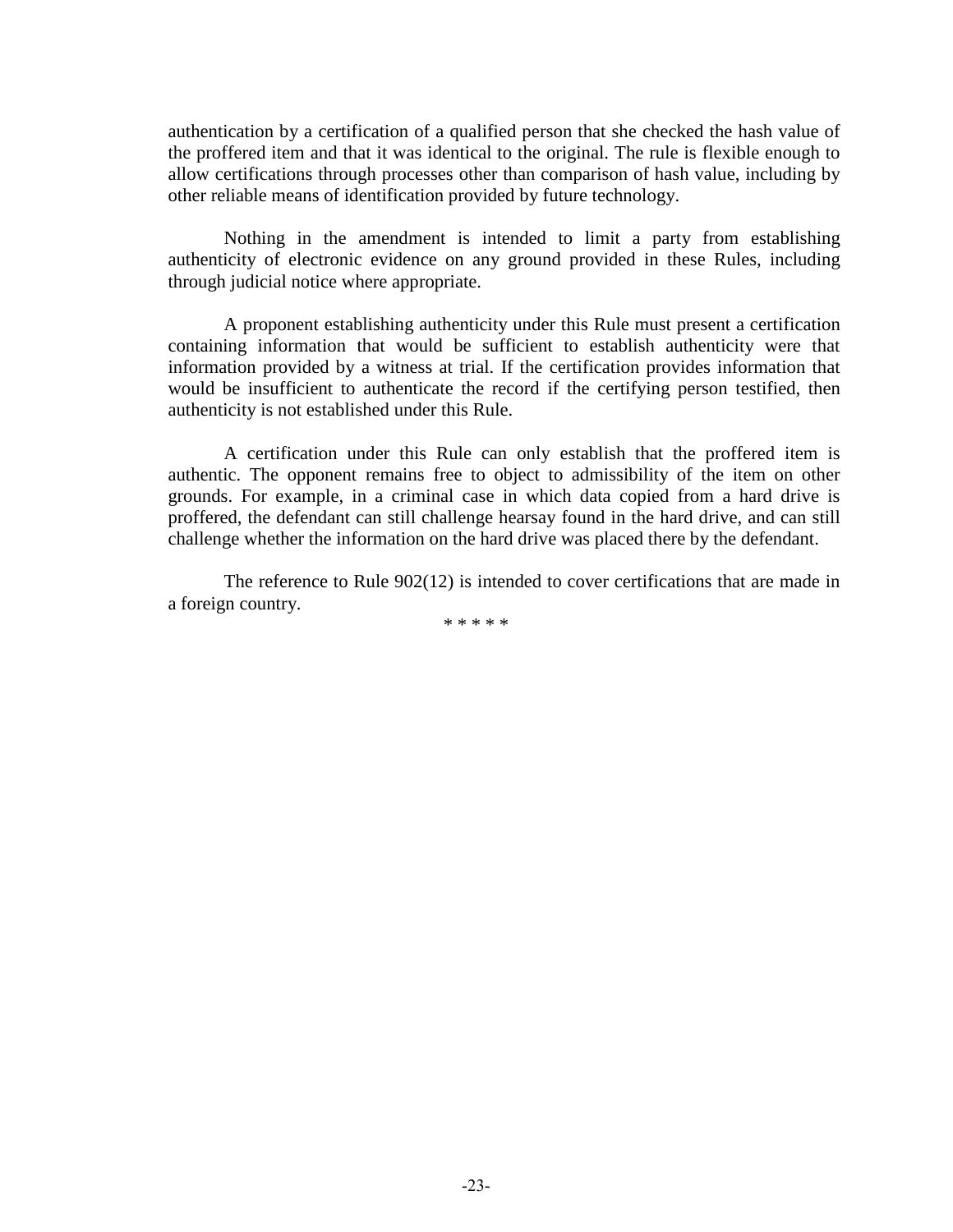**THIS PAGE INTENTIONALLY BLANK**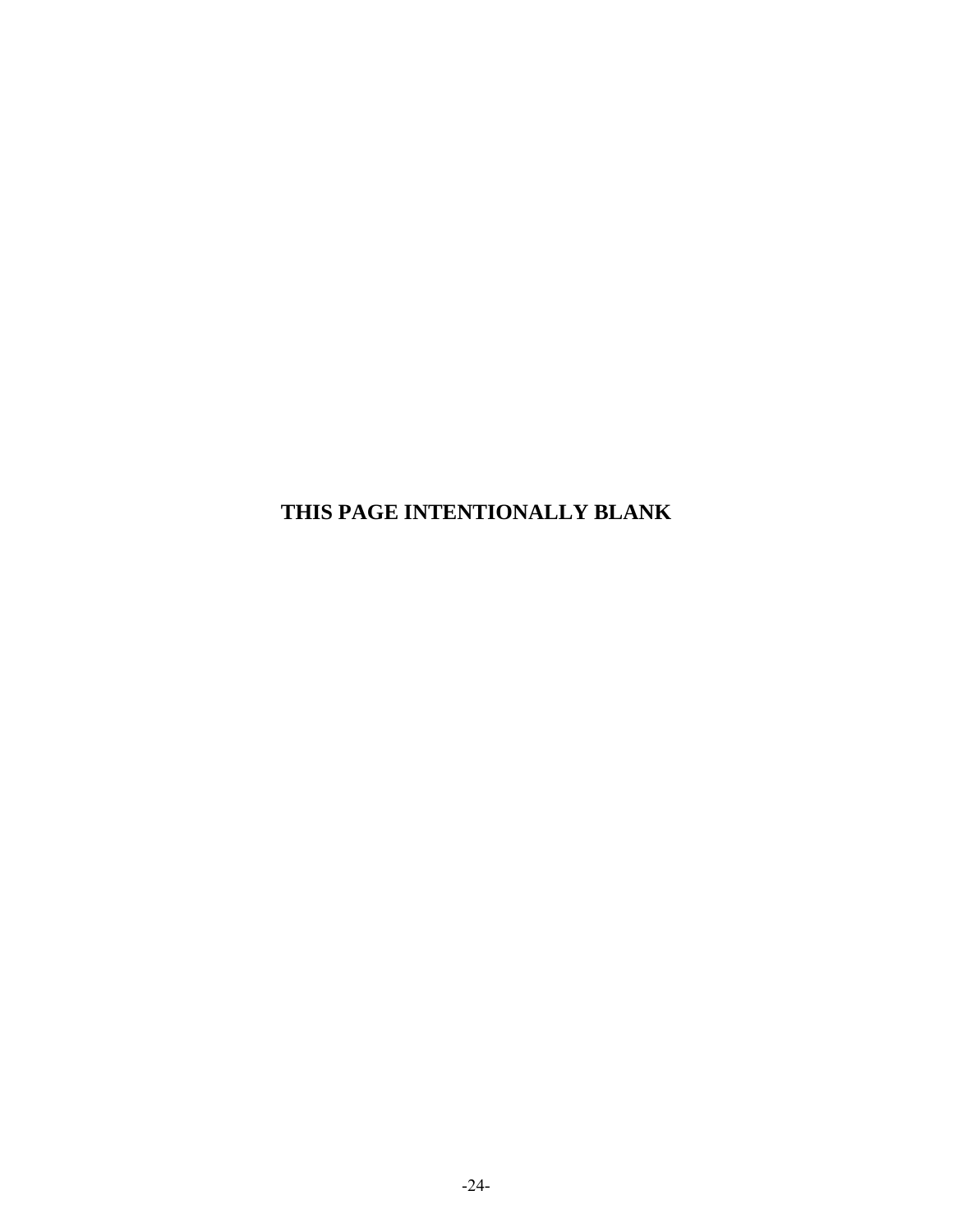### **PROPOSED AMENDMENTS TO THE FEDERAL RULES OF EVIDENCE**<sup>1</sup>

<span id="page-24-0"></span>

| 1<br>$\overline{2}$<br>3 | Rule 803. Exceptions to the Rule Against Hearsay—<br>Regardless of Whether the Declarant Is<br><b>Available as a Witness</b> |
|--------------------------|------------------------------------------------------------------------------------------------------------------------------|
| 4                        | The following are not excluded by the rule against                                                                           |
| 5                        | hearsay, regardless of whether the declarant is available as                                                                 |
| 6                        | a witness:                                                                                                                   |
| 7                        | * * * * *                                                                                                                    |
| 8                        | (16) Statements in Ancient Documents. A statement                                                                            |
| 9                        | in a document that is at least 20 years old and                                                                              |
| 10                       | whose authenticity is established. [Abrogated]                                                                               |
| 11                       | <b>(Effective Dec. 1, 2017).]</b>                                                                                            |
| 12                       | * * * * *                                                                                                                    |

## **Committee Note**

The ancient documents exception to the rule against hearsay has been abrogated. The exception was based on the flawed premise that the contents of a document are reliable merely because the document is old. While it is appropriate to conclude that a document is *genuine* when it

<sup>&</sup>lt;sup>1</sup> New material is underlined in red; matter to be omitted is lined through.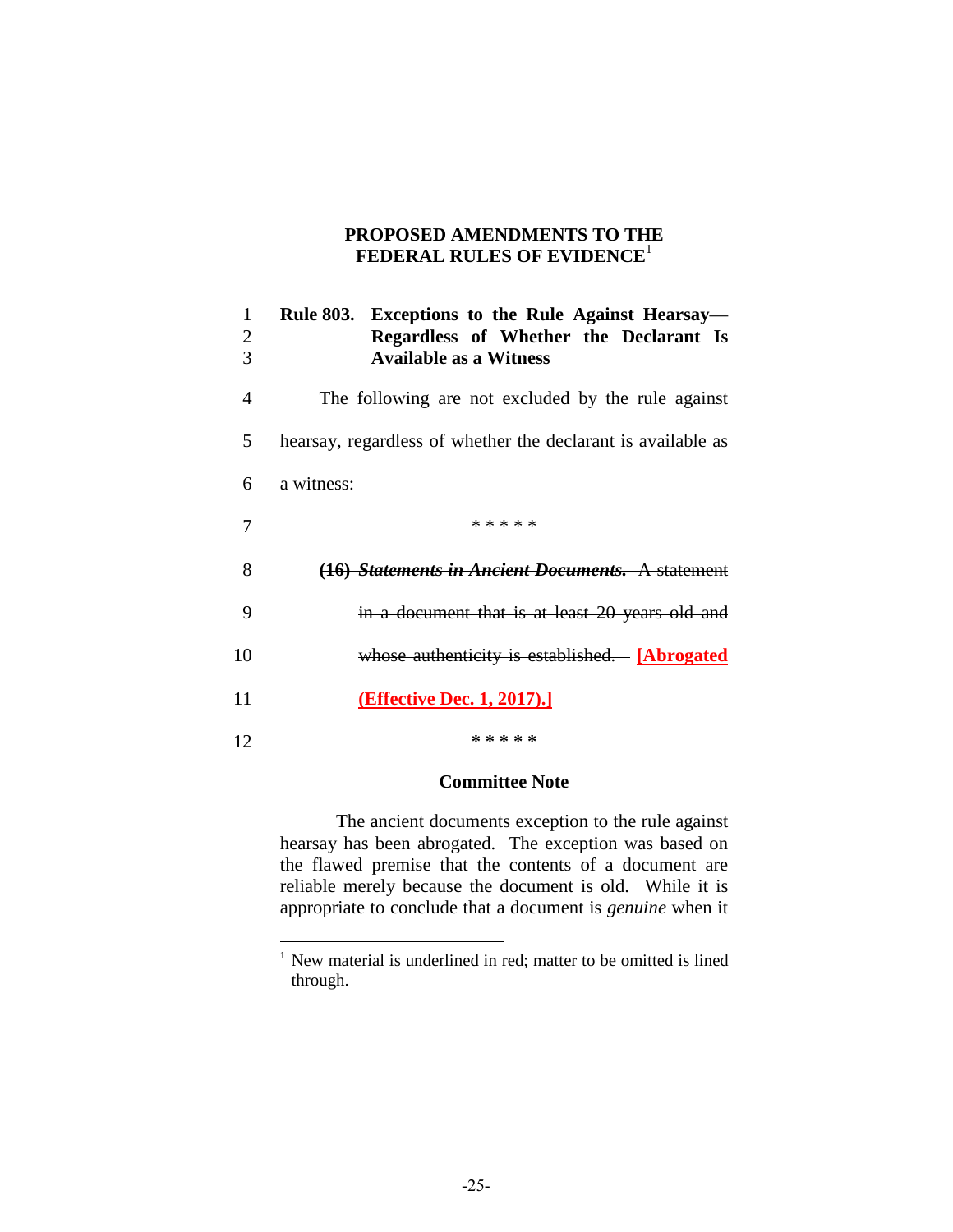is old and located in a place where it would likely be—*see*  Rule 901(b)(8)—it simply does not follow that the contents of such a document are truthful.

The ancient documents exception could once have been thought tolerable out of necessity (unavailability of other proof for old disputes) and by the fact that the exception has been so rarely invoked. But given the development and growth of electronically stored information, the exception has become even less justifiable and more subject to abuse. The need for an ancient document that does not qualify under any other hearsay exception has been diminished by the fact that reliable electronic information is likely to be available and will likely satisfy a reliability-based hearsay exception—such as Rule 807 or Rule 803(6). Thus the ancient documents exception is not necessary to qualify dated information that is reliable. And abuse of the ancient document exception is possible because unreliable electronic information could be easily accessible, and would be admissible under the exception simply because it has been preserved electronically for 20 years.

-26-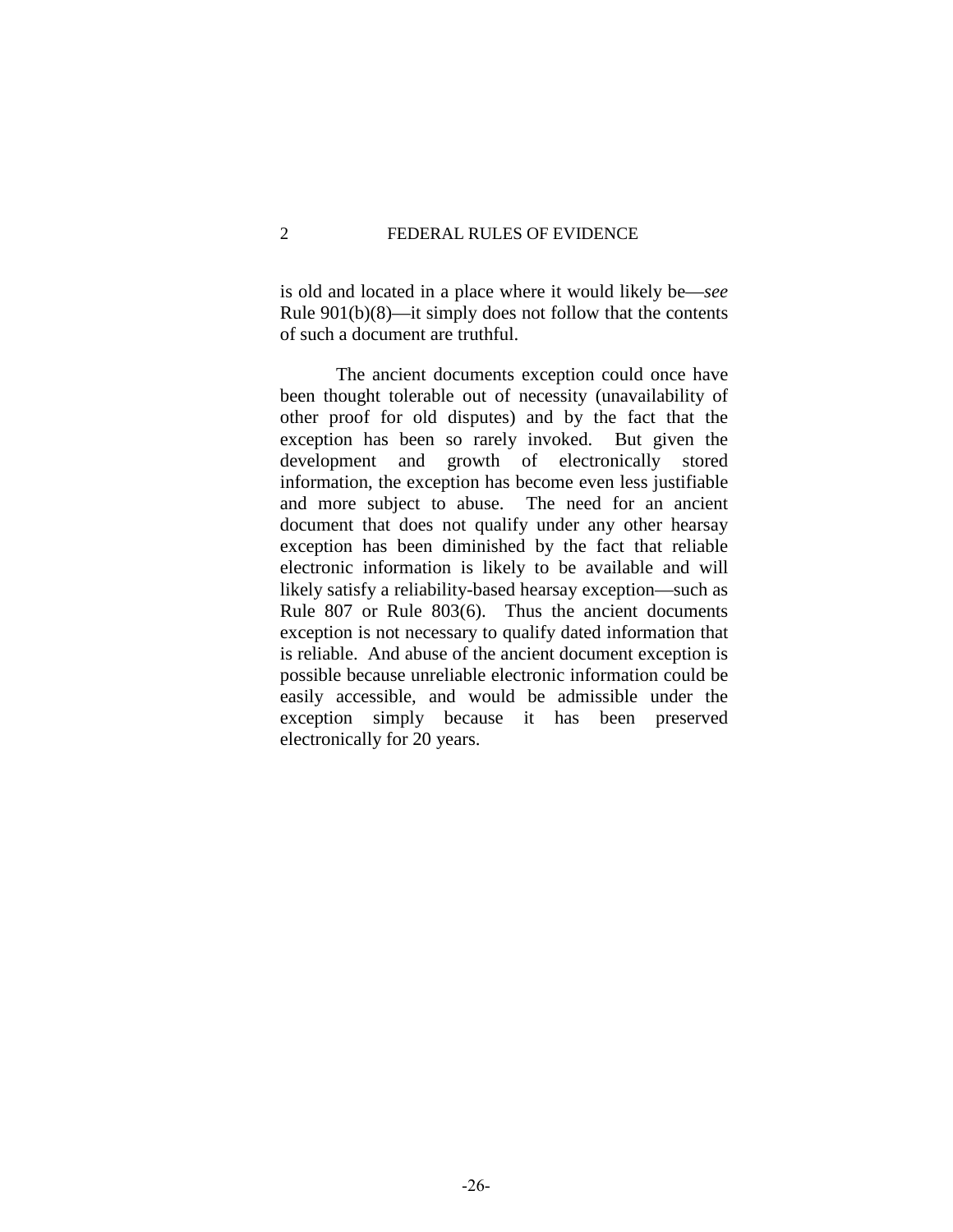<span id="page-26-0"></span>

| $\mathbf{1}$   | Rule 902. Evidence That Is Self-Authenticating        |
|----------------|-------------------------------------------------------|
| $\overline{2}$ | The following items of evidence are self-             |
| 3              | authenticating; they require no extrinsic evidence of |
| 4              | authenticity in order to be admitted:                 |
| 5              | * * * * *                                             |
| 6              | (13) Certified Records Generated by an Electronic     |
| 7              | <b>Process or System.</b> A record generated by an    |
| 8              | electronic process or system that produces an         |
| 9              | accurate result, as shown by a certification of a     |
| 10             | qualified person that complies with the               |
| 11             | certification requirements of Rule $902(11)$ or       |
| 12             | (12). The proponent must also meet the notice         |
| 13             | <u>requirements of Rule 902(11).</u>                  |

## **Committee Note**

The amendment sets forth a procedure by which parties can authenticate certain electronic evidence other

<sup>&</sup>lt;sup>2</sup> After discussion with the Standing Committee, the Committee Note was amended to provide examples of the Rule's application.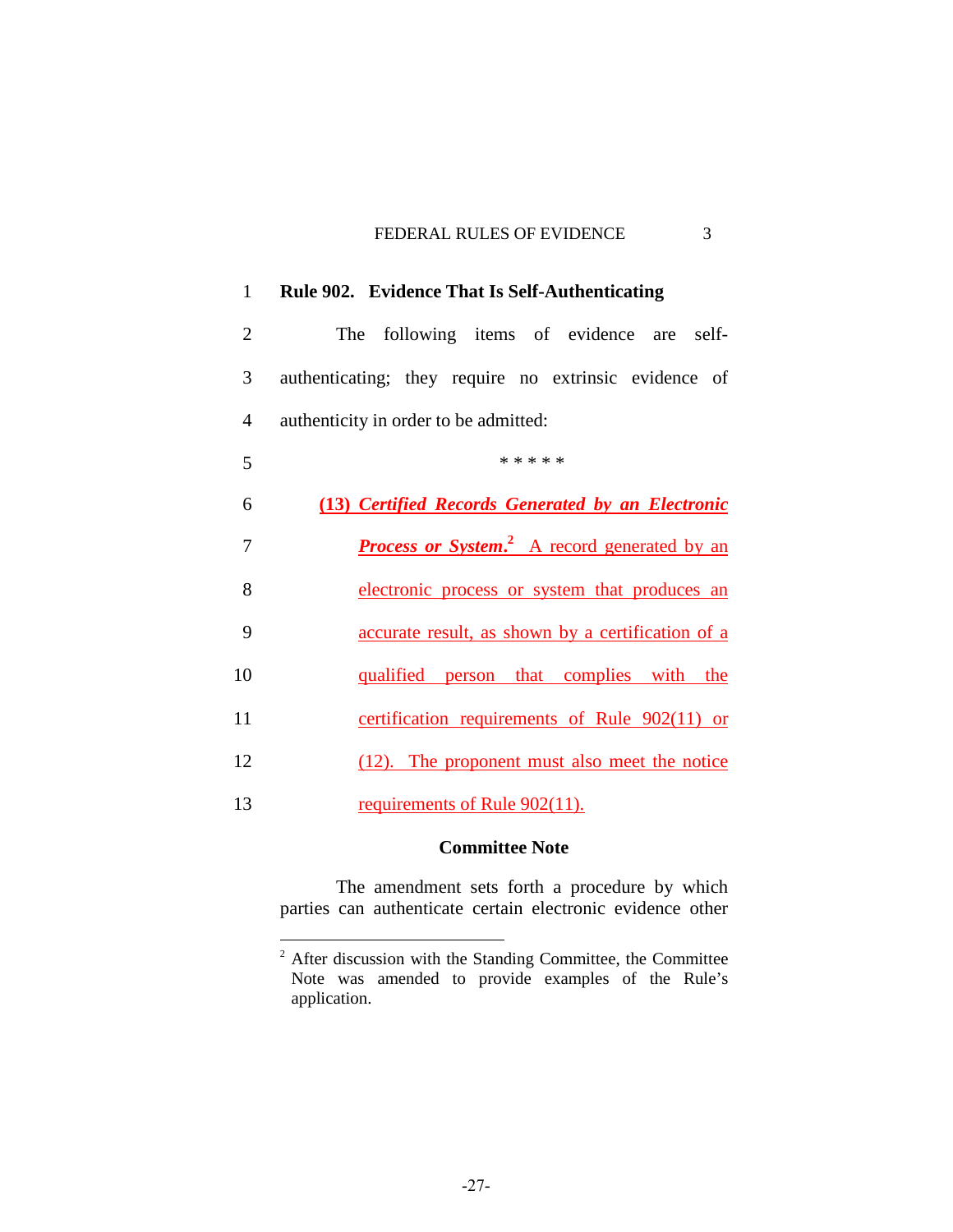than through the testimony of a foundation witness. As with the provisions on business records in Rules 902(11) and (12), the Committee has found that the expense and inconvenience of producing a witness to authenticate an item of electronic evidence is often unnecessary. It is often the case that a party goes to the expense of producing an authentication witness and then the adversary either stipulates authenticity before the witness is called or fails to challenge the authentication testimony once it is presented. The amendment provides a procedure under which the parties can determine in advance of trial whether a real challenge to authenticity will be made, and can then plan accordingly.

Nothing in the amendment is intended to limit a party from establishing authenticity of electronic evidence on any ground provided in these Rules, including through judicial notice where appropriate.

A proponent establishing authenticity under this Rule must present a certification containing information that would be sufficient to establish authenticity were that information provided by a witness at trial. If the certification provides information that would be insufficient to authenticate the record if the certifying person testified, then authenticity is not established under this Rule. The intent of the Rule is to allow the authenticity foundation that satisfies Rule  $901(b)(9)$  to be established by a certification rather than the testimony of a live witness.

A certification under this Rule can establish only that the proffered item has satisfied the admissibility requirements for authenticity. The opponent remains free to object to admissibility on other grounds. For example,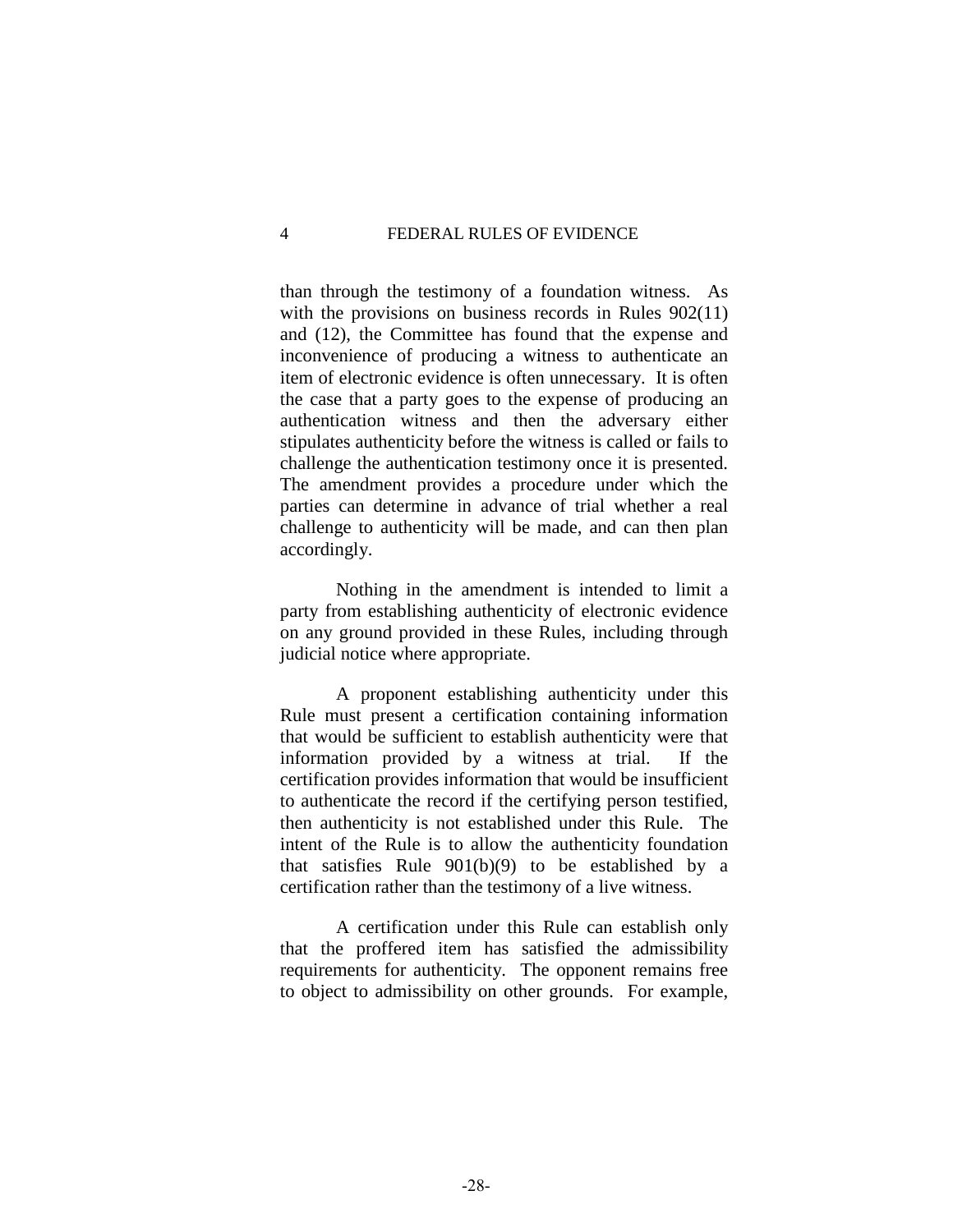assume that a plaintiff in a defamation case offers what purports to be a printout of a webpage on which a defamatory statement was made. Plaintiff offers a certification under this Rule in which a qualified person describes the process by which the webpage was retrieved. Even if that certification sufficiently establishes that the webpage is authentic, defendant remains free to object that the statement on the webpage was not placed there by defendant. Similarly, a certification authenticating a computer output, such as a spreadsheet, does not preclude an objection that the information produced is unreliable the authentication establishes only that the output came from the computer.

The reference to Rule 902(12) is intended to cover certifications that are made in a foreign country.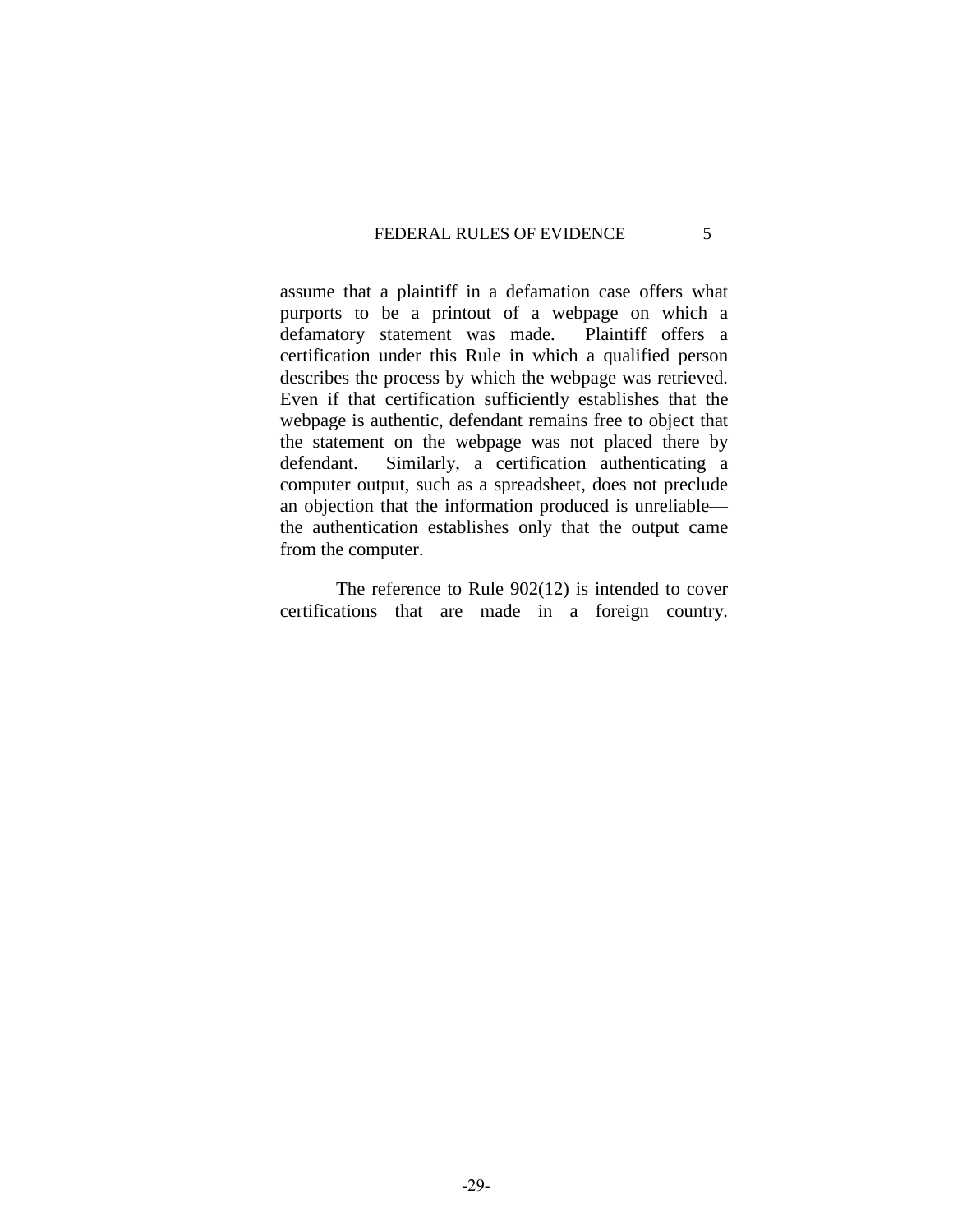**THIS PAGE INTENTIONALLY BLANK**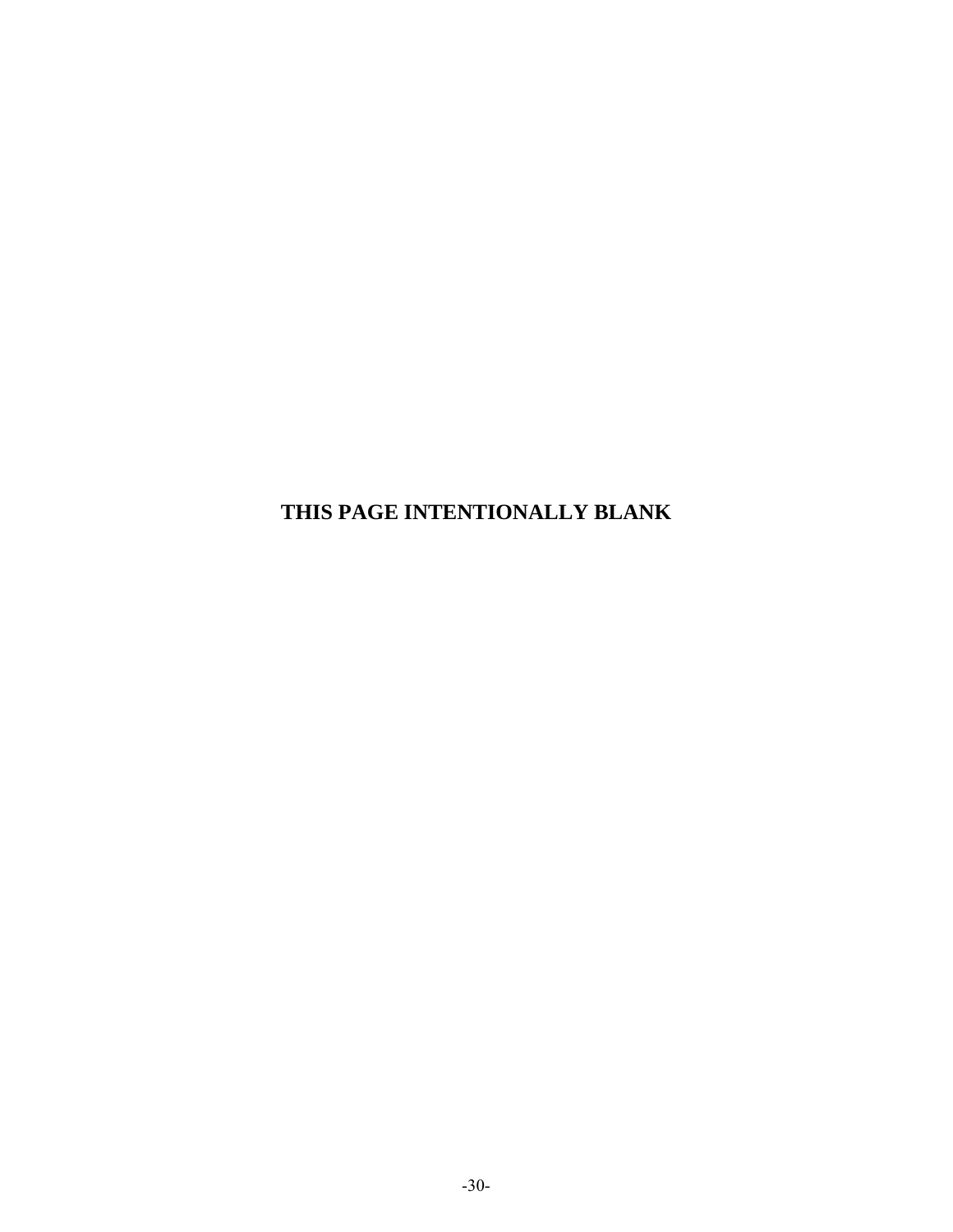# <span id="page-30-0"></span>1 **Rule 902. Evidence That Is Self-Authenticating** 2 The following items of evidence are self-3 authenticating; they require no extrinsic evidence of 4 authenticity in order to be admitted:  $5$  \* \* \* \* \* \* 6 **(14)** *Certified Data Copied from an Electronic <u>Device, Storage Medium, or File.</u> Data copied* 8 from an electronic device, storage medium, or 9 file, if authenticated by a process of digital 10 identification, as shown by a certification of a 11 qualified person that complies with the 12 certification requirements of Rule 902(11) or 13 (12). The proponent also must meet the notice 14 requirements of Rule 902(11).

6 FEDERAL RULES OF EVIDENCE

<sup>&</sup>lt;sup>3</sup> After discussion with the Standing Committee, stylistic changes were made to the text of the proposed amendment.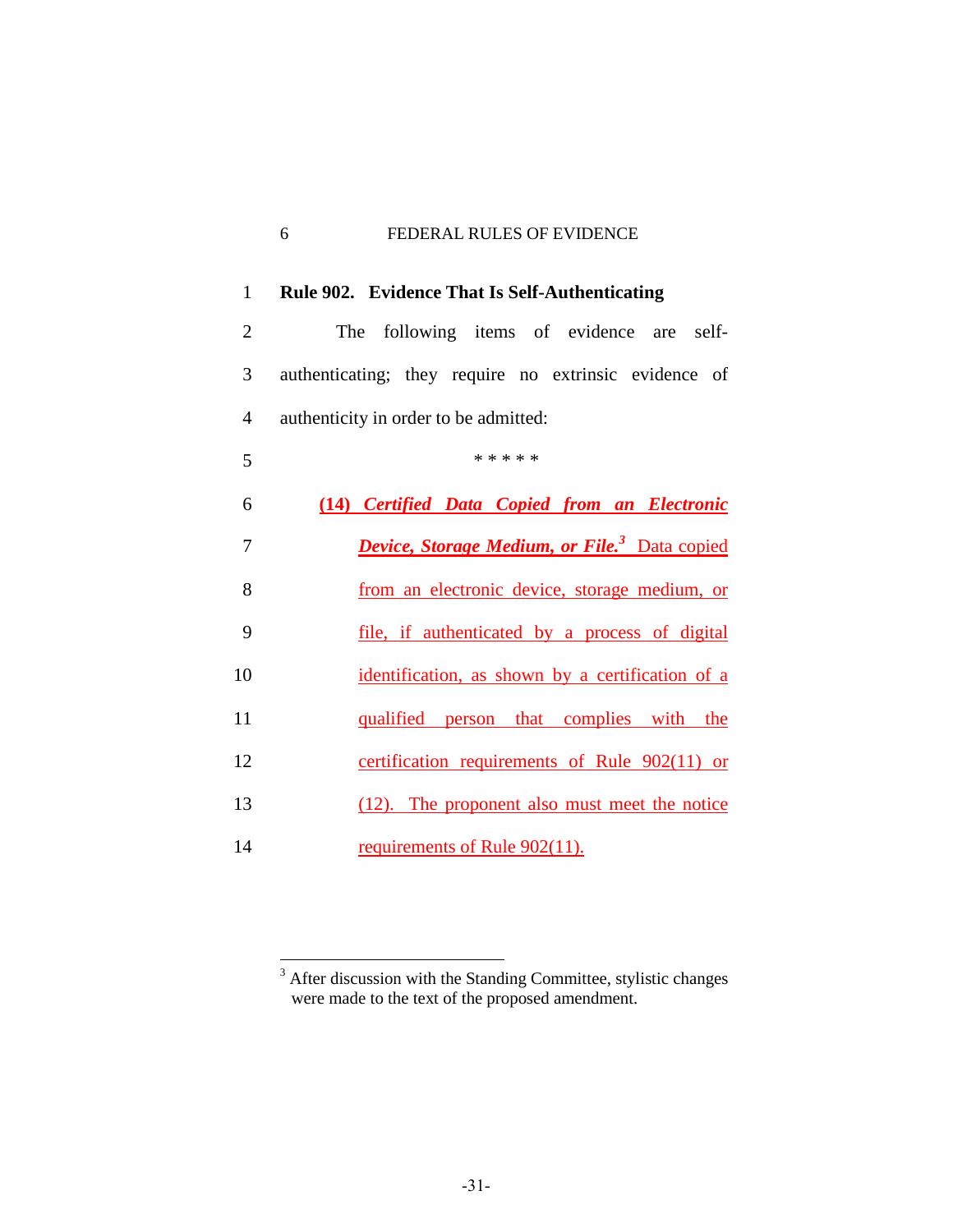#### **Committee Note**

The amendment sets forth a procedure by which parties can authenticate data copied from an electronic device, storage medium, or an electronic file, other than through the testimony of a foundation witness. As with the provisions on business records in Rules 902(11) and (12), the Committee has found that the expense and inconvenience of producing an authenticating witness for this evidence is often unnecessary. It is often the case that a party goes to the expense of producing an authentication witness, and then the adversary either stipulates authenticity before the witness is called or fails to challenge the authentication testimony once it is presented. The amendment provides a procedure in which the parties can determine in advance of trial whether a real challenge to authenticity will be made, and can then plan accordingly.

Today, data copied from electronic devices, storage media, and electronic files are ordinarily authenticated by "hash value." A hash value is a unique alpha-numeric sequence of approximately 30 characters that an algorithm determines based upon the digital contents of a drive, media, or file. Thus, identical hash values for the original and copy reliably attest to the fact that they are exact duplicates. This amendment allows self-authentication by a certification of a qualified person that she checked the hash value of the proffered item and that it was identical to the original. The rule is flexible enough to allow certifications through processes other than comparison of hash value, including by other reliable means of identification provided by future technology.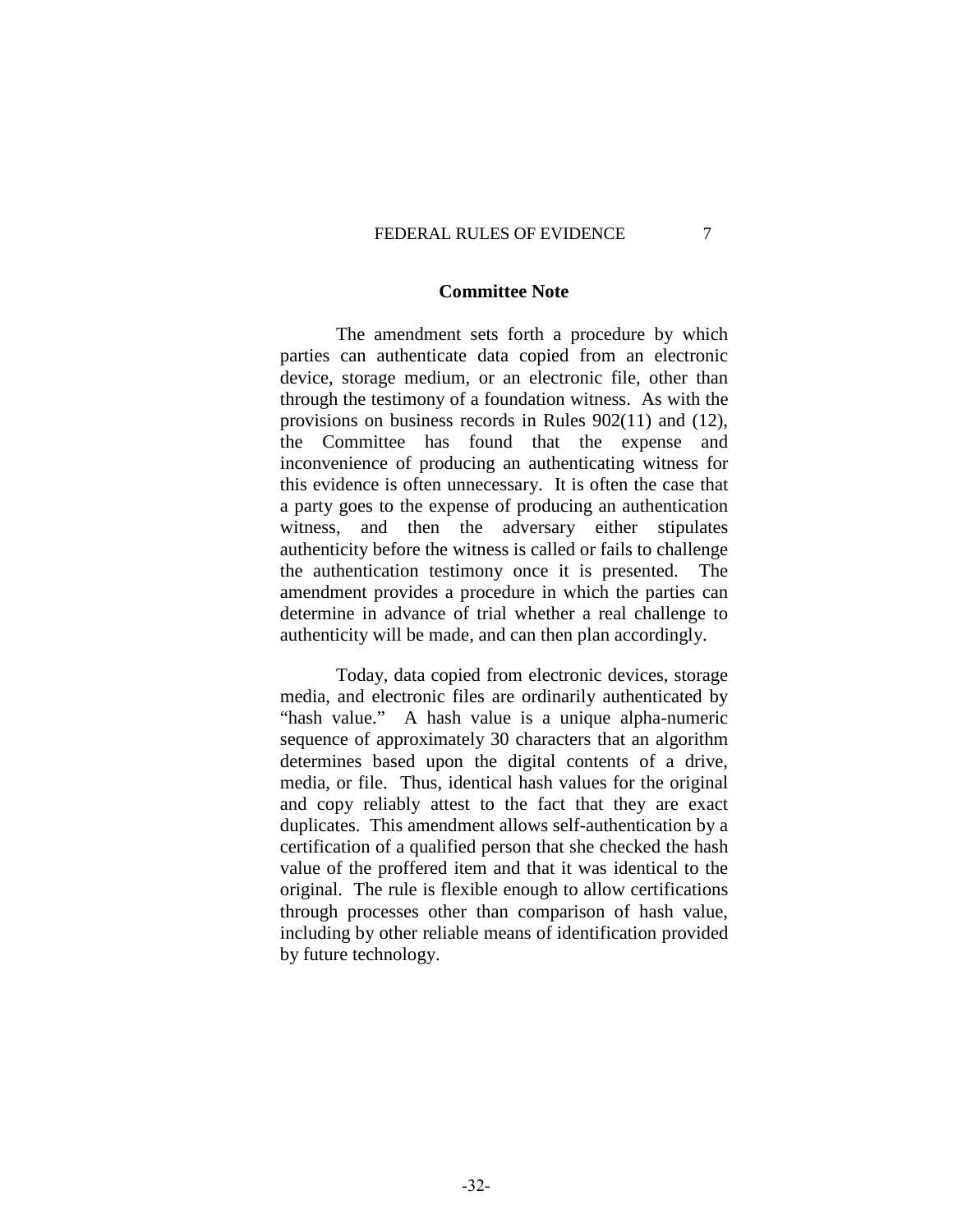Nothing in the amendment is intended to limit a party from establishing authenticity of electronic evidence on any ground provided in these Rules, including through judicial notice where appropriate.

A proponent establishing authenticity under this Rule must present a certification containing information that would be sufficient to establish authenticity were that information provided by a witness at trial. If the certification provides information that would be insufficient to authenticate the record if the certifying person testified, then authenticity is not established under this Rule.

A certification under this Rule can only establish that the proffered item is authentic. The opponent remains free to object to admissibility of the item on other grounds. For example, in a criminal case in which data copied from a hard drive is proffered, the defendant can still challenge hearsay found in the hard drive, and can still challenge whether the information on the hard drive was placed there by the defendant.

The reference to Rule 902(12) is intended to cover certifications that are made in a foreign country.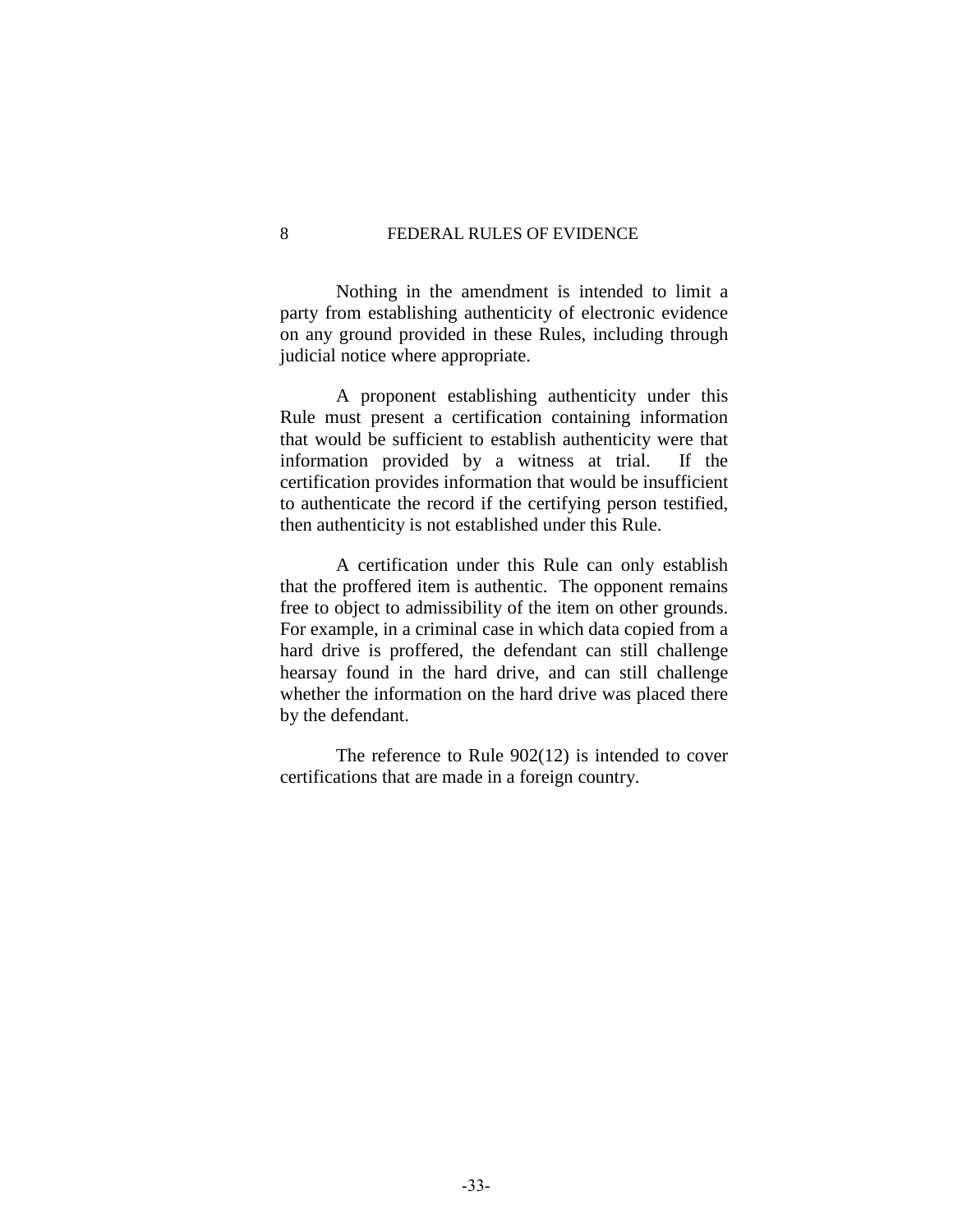**THIS PAGE INTENTIONALLY BLANK**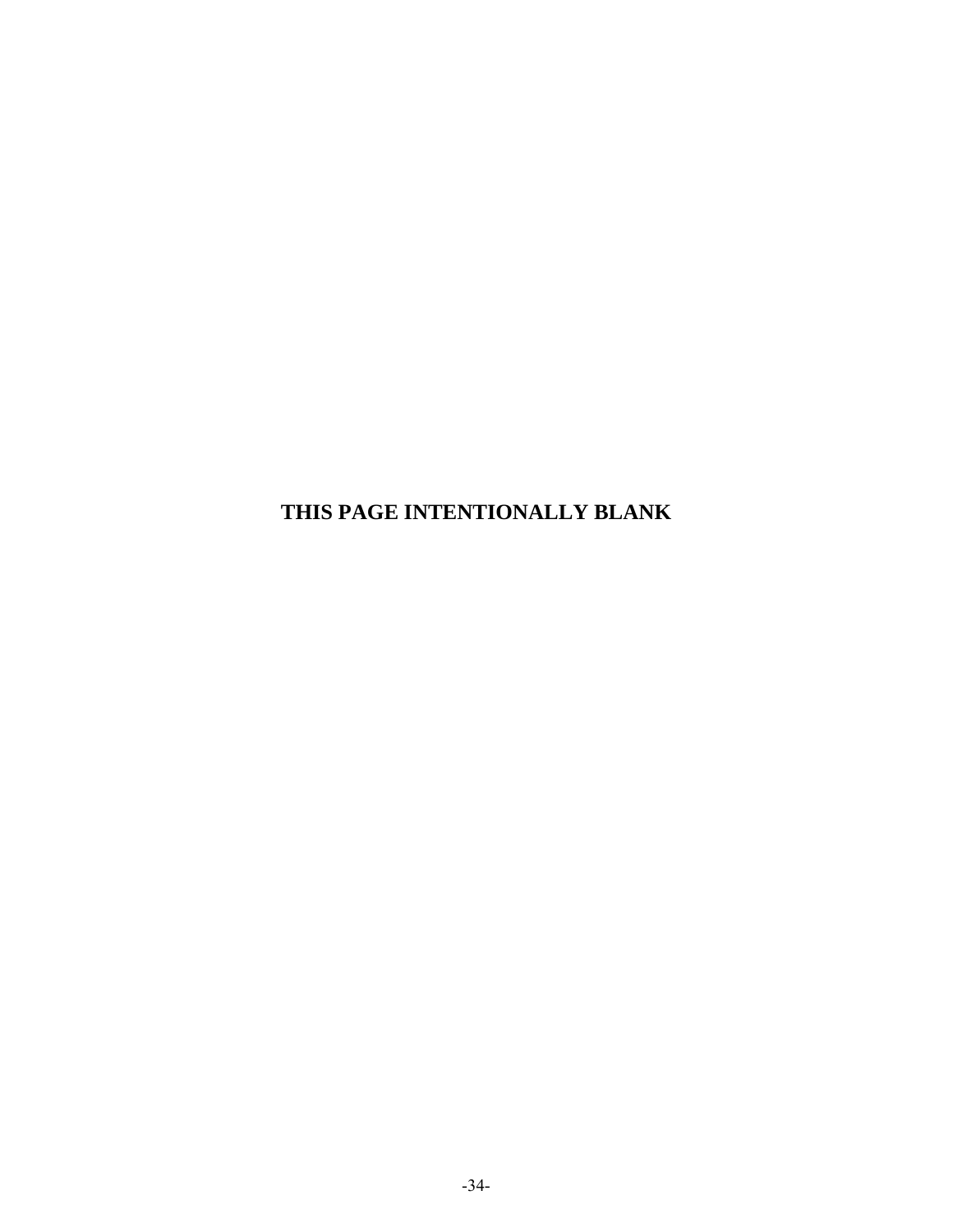# **Procedures for the Judicial Conference's Committee on Rules of Practice and Procedure and Its Advisory Rules Committees**

(as codified in *Guide to Judiciary Policy*, Vol. 1, § 440)

## **§ 440 Procedures for Committees on Rules of Practice and Procedure**

September 2011. JCUS-SEP 2011, p. \_\_. This section contains the "Procedures for the Judicial Conference's Committee on Rules of Practice and Procedure and Its Advisory Rules Committees," last amended in

## **§ 440.10 Overview**

The Rules Enabling Act, 28 U.S.C. §§ 2071–2077, authorizes the Supreme Court to prescribe general rules of practice and procedure and rules of evidence for the federal courts. Under the Act, the Judicial Conference must appoint a standing committee, and may appoint advisory committees to recommend new and amended rules. Section 2073 requires the Judicial Conference to publish the procedures that govern the work of the Committee on Rules of Practice and Procedure (the "Standing Committee") and its advisory committees on the Rules of Appellate, Bankruptcy, Civil, and Criminal Procedure and on the Evidence Rules. *See* 28 U.S.C. § 2073(a)(1). These procedures do not limit the rules committees' authority. Failure to comply with them does not invalidate any rules committee action. *Cf.* 28 U.S.C. § 2073(e).

## **§ 440.20 Advisory Committees**

## **§ 440.20.10 Functions**

Each advisory committee must engage in "a continuous study of the operation and effect of the general rules of practice and procedure now or hereafter in use" in its field, taking into consideration suggestions and recommendations received from any source, new statutes and court decisions affecting the rules, and legal commentary. *See*  28 U.S.C. § 331.

## **§ 440.20.20 Suggestions and Recommendations**

Suggestions and recommendations on the rules are submitted to the Secretary of the Standing Committee at the Administrative Office of the United States Courts, Washington, D.C. The Secretary will acknowledge the suggestions or recommendations and refer them to the appropriate advisory committee. If the Standing Committee takes formal action on them, that action will be reflected in the Standing Committee's minutes, which are posted on the judiciary's rulemaking website.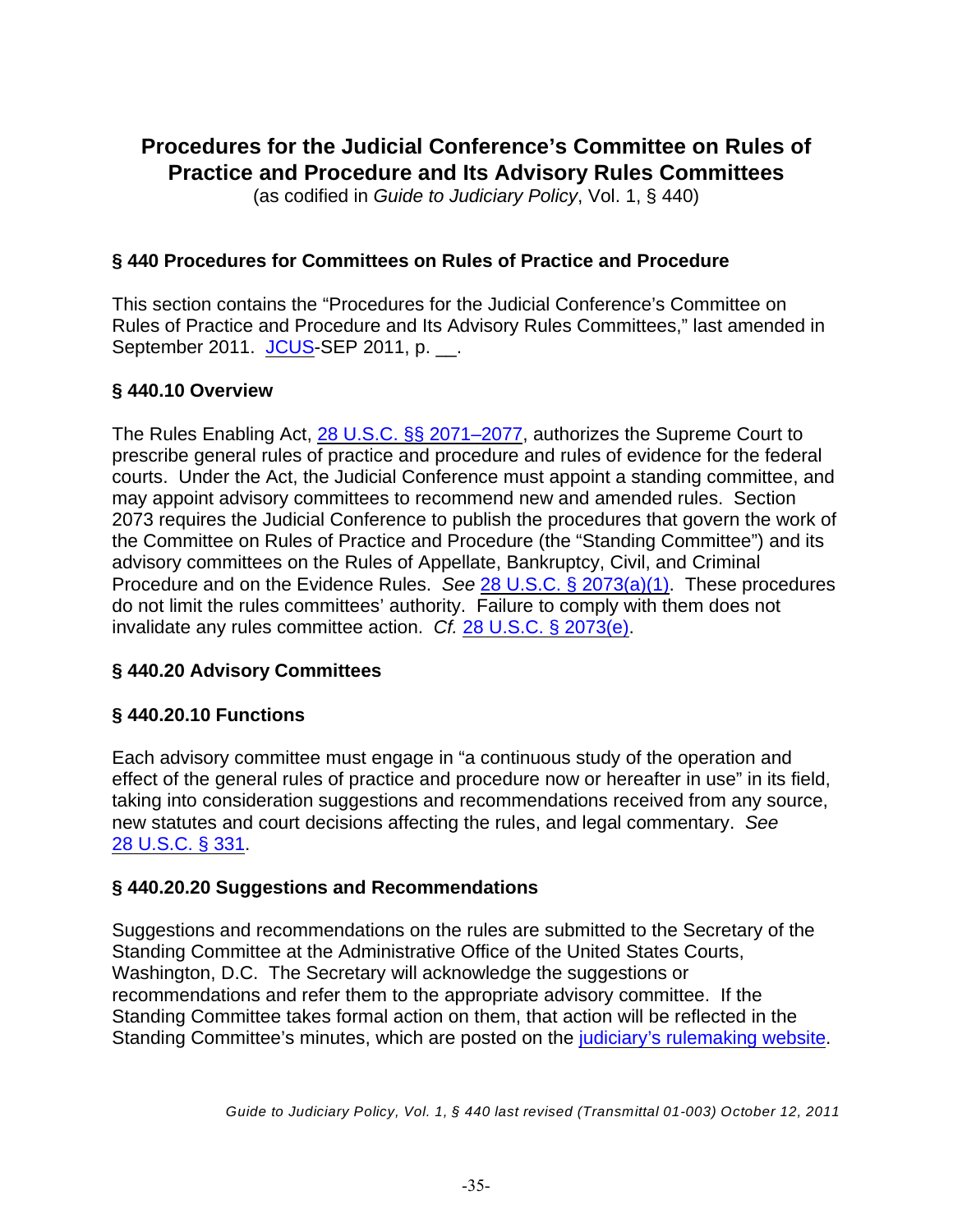## **§ 440.20.30 Drafting Rule Changes**

(a) Meetings

Each advisory committee meets at the times and places that the chair designates. Advisory committee meetings must be open to the public, except when the committee — in open session and with a majority present — determines that it is in the public interest to have all or part of the meeting closed and states the reason. Each meeting must be preceded by notice of the time and place, published in the *Federal Register* and on the judiciary's rulemaking website, sufficiently in advance to permit interested persons to attend.

(b) Preparing Draft Changes

The reporter assigned to each advisory committee should prepare for the committee, under the direction of the committee or its chair, draft rule changes, committee notes explaining their purpose, and copies or summaries of written recommendations and suggestions received by the committee.

(c) Considering Draft Changes

The advisory committee studies the rules' operation and effect. It meets to consider proposed new and amended rules (together with committee notes), whether changes should be made, and whether they should be submitted to the Standing Committee with a recommendation to approve for publication. The submission must be accompanied by a written report explaining the advisory committee's action and its evaluation of competing considerations.

## **§ 440.20.40 Publication and Public Hearings**

(a) Publication

Before any proposed rule change is published, the Standing Committee must approve publication. The Secretary then arranges for printing and circulating the proposed change to the bench, bar, and public. Publication should be as wide as possible. The proposed change must be published in the *Federal Register* and on the judiciary's rulemaking website. The Secretary must: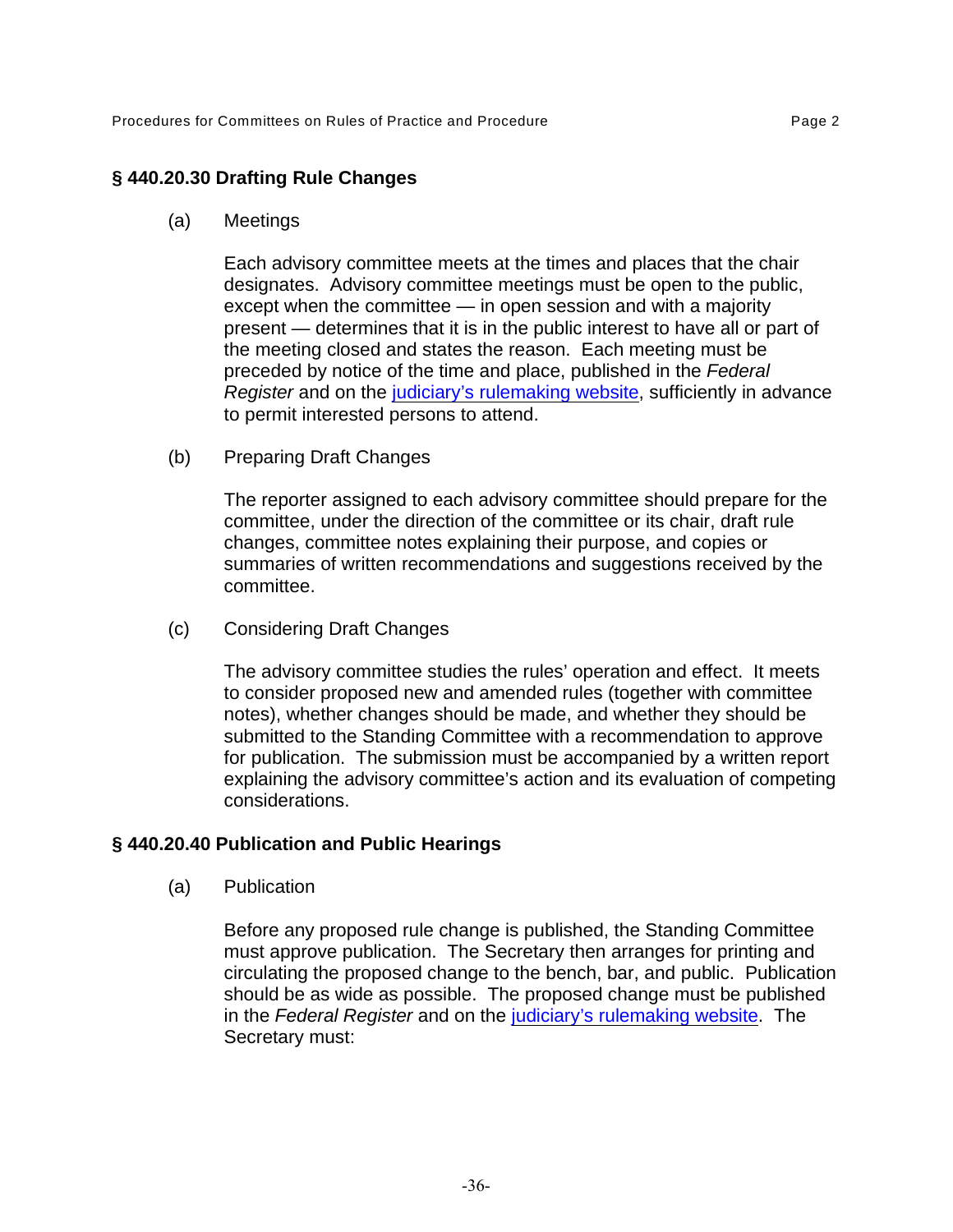- (1) notify members of Congress, federal judges, and the chief justice of each state's highest court of the proposed change, with a link to the judiciary's rulemaking website; and
- (2) provide copies of the proposed change to legal-publishing firms with a request to timely include it in publications.
- (b) Public Comment Period

A public comment period on the proposed change must extend for at least six months after notice is published in the *Federal Register*, unless a shorter period is approved under paragraph (d) of this section.

(c) Hearings

The advisory committee must conduct public hearings on the proposed change unless eliminating them is approved under paragraph (d) of this section or not enough witnesses ask to testify at a particular hearing. The hearings are held at the times and places that the advisory committee's chair determines. Notice of the times and places must be published in the *Federal Register* and on the judiciary's rulemaking website. The hearings must be recorded. Whenever possible, a transcript should be produced by a qualified court reporter.

(d) Expedited Procedures

The Standing Committee may shorten the public comment period or eliminate public hearings if it determines that the administration of justice requires a proposed rule change to be expedited and that appropriate notice to the public can still be provided and public comment obtained. The Standing Committee may also eliminate public notice and comment for a technical or conforming amendment if the Committee determines that they are unnecessary. When an exception is made, the chair must advise the Judicial Conference and provide the reasons.

## **§ 440.20.50 Procedures After the Comment Period**

(a) Summary of Comments

When the public comment period ends, the reporter must prepare a summary of the written comments received and of the testimony presented at public hearings. If the number of comments is very large, the reporter may summarize and aggregate similar individual comments, identifying the source of each one.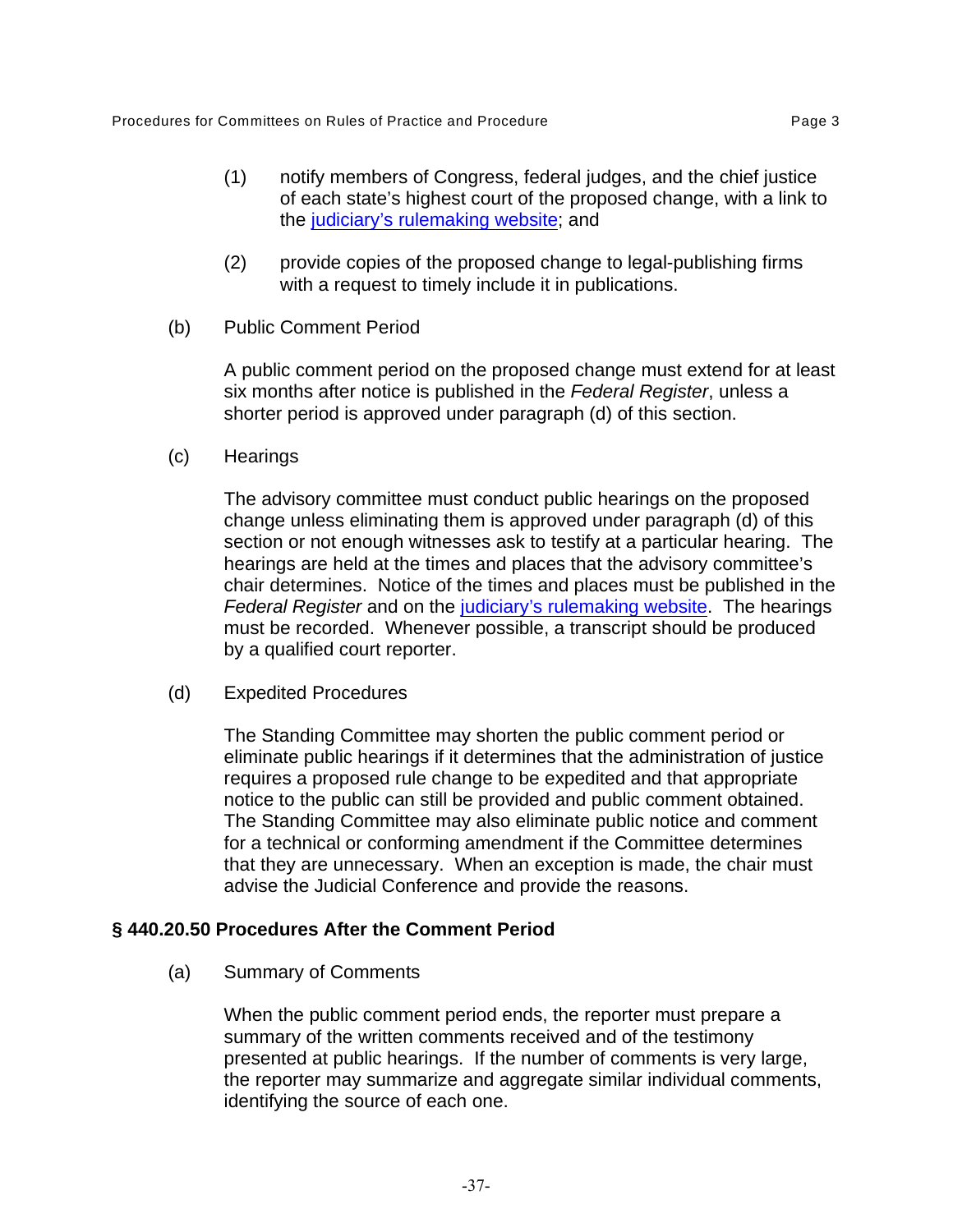(b) Advisory Committee Review; Republication

The advisory committee reviews the proposed change in light of any comments and testimony. If the advisory committee makes substantial changes, the proposed rule should be republished for an additional period of public comment unless the advisory committee determines that republication would not be necessary to achieve adequate public comment and would not assist the work of the rules committees.

(c) Submission to the Standing Committee

The advisory committee submits to the Standing Committee the proposed change and committee note that it recommends for approval. Each submission must:

- (1) be accompanied by a separate report of the comments received;
- (2) explain the changes made after the original publication; and
- (3) include an explanation of competing considerations examined by the advisory committee.

## **§ 440.20.60 Preparing Minutes and Maintaining Records**

(a) Minutes of Meetings

The advisory committee's chair arranges for preparing the minutes of the committee meetings.

(b) Records

The advisory committee's records consist of:

- written suggestions received from the public;
- written comments received from the public on drafts of proposed rules;
- the committee's responses to public suggestions and comments;
- other correspondence with the public about proposed rule changes;
- electronic recordings and transcripts of public hearings (when prepared);
- the reporter's summaries of public comments and of testimony from public hearings;
- agenda books and materials prepared for committee meetings;
- minutes of committee meetings;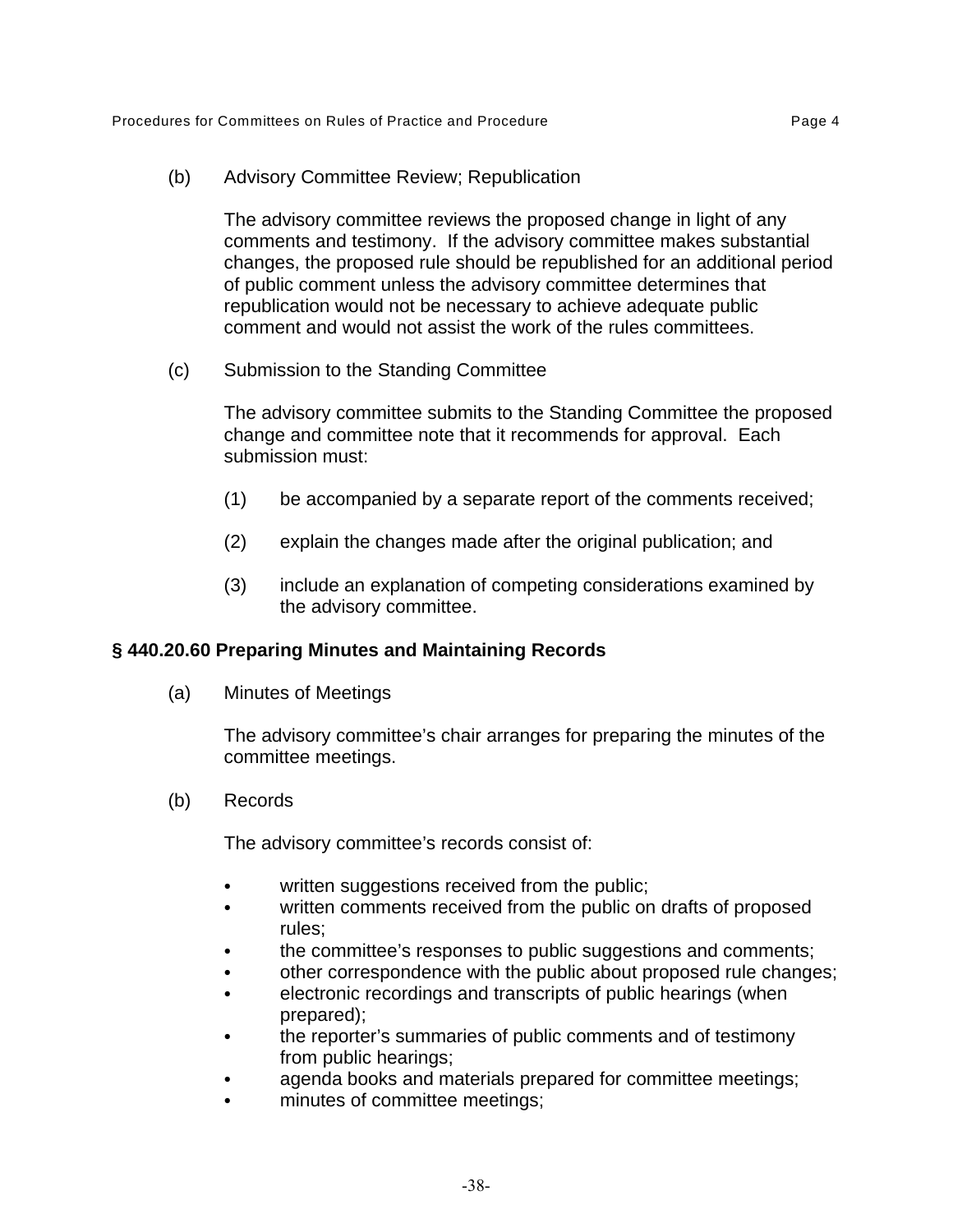- • approved drafts of rule changes; and
- reports to the Standing Committee.
- (c) Public Access to Records

The records must be posted on the judiciary's rulemaking website, except for general public correspondence about proposed rule changes and electronic recordings of hearings when transcripts are prepared. This correspondence and archived records are maintained by the Administrative Office of the United States Courts and are available for public inspection. Minutes of a closed meeting may be made available to the public but with any deletions necessary to avoid frustrating the purpose of closing the meeting under § 440.20.30(a).

# **§ 440.30 Standing Committee**

## **§ 440.30.10 Functions**

The Standing Committee's functions include:

- (a) coordinating the work of the advisory committees;
- (b) suggesting proposals for them to study;
- (c) considering proposals they recommend for publication for public comment; and
- (d) for proposed rule changes that have completed that process, deciding whether to accept or modify the proposals and transmit them with its own recommendation to the Judicial Conference, recommit them to the advisory committee for further study and consideration, or reject them.

# **§ 440.30.20 Procedures**

(a) Meetings

The Standing Committee meets at the times and places that the chair designates. Committee meetings must be open to the public, except when the Committee — in open session and with a majority present determines that it is in the public interest to have all or part of the meeting closed and states the reason. Each meeting must be preceded by notice of the time and place, published in the *Federal Register* and on the judiciary's rulemaking website, sufficiently in advance to permit interested persons to attend.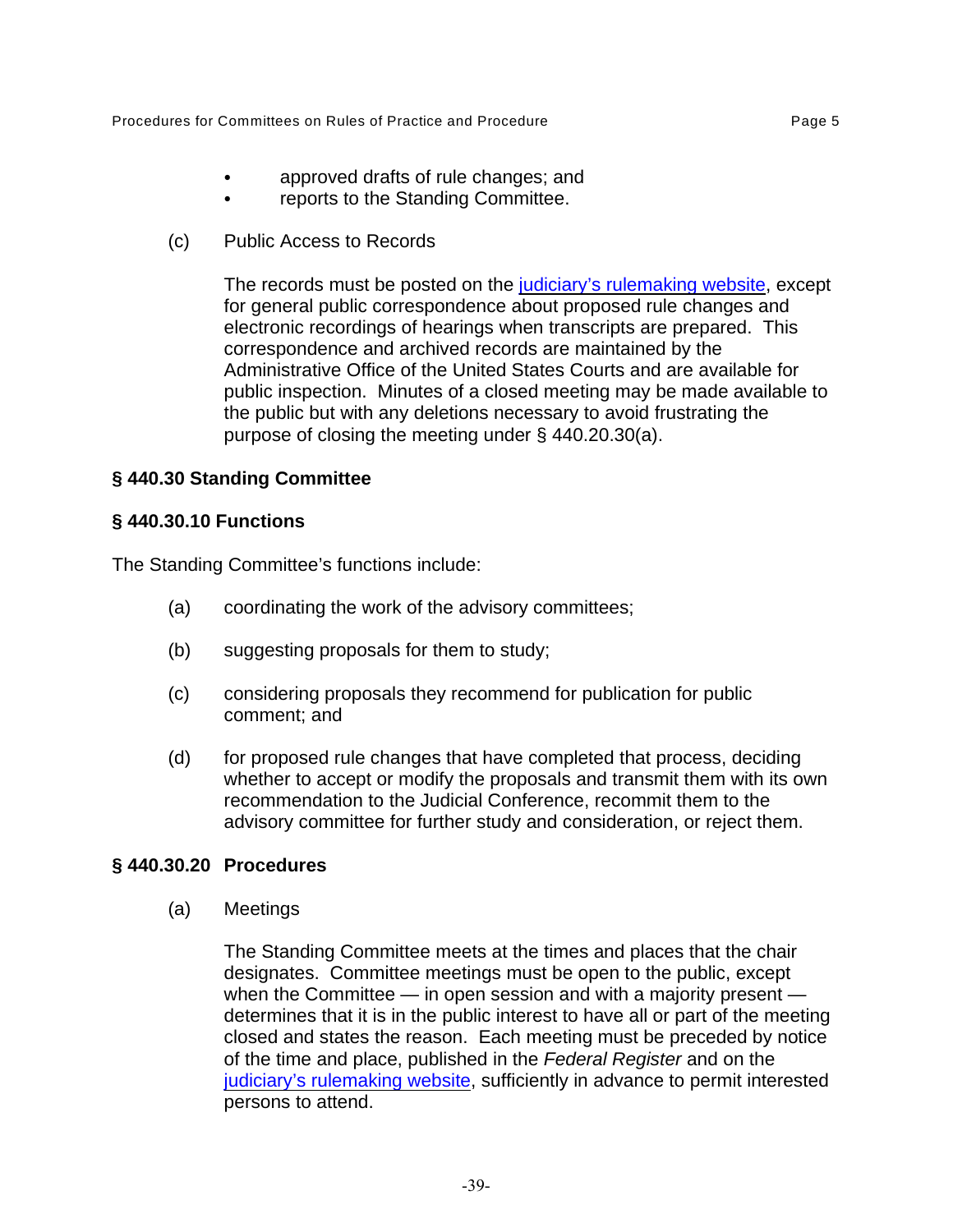(b) Attendance by the Advisory Committee Chairs and Reporters

The advisory committees' chairs and reporters should attend the Standing Committee meetings to present their committees' proposed rule changes and committee notes, to inform the Standing Committee about ongoing work, and to participate in the discussions.

(c) Action on Proposed Rule Changes or Committee Notes

The Standing Committee may accept, reject, or modify a proposed change or committee note, or may return the proposal to the advisory committee with instructions or recommendations.

(d) Transmission to the Judicial Conference

The Standing Committee must transmit to the Judicial Conference the proposed rule changes and committee notes that it approves, together with the advisory committee report. The Standing Committee's report includes its own recommendations and explains any changes that it made.

## **§ 440.30.30 Preparing Minutes and Maintaining Records**

(a) Minutes of Meetings

The Secretary prepares minutes of Standing Committee meetings.

(b) Records

The Standing Committee's records consist of:

- the minutes of Standing Committee and advisory committee meetings;
- agenda books and materials prepared for Standing Committee meetings;
- reports to the Judicial Conference; and
- official correspondence about rule changes, including correspondence with advisory committee chairs.
- (c) Public Access to Records

The records must be posted on the judiciary's rulemaking website, except for official correspondence about rule changes. This correspondence and archived records are maintained by the Administrative Office of the United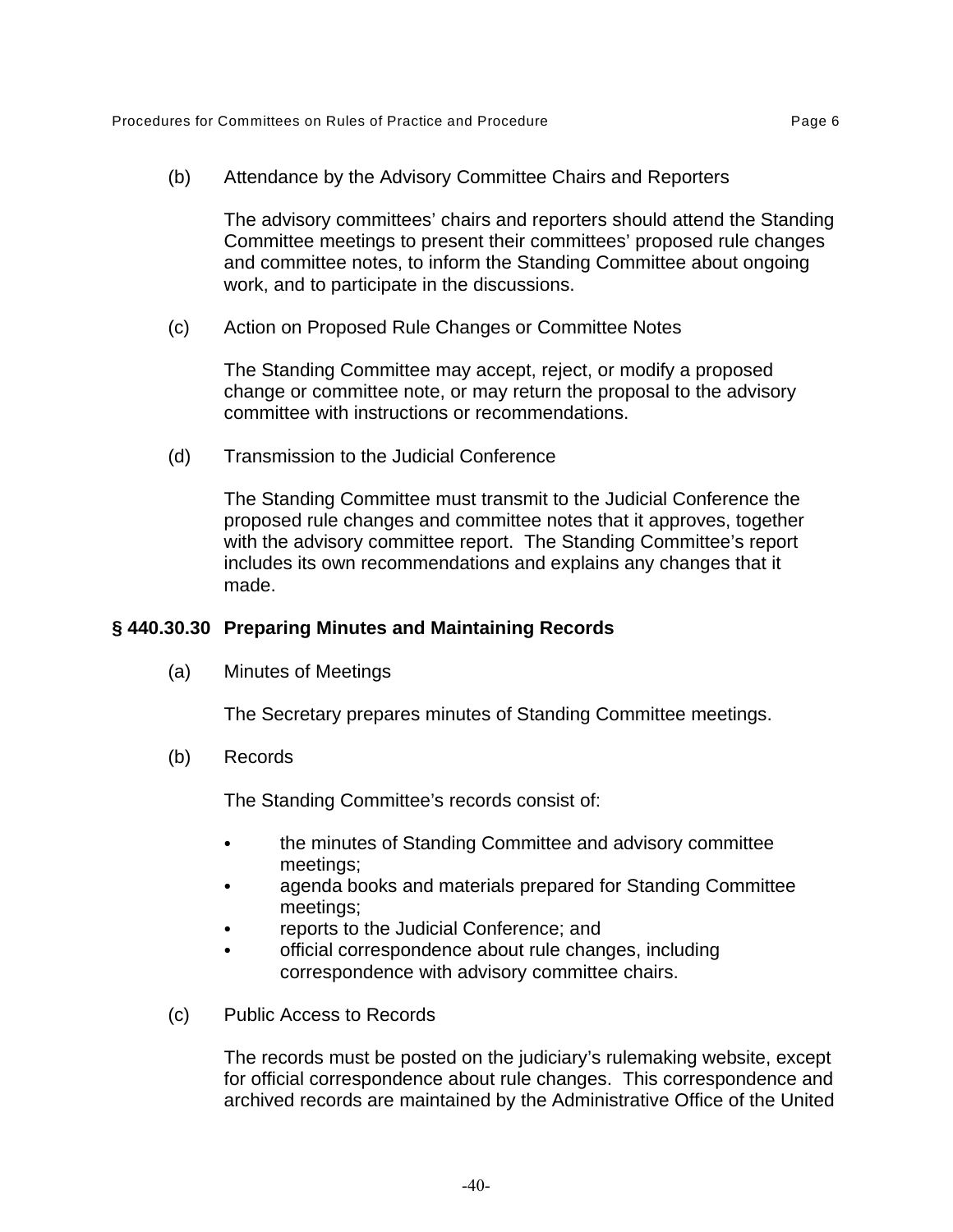States Courts and are available for public inspection. Minutes of a closed meeting may be made available to the public but with any deletions necessary to avoid frustrating the purpose of closing the meeting under § 440.30.20(a).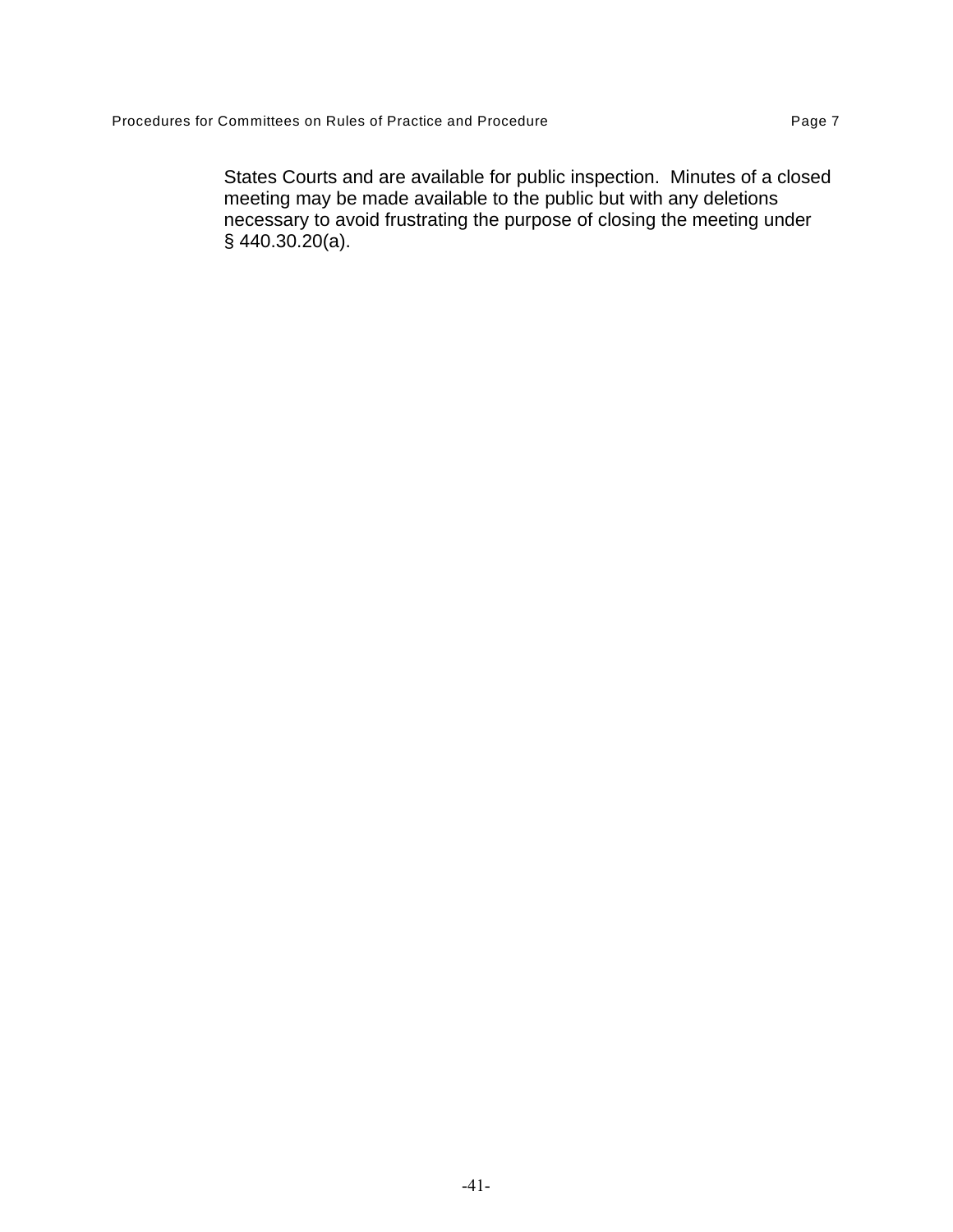**THIS PAGE INTENTIONALLY BLANK**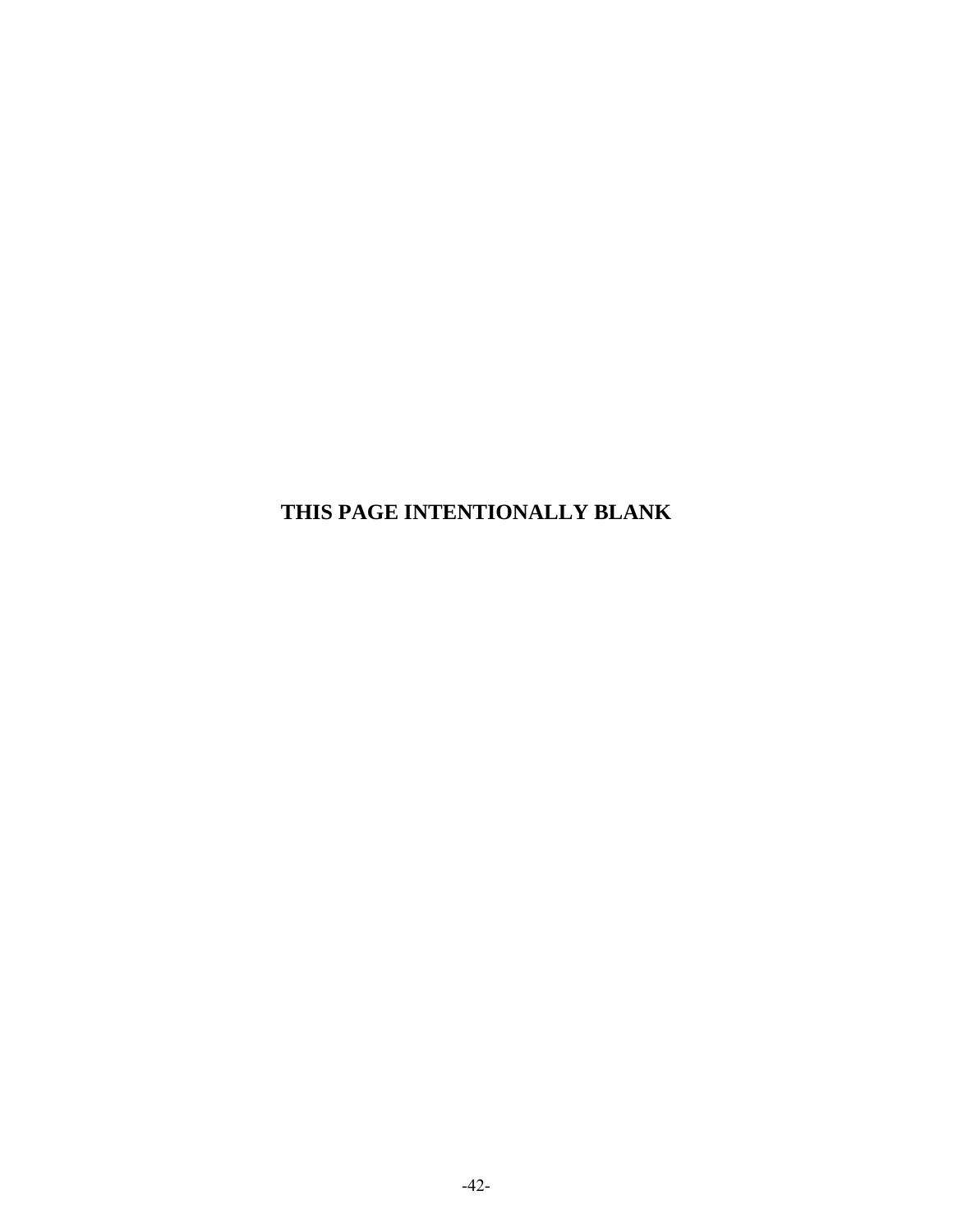#### **COMMITTEE ON RULES OF PRACTICE AND PROCEDURE**

#### JUDGE JEFFREY S. SUTTON, CHAIR

Dean C. Colson, Esq. Chief Justice Brent E. Dickson Supreme Court of Indiana Roy T. Englert, Jr., Esq. Gregory G. Garre, Esq. Judge Neil M. Gorsuch Judge Susan P. Graber Dean David F. Levi Judge Patrick J. Schiltz Judge Amy J. St. Eve Larry D. Thompson, Esq. Judge Richard C. Wesley Honorable Sally Yates Acting Deputy Attorney General U.S. Department of Justice Judge Jack Zouhary

> Professor Daniel R. Coquillette, Reporter Rebecca A. Womeldorf, Secretary

#### **ADVISORY COMMITTEE ON APPELLATE RULES**

#### JUDGE STEVEN M. COLLOTON, CHAIR

Professor Amy Coney Barrett

Judge Michael A. Chagares

Justice Allison Eid Supreme Court of Colorado

Judge Peter T. Fay

Gregory G. Katsas, Esq.

Neal Katyal, Esq.

Douglas Letter, Esq.

Kevin C. Newsom, Esq.

Judge Richard G. Taranto

Honorable Donald B. Verrilli, Jr. Solicitor General U.S. Department of Justice

Professor Catherine T. Struve, Reporter Professor Daniel J. Capra, Associate Reporter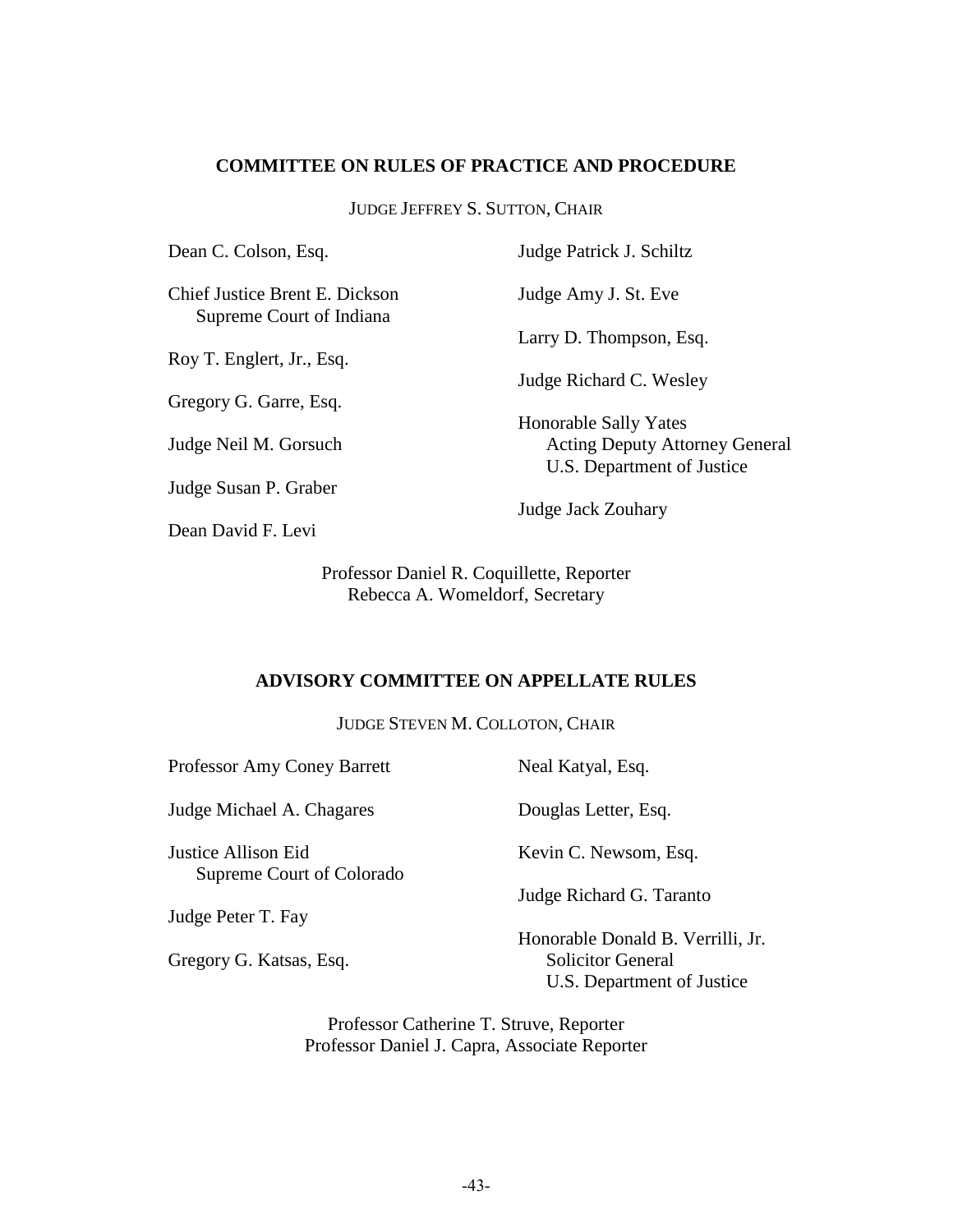## **ADVISORY COMMITTEE ON BANKRUPTCY RULES**

JUDGE SANDRA SEGAL IKUTA, CHAIR

| Judge Stuart M. Bernstein                                                                            | Jeffery J. Hartley, Esq.     |
|------------------------------------------------------------------------------------------------------|------------------------------|
| Judge Dennis R. Dow                                                                                  | Judge Robert James Jonker    |
| Diana L. Erbsen                                                                                      | Judge Adalberto Jose Jordan  |
| Deputy Assistant Attorney General<br>for Appellate & Review, Tax Div.<br>U. S. Department of Justice | Richardo I. Kilpatrick, Esq. |
|                                                                                                      | Thomas Moers Mayer, Esq.     |
| Judge A. Benjamin Goldgar                                                                            | Jill A. Michaux, Esq.        |
| Judge Jean C. Hamilton                                                                               |                              |
| Judge Arthur I. Harris                                                                               | Professor Edward R. Morrison |
|                                                                                                      | Judge Amul R. Thapar         |

Professor S. Elizabeth Gibson, Reporter Professor Michelle M. Harner, Associate Reporter

### **ADVISORY COMMITTEE ON CIVIL RULES**

### JUDGE DAVID G. CAMPBELL, CHAIR

| John M. Barkett, Esq.                                       | Judge Paul W. Grimm          |
|-------------------------------------------------------------|------------------------------|
| Elizabeth J. Cabraser, Esq.                                 | Dean Robert H. Klonoff       |
| Honorable Joyce Branda<br><b>Assistant Attorney General</b> | Judge Scott M. Matheson, Jr. |
| Civil Division<br>U.S. Department of Justice                | Judge David E. Nahmias       |
|                                                             | Judge Solomon Oliver, Jr.    |
| Judge Paul S. Diamond<br>Judge Robert Michael Dow, Jr.      | Judge Gene E. K. Pratter     |
|                                                             | Virginia A. Seitz, Esq.      |
| Parker C. Folse, Esq.                                       | Judge Craig B. Shaffer       |

Professor Edward H. Cooper, Reporter Professor Richard L. Marcus, Associate Reporter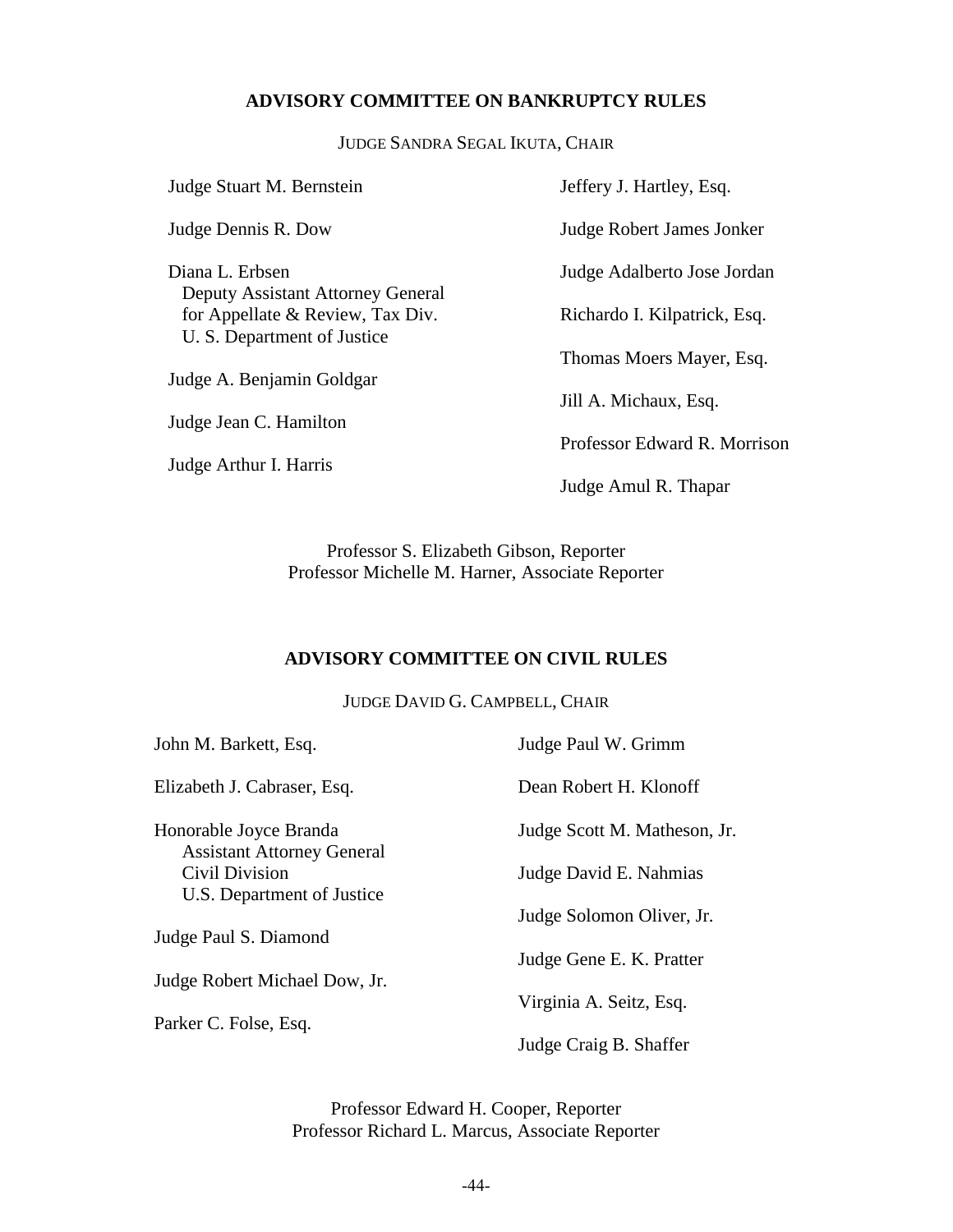#### **ADVISORY COMMITTEE ON CRIMINAL RULES**

JUDGE REENA RAGGI, CHAIR

Carol A. Brook, Esq. Federal Public Defender

Honorable Leslie R. Caldwell Assistant Attorney General Criminal Division U.S. Department of Justice

Judge James C. Dever III

Judge Morrison C. England, Jr.

Judge Gary Feinerman,

Mark Filip, Esq.

Chief Justice David E. Gilbertson Supreme Court of South Dakota

Professor Orin S. Kerr

Judge Raymond M. Kethledge

Judge David M. Lawson

Judge Timothy R. Rice

John S. Siffert, Esq.

Professor Sara Sun Beale, Reporter Professor Nancy J. King, Associate Reporter

#### **ADVISORY COMMITTEE ON EVIDENCE RULES**

JUDGE WILLIAM K. SESSIONS III, CHAIR

| Justice Brent R. Appel            | A.J. Kramer, Esq.           |
|-----------------------------------|-----------------------------|
| Supreme Court of Iowa             |                             |
|                                   | Judge Debra Ann Livingston  |
| Honorable Matthew S. Axelrod      |                             |
| <b>Principal Associate Deputy</b> | Judge John Thomas Marten    |
| <b>Attorney General</b>           |                             |
| U.S. Department of Justice        | Paul Shechtman, Esq.        |
|                                   |                             |
| Daniel P. Collins, Esq.           | Judge John A. Woodcock, Jr. |

Professor Daniel J. Capra, Reporter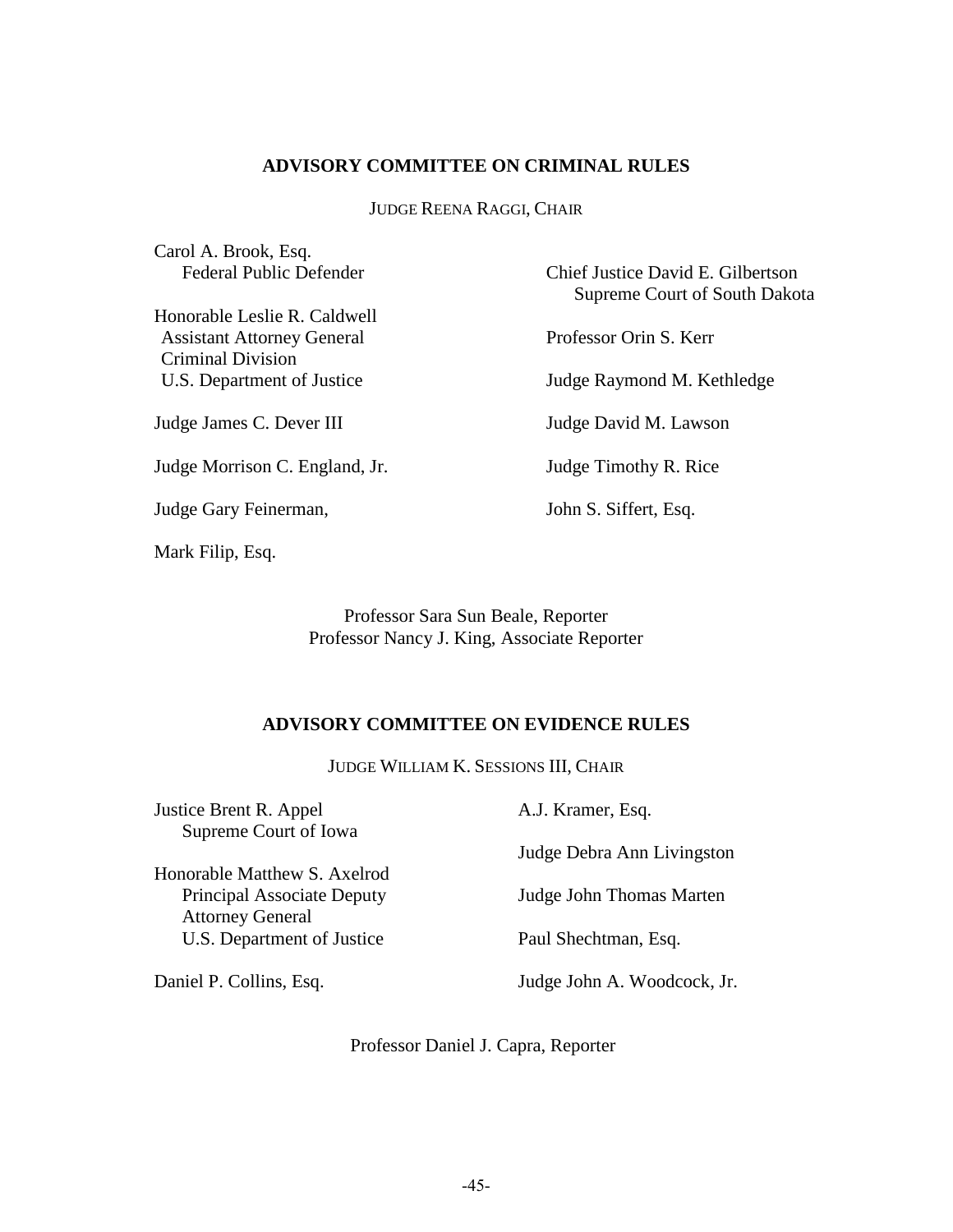**THIS PAGE INTENTIONALLY BLANK**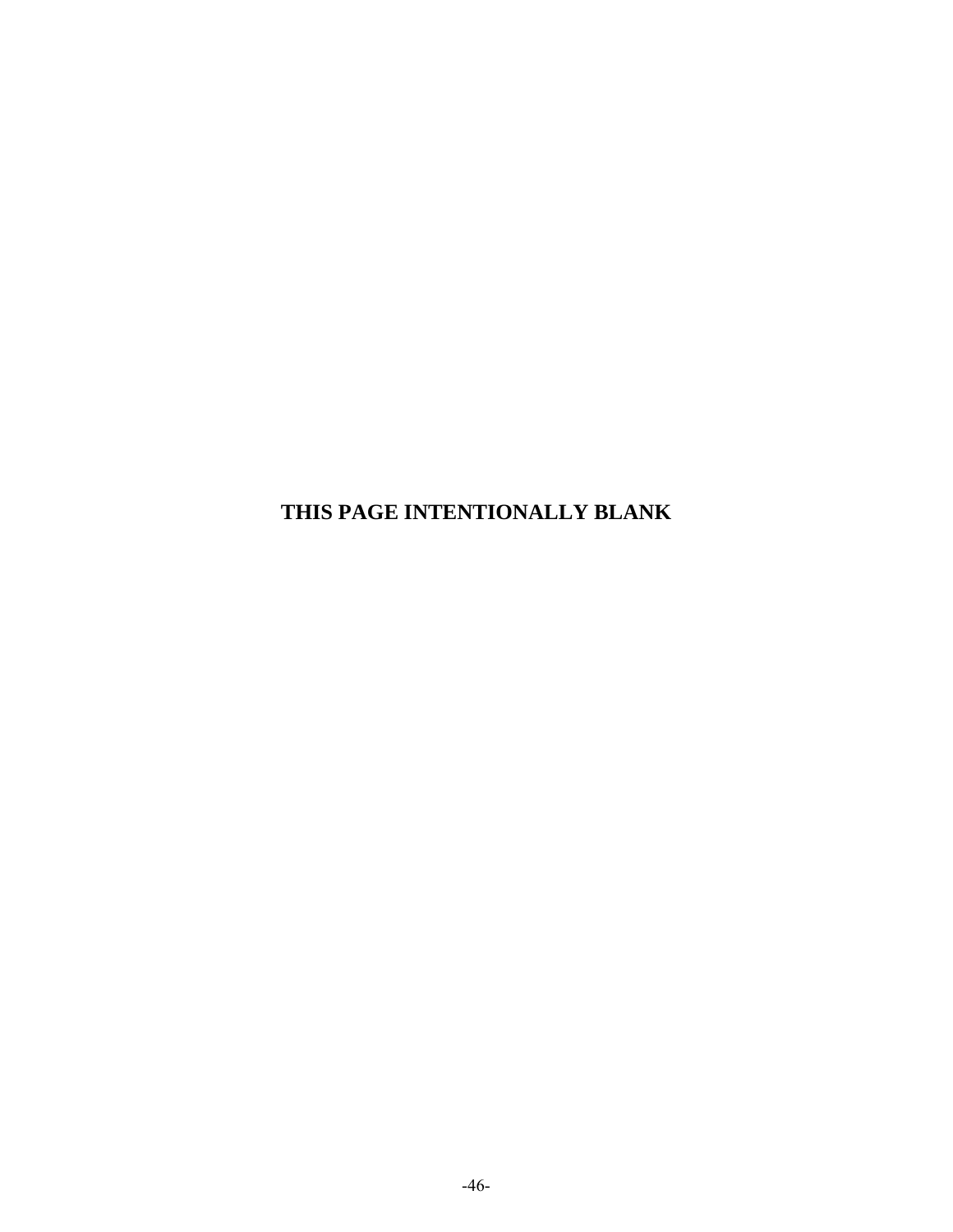#### **STATE BAR ASSOCIATIONS' POINTS OF CONTACT TO THE RULES COMMITTEES**

Alabama State Bar *J. Anthony McLain, Esquire*

Alaska Bar Association *Bruce A. Moore, Esquire* 

State Bar of Arizona *William G. Klain, Esquire*

Arkansas Bar Association *Karen K. Hutchins, Executive Director*

The State Bar of California *Saul Berkovitch, Esquire*

Colorado Bar Association *Charles C. Turner, Executive Director*

Connecticut Bar Association *Elizabeth J. Stewart, Esquire*

Delaware State Bar Association *Gregory B. Williams, Esquire* 

The District of Columbia Bar *Candace Smith-Tucker, Esquire*

The Florida Bar *Patricia Barksdale*, *Esquire*

Georgia State Bar Association *Glen M. Darbyshire, Esquire*

Hawaii State Bar Association *Howard G. McPherson, Esquire*

Idaho State Bar *Diane K. Minnich, Executive Director*

Illinois State Bar Association *Charles J. Northrup, General Counsel*

Indiana State Bar Association *Thomas A. Pyrz, Esquire*

The Iowa State Bar Association *Mollie Pawlosky, Esquire*

Kansas Bar Association *Joseph Molina, Director of Government Affairs*

Kentucky Bar Association *Norman E. Harned, Esquire*

Louisiana State Bar Association *Loretta Lawson, Executive Director*

Maine State Bar *Karen Frink Wolf, Esquire*

Maryland State Bar Association *Keith R. Truffer, Esquire*

Massachusetts Bar Association *Martin W. Healy, Esquire*

State Bar of Michigan *Janet K. Welch, Executive Director Cliff Flood, General Counsel*

Minnesota State Bar Association *Nancy Mischel, Associate Executive Director*

The Mississippi Bar *Larry Houchins, Executive Director*

The Missouri Bar *Robert Stoeckl, Esquire*

State Bar of Montana *Betsy Brandborg, Esquire*

Nebraska State Bar Association *Terry R. Wittler, Esquire*

State Bar of Nevada *Kimberly Farmer, Esquire*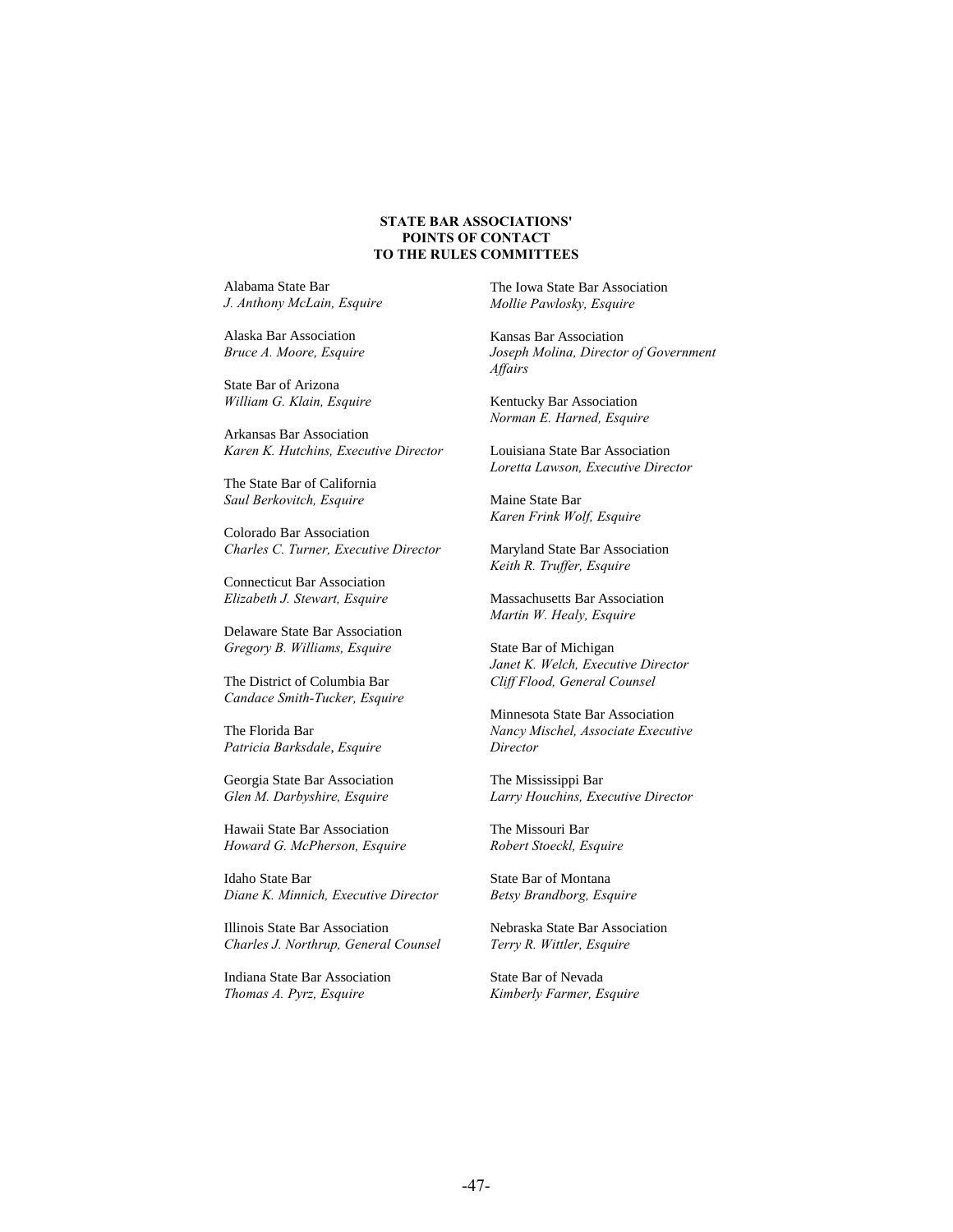New Hampshire Bar Association *Dan Wise, Communications Director*

New Jersey State Bar Association *D. Todd Sidor, Esquire*

State Bar of New Mexico *Judge Carl J. Butkus, Esquire*

New York State Bar Association *Sharon M. Porcellio, Esquire*

North Carolina Bar Association *Kim Crouch, Director of Governmental Affairs Office*

State Bar Association of North Dakota *William A. Neumann, Esquire*

Ohio State Bar Association *Jessica Emch, Esquire*

Oklahoma Bar Association *James C. Milton, Esquire*

Oregon State Bar *Hon. Michael W. Mosman*

Pennsylvania Bar Association *Susan E. Etter, Esquire*

Rhode Island Bar Association *Helen Desmond McDonald, Executive Director*

South Carolina Bar *Charmy Medlin, Membership Services Director*

South Dakota Bar *Thomas C. Barnett, Jr., Executive Director*

Tennessee Bar Association *Allan F. Ramsaur, Esquire*

State Bar of Texas *Michael McCrum, Esquire* Utah State Bar *Hon. James T. Blanch*

Vermont Bar Association *Robert M. Paolini, Executive Director*

The Virginia Bar Association *Yvonne McGhee, Esquire*

Virginia State Bar *Mary Yancey Spencer, Deputy Executive Director*

Washington State Bar Association *Elizabeth Turner, Esquire*

The West Virginia State Bar *Anita R. Casey, Esquire*

State Bar of Wisconsin *Sarah A. Zylstra, Esquire*

Wyoming State Bar *Sleeter C. Dover, Esquire*